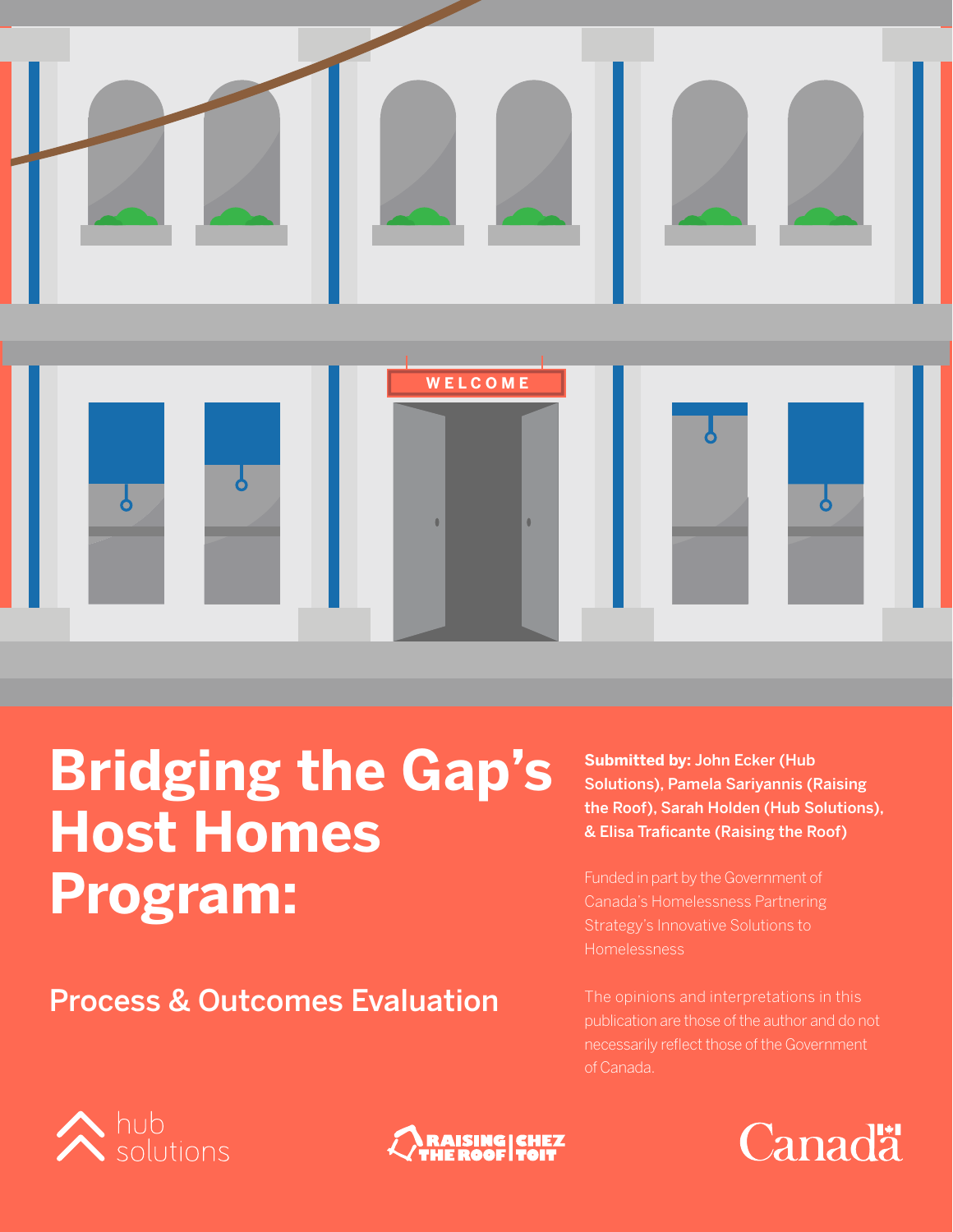# Acknowledgements

We would like to thank the participants who shared their stories with us, especially the young people, host providers, and program staff.

We would also like to thank Iman Alebi (Canadian Observatory on Homelessness) for her assistance with the data analysis, and Adriel McPherson (Canadian Observatory on Homelessness) for his design work. We appreciate the financial support received from the Innovative Solutions to Homelessness (ISH) contribution administered by the Homelessness Partnering Strategy, Employment and Social Development Canada, Government of Canada.

Hub Solutions is a social enterprise embedded within the Canadian Observatory on Homelessness (COH). Income generated from Hub Solutions fee-for-service work is reinvested into the COH to support research, innovation, policy recommendations and knowledge mobilization.



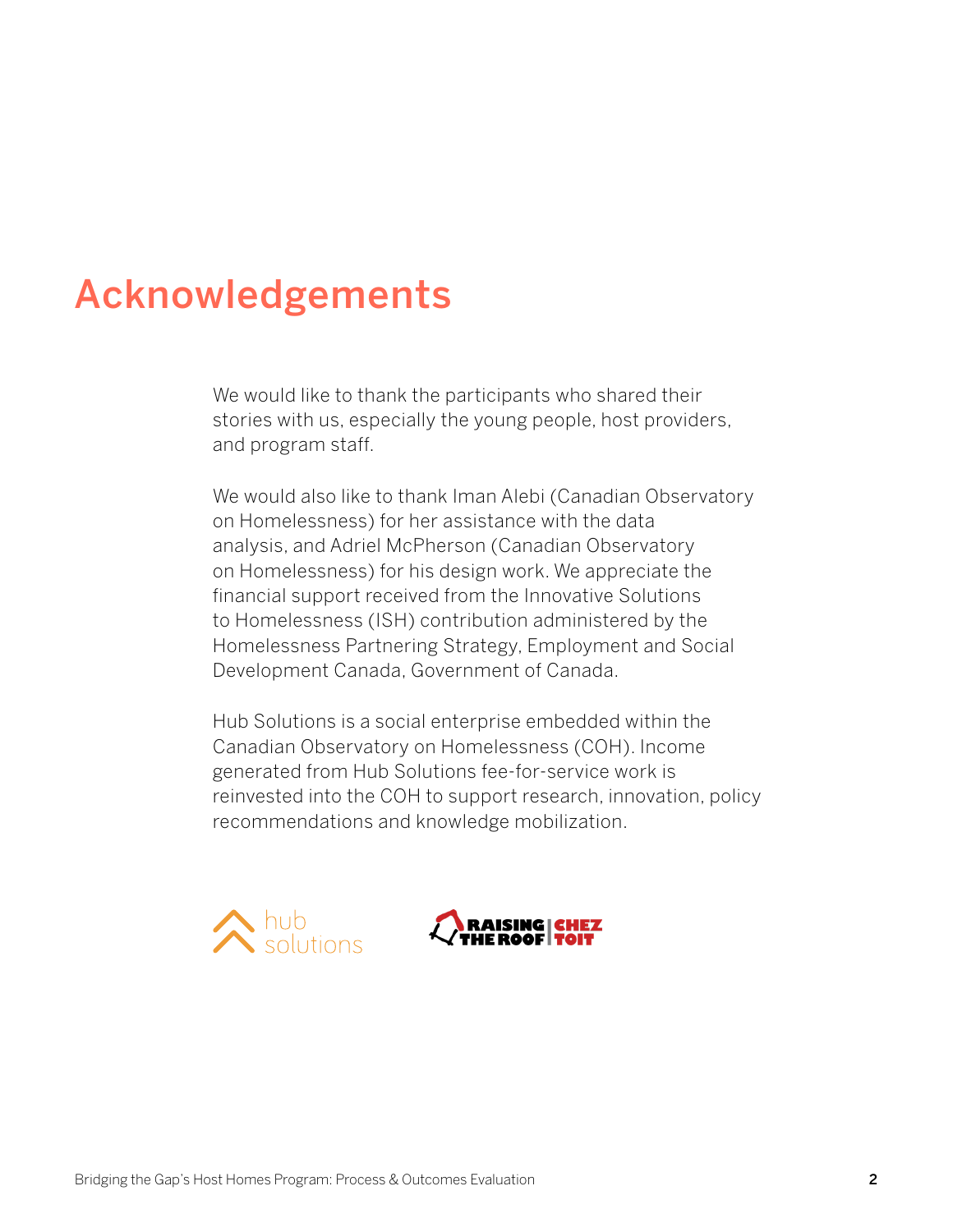# Executive Summary

# **What is Bridging the Gap's Host Homes Model?**

The Host Homes model is an alternative to shelters and transitional housing services for young people at-risk of becoming homeless. It is an example of place-based youth homelessness prevention, meaning that the program is located in the young person's own community. Bridging the Gap is the first program to operate under the Host Homes model in Ontario and has been in existence for 10 years. The program is located in Halton Region and predominately works with young people at-risk of homelessness in smaller communities (i.e., Oakville, Georgetown, Milton, Acton). The program serves young people ages 16-24 who are considered to be low risk.

**Context of the Evaluation** Raising the Roof received funding from the Innovative Solutions to Homelessness (ISH) contribution administered by the Homelessness Partnering Strategy, Employment and Social Development Canada, Government of Canada. As part of this contribution, funding was dedicated to a thirdparty evaluator to assess the program theory and outcomes of Bridging the Gap's Host Homes program. Hub Solutions, a social enterprise embedded in the Canadian Observatory on Homelessness, served as the third-party evaluator and partnered with Raising the Roof to develop a fulsome understanding of their program.

## **The evaluation had five main goals:**

- *1. To establish the program theory and develop a program logic model;*
- *2. To examine the contextual factors impacting the Host Homes model;*
- *3. To assess the outcomes of young people who participate in the Host Homes program;*
- *4. To determine the strengths of Bridging the Gap's Host Homes program;*
- *5. To determine how Bridging the Gap's Host Homes program could be improved.*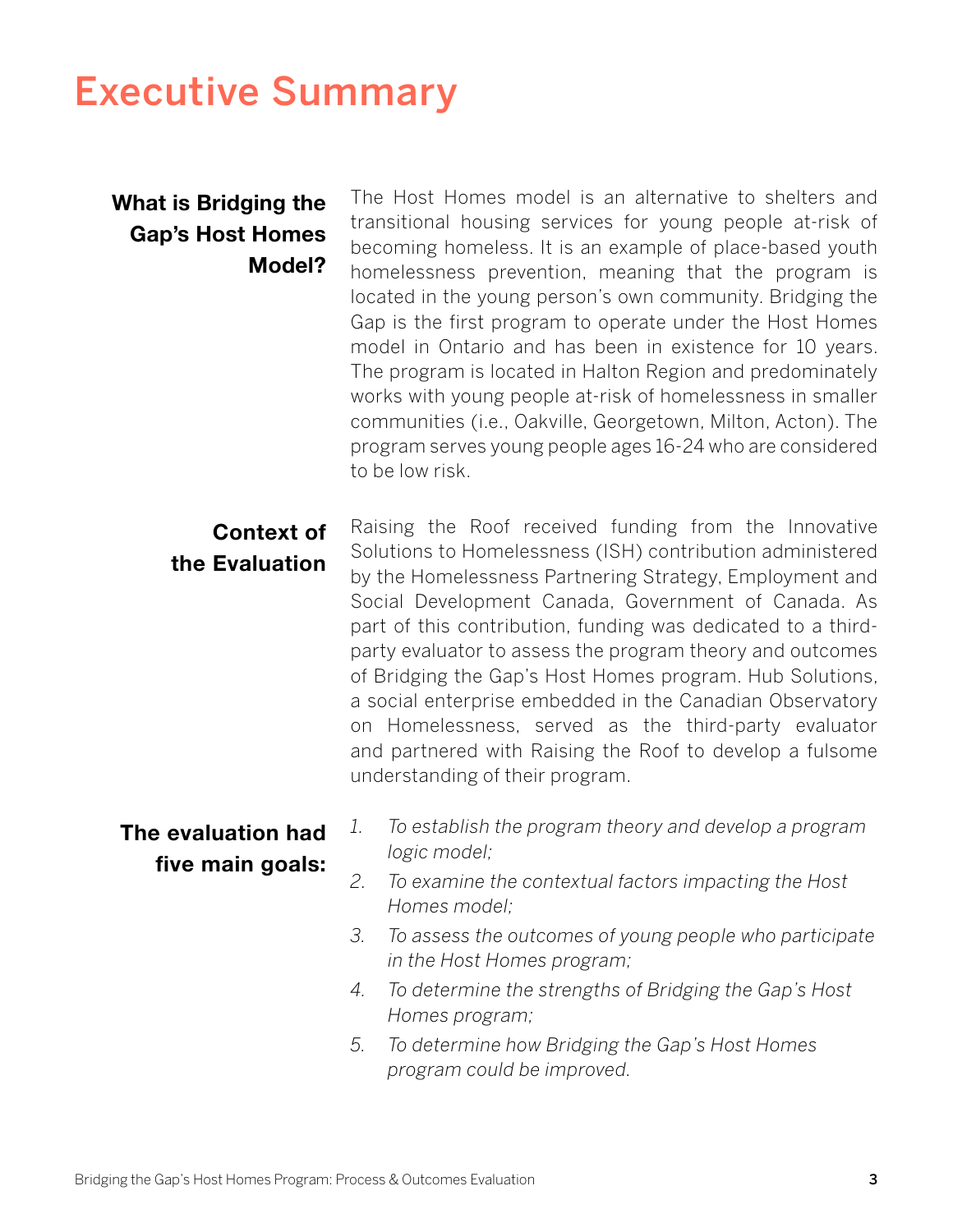# Evaluation Methodology

*Our methodology included five main components***:** 

- *1. Development and refinement of the program logic model;*
- *2. Key informant interviews with seven Bridging the Gap staff members;*
- *3. Interviews with four young people who were enrolled in the Host Homes program;*
- *4. Interviews with two Host Home providers;*
- *5. Surveys with four young people who were enrolled in the Host Homes program.*

# Key Findings

# *What is the program theory?*

Bridging the Gap's Host Homes program is closely following the model of other Host Home programs. The program provides housing that allows young people to stay in their own communities and offers comprehensive supports to young people and Host Home providers via a Host Homes support worker. Through this model, the program is successfully diverting young people from the shelter system. Related to the program theory, the key program components were described as:

- 1. Safe, secure, and no-cost housing located in a young person's own community; and
- 2. Supports offered by the Host Homes worker, the Host Homes providers, and the young people.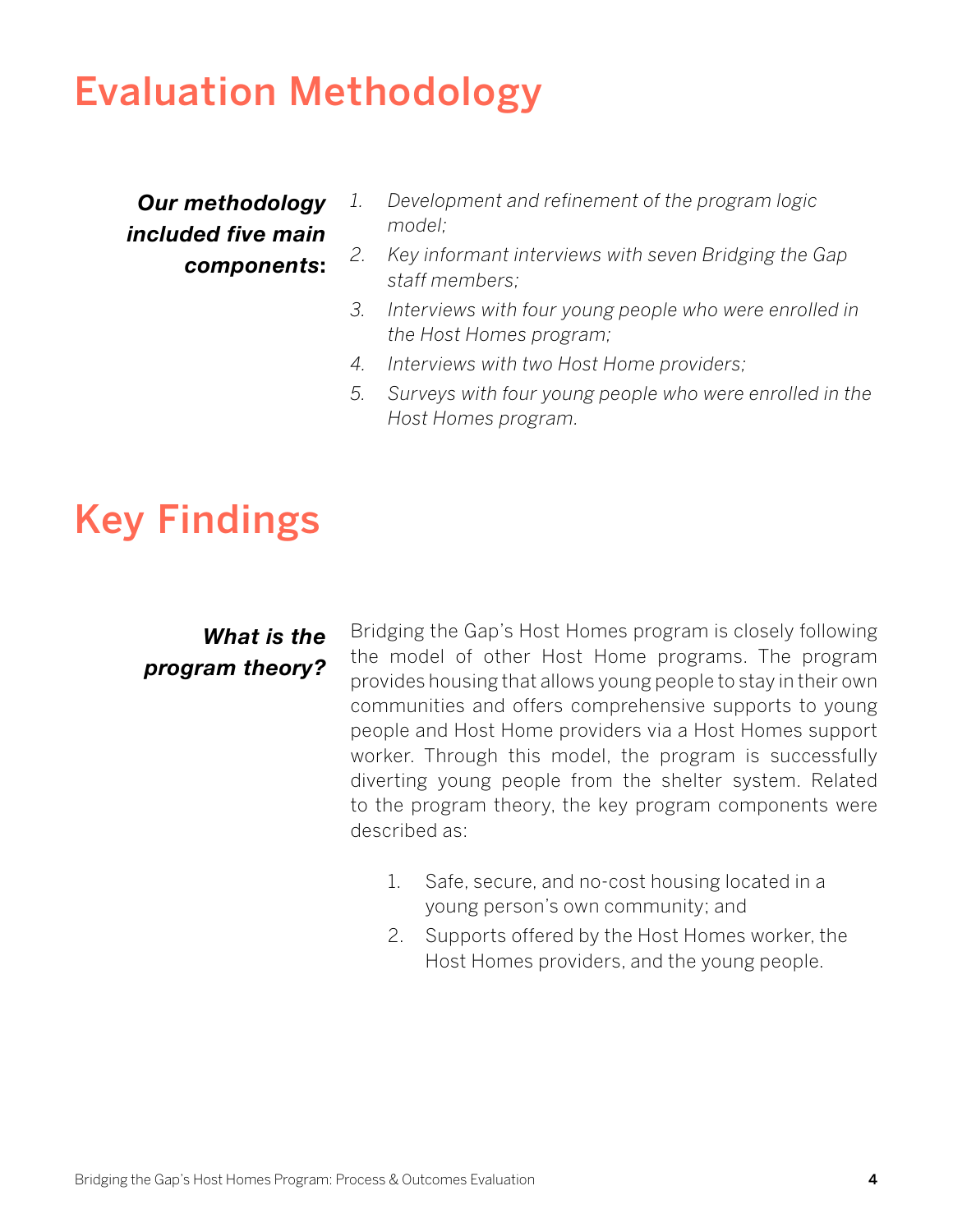*What are the contextual factors impacting Bridging the Gap's Host Homes program?* 

- The Bridging the Gap program was largely impacted by the geographic dispersion of Halton Region. Given this dispersion and the lack of public transportation available in the region, providing transportation to young people was deemed as vital and the main program adaptation.
- Other contextual factors included the lack of affordable housing in Halton Region, the lack of social opportunities for young people, and the partnerships made by the program.
- The partnership with the Children Aid's Society was particularly valuable.

# *What are the outcomes of young people in the program?*

- The outcomes of the program were generally positive. Young people were satisfied with the quality of their housing and felt that their housing and neighbourhoods had positive impacts on their lives. Young people also stated that their health and wellbeing improved as a result of being a part of the Host Homes program.
	- Several young people stated that the stability offered by the Host Homes program allowed them to focus on finishing school and engage in recreational activities, such as physical fitness and dance. Host providers also noted that young people were achieving their educational goals, as some young people were moving onto college and university.

# *What are the strengths of the program?*

- •Young people appreciated the program's ability to provide a safe place to live, the supports that were offered by the host providers, and the hope that resulted from being a part of the program. Hope was described as the opportunity to set goals for oneself.
- Host providers thought that the strength of the program was its ability for hosts to give back to the community and in watching the resiliency of young people in the program.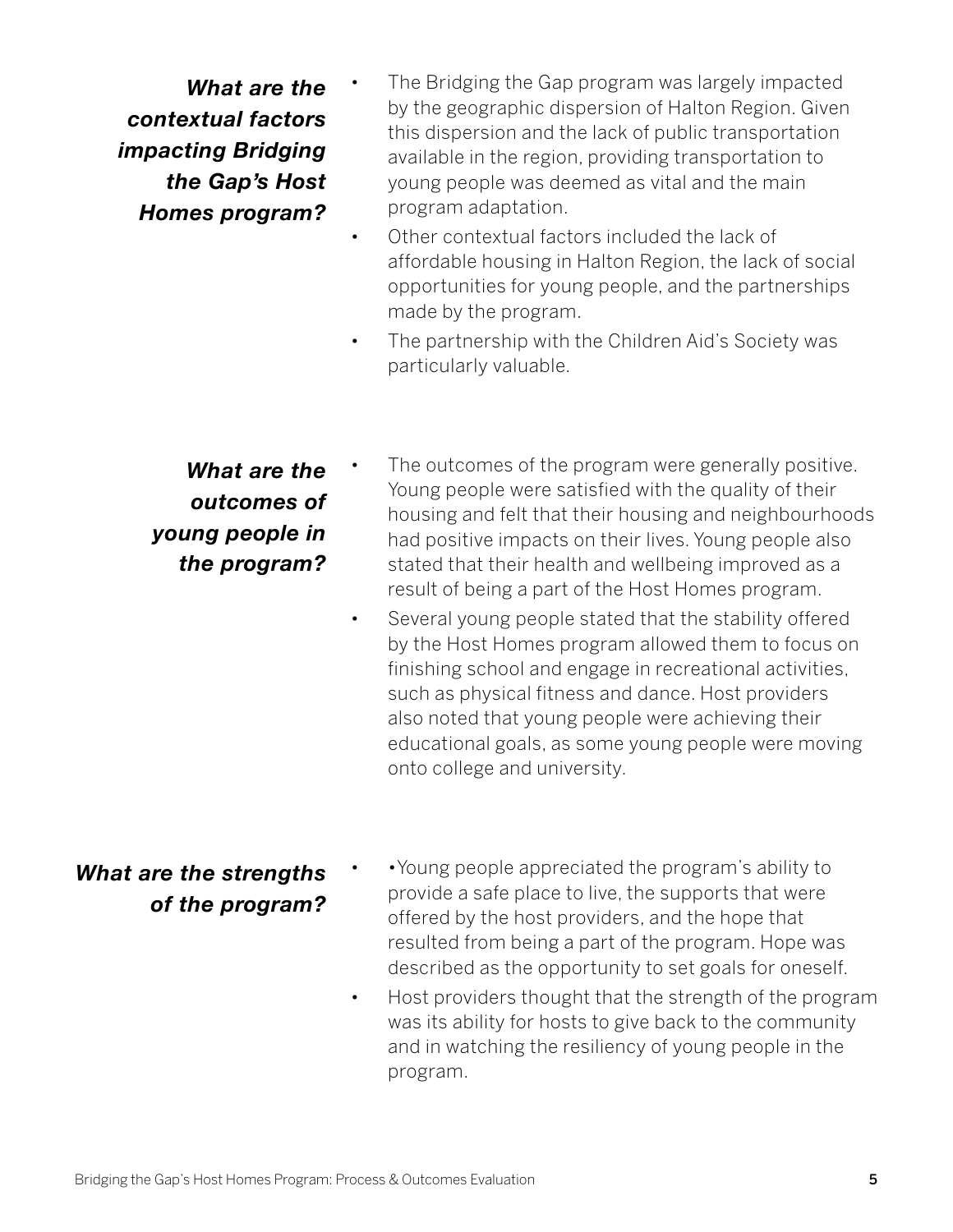*What are the strengths of the program? (cont'd)* • Program staff shared that the strength of the program was its responsiveness to both young people and host providers, as well as the program's success in diverting young people from the shelter system.

> *What were the challenges experienced by the program?*

- The program experienced a limited number of challenges. One young person felt socially isolated in their Host Homes neighbourhood, while another young person could have benefited from a stronger relationship with their host provider.
- Host providers and program staff thought that more Host Homes are needed within Halton Region. Program staff also felt that Halton Region residents could benefit from more education on homelessness in general.
- Program staff discussed some challenges related to the program structure, such as addressing harm reduction, rule breaking, the engagement of older young people, and engaging host providers.

#### Based upon the findings from the evaluation, a series of recommendations were developed for program improvement and sustainment. *Recommendations for the program*

- *1. Expand Bridging the Gap's Host Homes program across Halton Region*. *As a result of its success, the program should be expanded across Halton Region.*
- *2. Enhance the marketing strategies for Host Home recruitment and dedicate resources to recruitment*. *In order for the program to expand, marketing strategies will need to be enhanced so that the number of host providers is increased.*
- *3. Review Bridging the Gap's intake assessment procedures*. *In order to ensure that young people are a good fit, the intake assessment procedures of Bridging the Gap's Host Home program should be reviewed.*
- *4. Review Bridging the Gap's current service delivery model*. *More specifically, services targeting family and natural supports, alcohol and substance use, engaging*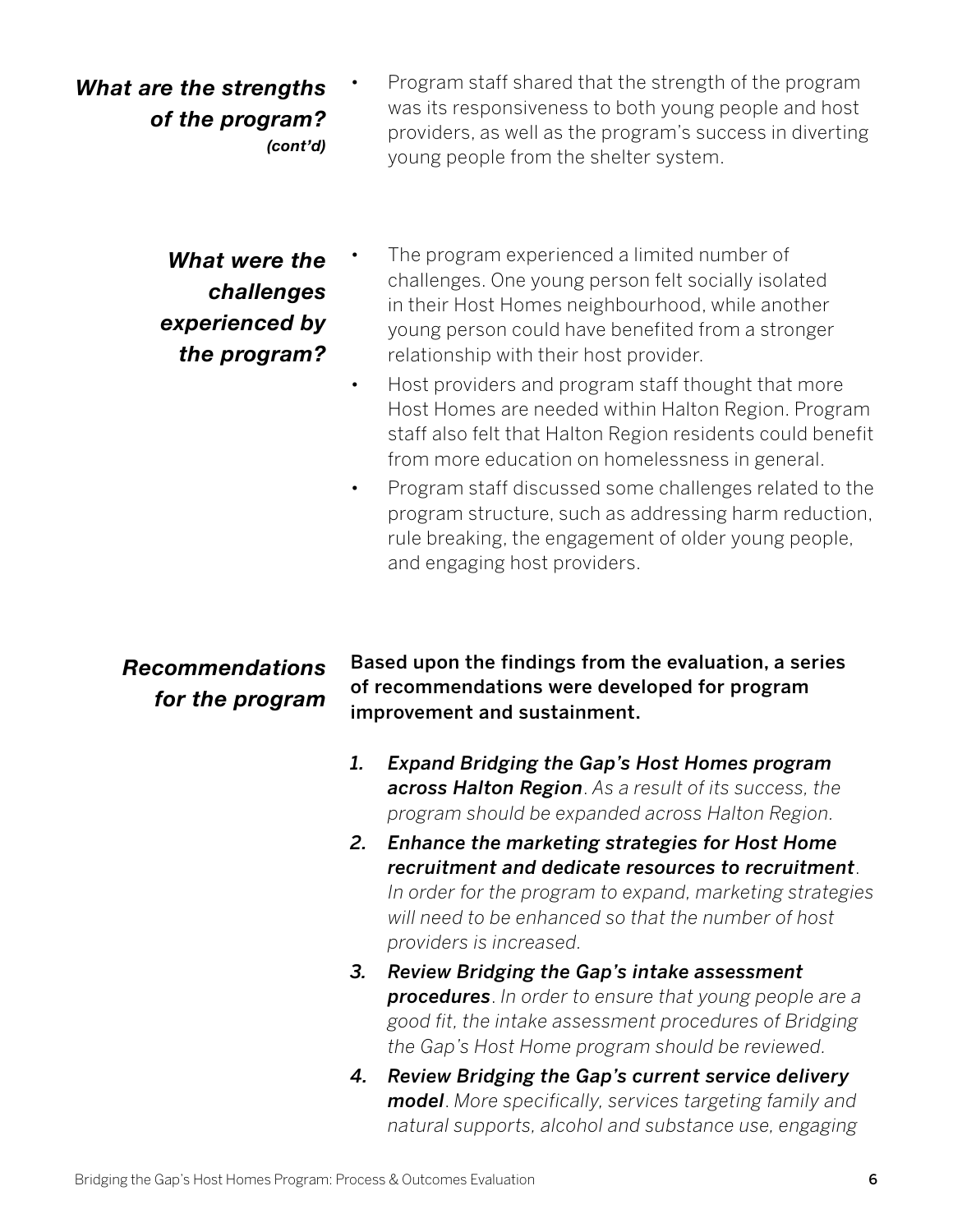*Recommendations for the program (cont'd)* *older young people, and community integration. The program model was responsive and young people and host providers felt supported by their Host Homes worker. Areas that the program could enhance include family and natural supports, harm reduction, engaging older young people, and enhanced social opportunities.*

- *5. Further strengthen the Host Homes model within a Housing First for Youth framework. Host Homes are part of the broader housing options within the Housing First for Youth framework. As such, Bridging the Gap should continue to align their work under the Housing First for Youth model and pay particular attention to youth voice, youth choice, and self-determination.*
- *6. Ensure that culturally appropriate supports are offered to all young people*. *Given the diversity of Halton Region, it will be important for Bridging the Gap to ensure that young People of Colour feel adequately supported. Bridging the Gap should continue to foster partnerships with local community agencies that provide cultural supports.*
- *7. Provide more peer support opportunities to host providers*. *Host providers offer a unique service to young people. As such, opportunities should be made available for host providers to come together to share their experiences and support one another.*
- *8. Continue to monitor the impact of the program through research and evaluation*. *This evaluation highlighted the important work of Bridging the Gap's Host Homes program. It will be important to capture more longitudinal data to determine the long-term impact of the program.*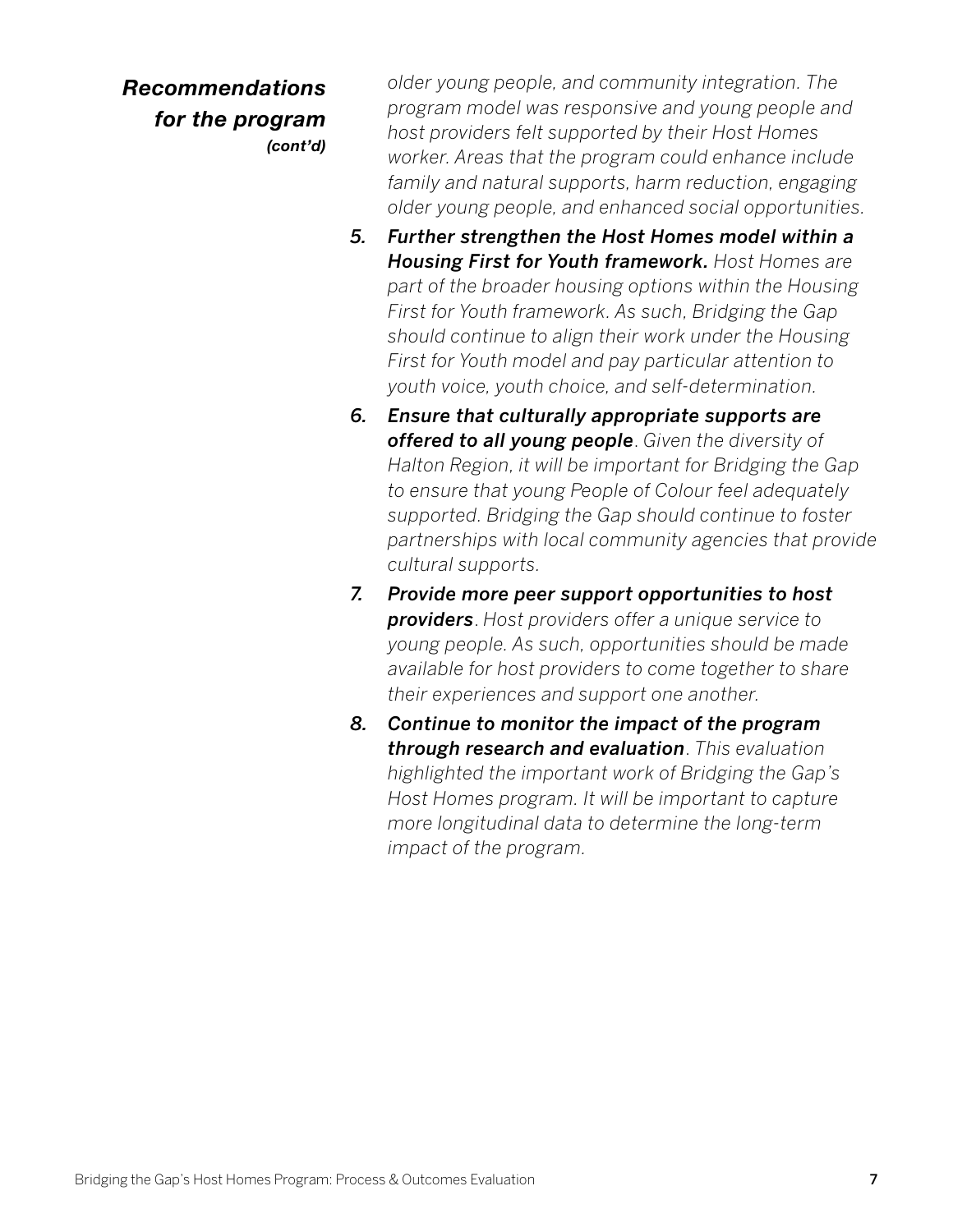# Table of Contents

| $\overline{2}$ |
|----------------|
| 3              |
| 8              |
| 9              |
| 10             |
| 11             |
| 17             |
| 20             |
| 21             |
| 40             |
| 50             |
| 55             |
| 59             |
|                |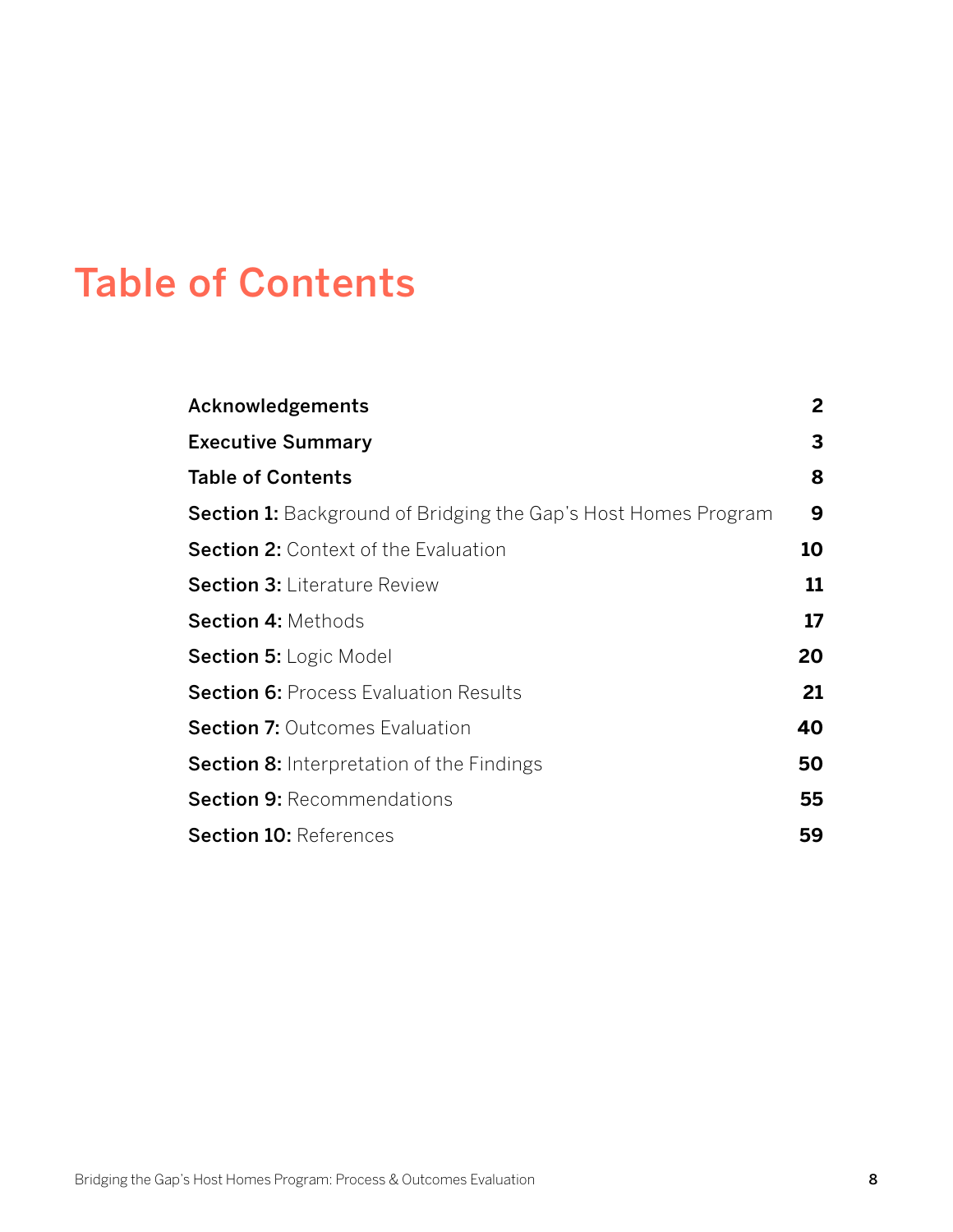# Section 1: Background of Bridging the Gap's Host Homes Program

The Host Homes model is an alternative to shelters and transitional housing services for young people at-risk of becoming homeless. It is an example of place-based youth homelessness prevention, meaning that the program is located in the young person's own community. The Host Homes model is unique in that it provides an opportunity for community members to get involved in solutions to youth homelessness.

Bridging the Gap is the first agency to offer a Host Homes program in Ontario and has been in operation for 10 years. The program is located in Halton Region and predominately works with young people at-risk of homelessness in smaller communities (i.e., Oakville, Georgetown, Milton, Acton). Given the geographic dispersion of Halton Region, the Host Home approach is used in an attempt to address a young person's needs from a place-based approach. Partnered with a family mediation strategy, this program serves young people ages 16-24 who are considered to be low risk. Young people generally stay in the program for six months to a year. More recently, Bridging the Gap has been housed as a program arm of the Halton Children's Aid Society (CAS).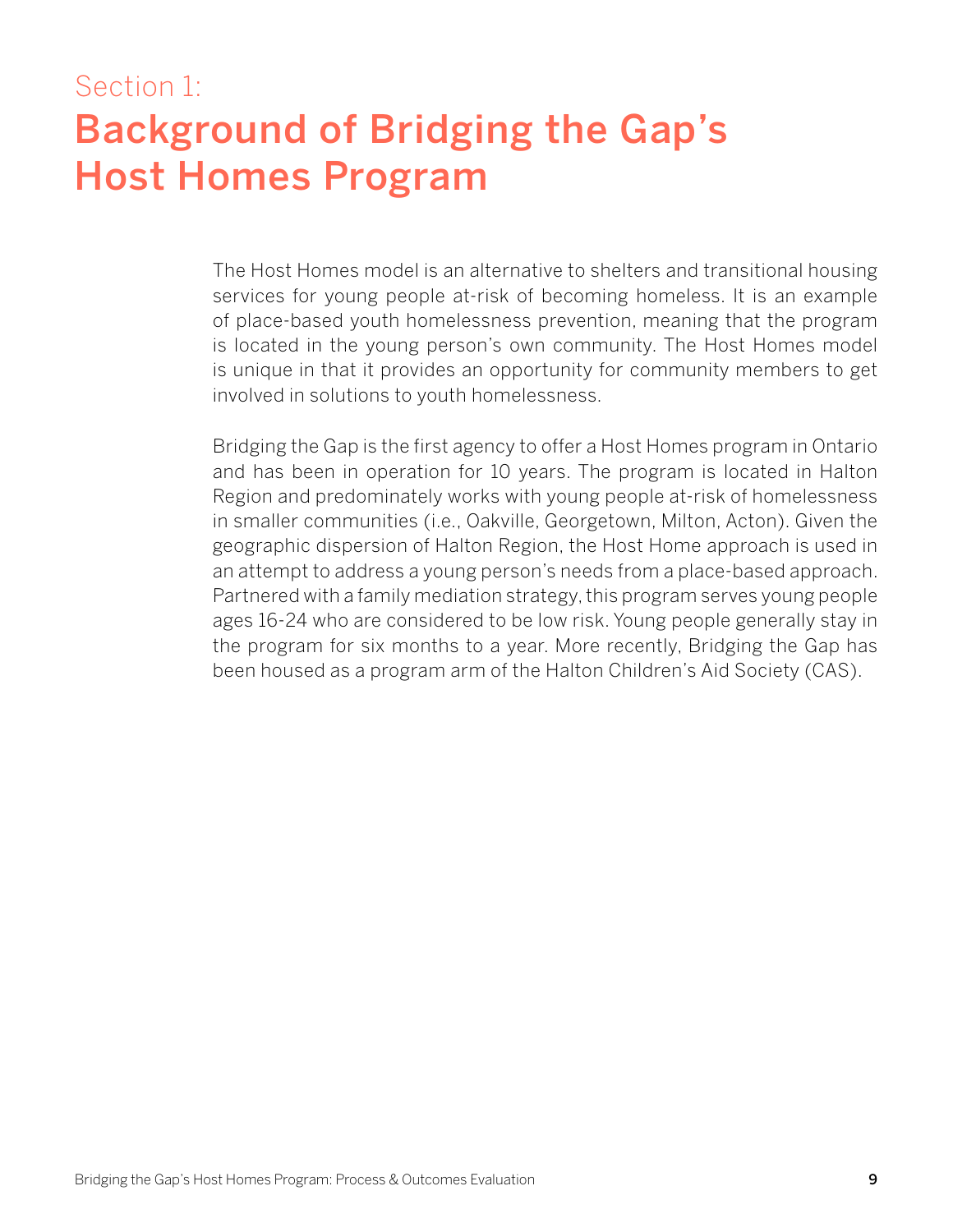# Section 2: Context of the Evaluation

Raising the Roof received funding from the Innovative Solutions to Homelessness (ISH) contribution administered by the Homelessness Partnering Strategy, Employment and Social Development Canada, Government of Canada. As part of this contribution, funding was dedicated to evaluate the program theory and outcomes of Bridging the Gap's Host Homes program. Hub Solutions, a social enterprise embedded within the Canadian Observatory on Homelessness, partnered with Raising the Roof to develop a fulsome understanding of Bridging the Gap's Host Homes program.

The intention behind the project was to build the capacity of Bridging the Gap, execute a fulsome program evaluation, and share the model with other organizations looking to offer an effective Host Homes program. By undergoing a program evaluation, Bridging the Gap is better equipped with the information required to appropriately tailor programming to meet the needs of their community.

#### The evaluation addressed the following questions:

- *1. What is the program theory of Bridging the Gap's Host Homes program?*
- *2. What are the contextual factors that may impact the implementation of the Host Homes program?*
- *3. What are the outcomes of young people who participate in the Host Homes program?*
- *4. What are the strengths of the Host Homes program?*
- *5. How can the Host Homes program be improved?*

This document provides the key learnings of the evaluation. It begins with a brief literature review on the Host Homes model, followed by a description of the evaluation methods, and a presentation of the results. An interpretation of the results and recommendations stemming from these results conclude the document.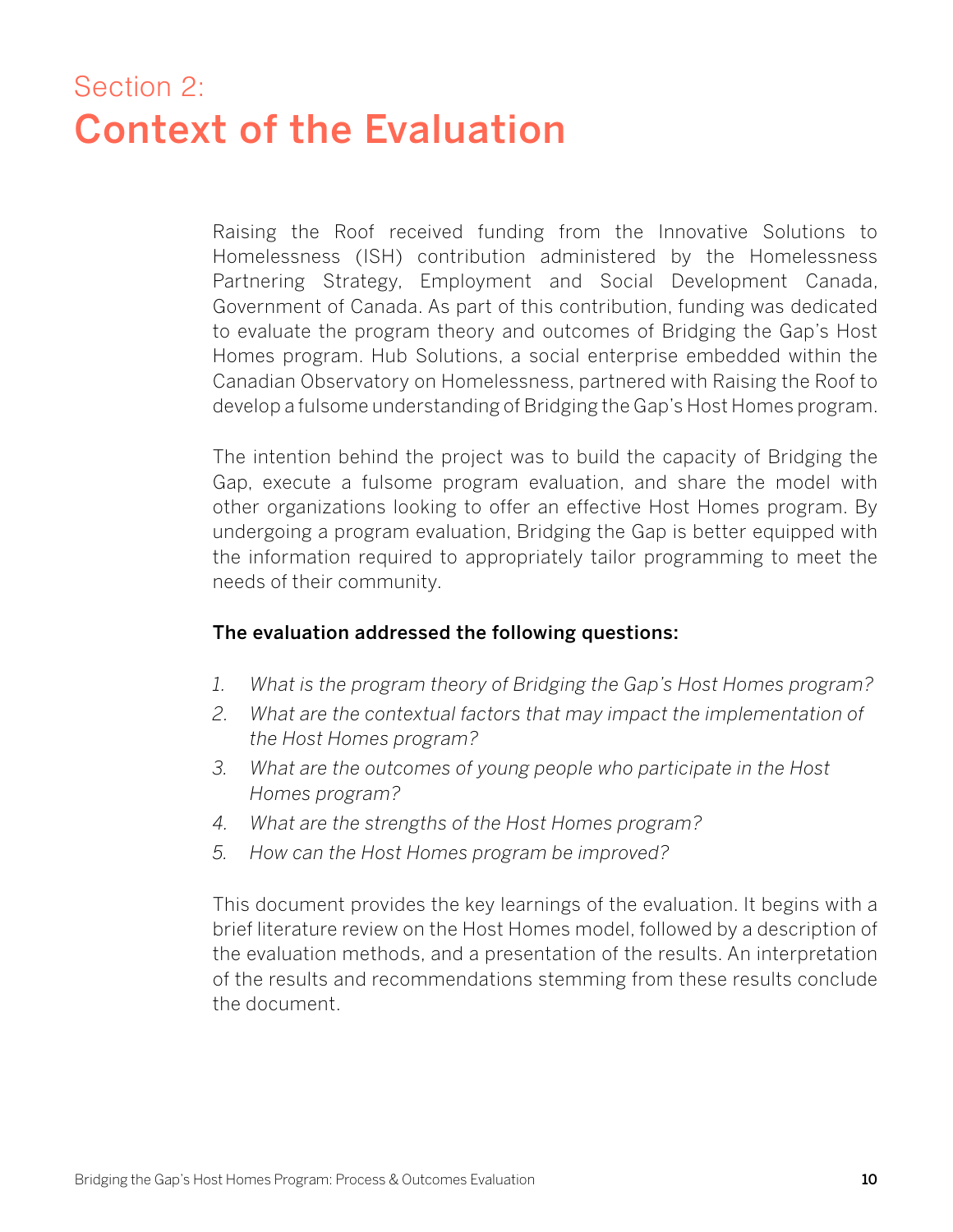# Section 3: Literature Review

In Canada, addressing homelessness has largely taken an emergencyfocused approach. Programs such as emergency shelters and drop-in centers are used to provide assistance to someone after they have become homeless. Shelter diversion programs take a step back and look at creating a system where there is not a reliance on emergency shelters to support young people, but rather a focus on providing alternatives before a young person becomes homeless.

The underlying goal of shelter diversion is to help young people transition to stability and prevent homelessness. This is best done by providing young people with locally-based supports, drawing on the resources that exist in the community, and by giving young people temporary housing options (with extended family, friends, religious institutions, etc.). This allows time to work through the problems that led to homelessness, ideally with case management support.

Shelter diversion is particularly useful for smaller and rural communities that do not have an emergency shelter or sufficient support programs. This allows a young person to stay in their home community rather than needing to leave all of their natural supports behind. It can also prevent the young person from becoming immersed in street culture or becoming institutionalized. Research has shown that when young people are forced to leave their communities and natural supports, their health and mental health worsen and they face increased challenges and problems (Gaetz, 2013).

# **Host Homes Overview**

Host Homes is a form of secondary prevention as it targets youth who are at imminent risk of homelessness or who have recently experienced homelessness (Nichols et al., 2017). The goal of this model is to immediately support young people by diverting them from shelter accommodation and towards a safe place for young people to stay with an adult or family member. With Host Homes, young people are given their own room and meals while the host family or adult serves as a support to the youth. On-going supports are also provided by a youth-serving agency. Host Homes may offer space for a couple days, a few weeks, months, or even years.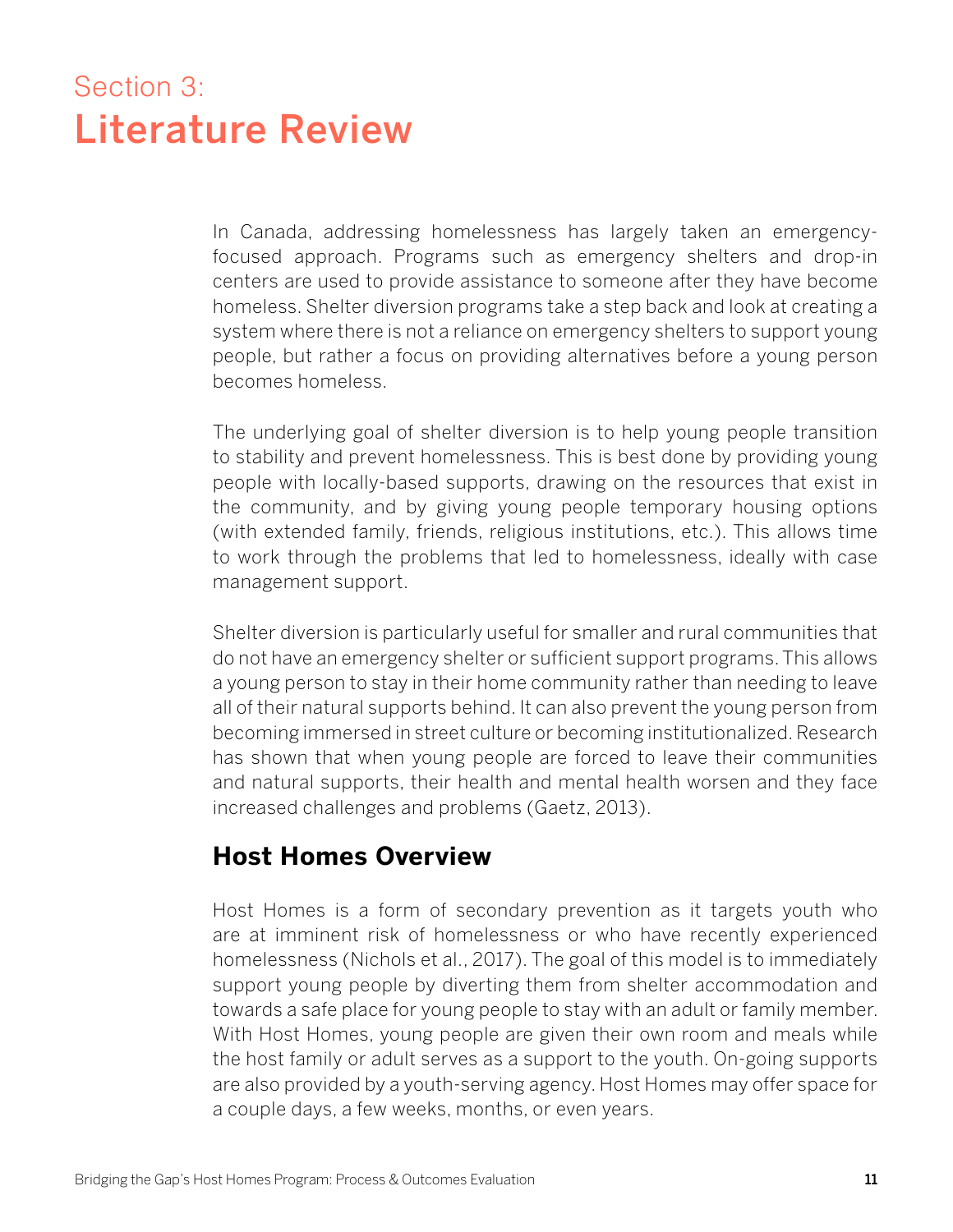Combined with a family reunification strategy (when it is safe for the youth to do so), Host Homes gives youth and their family the ability to take a break and resolve issues causing conflict. This focus on family reunification can strengthen families and potentially shorten the length of time young people experience homelessness (Gaetz, 2013). For youth who are leaving care, Host Homes can ease the transition to independent living, reduce isolation, and prevent them from entering the youth homelessness system (Gaetz, 2013; Gaetz, 2017).

In some cases, host families are paid a per diem by the agency or government program running the Host Homes model to cover their costs and to reimburse funds they might lose by not being free to rent that space out. By providing a stipend, it may also allow an individual with a lower socioeconomic status, for example, to be able to afford to stay in their own home and maintain their independence. In other communities, the families are volunteers and there is no funding provided; this helps reduce the cost of homeless youth service provision.

Host Homes provide communities with a great deal of flexibility and ability to scale the program. This flexibility includes their use as both a replacement of emergency shelters and a use as longer-term transitional housing. By doing so, Host Homes enables their use in communities of varying sizes. From a cost perspective, Avenues for Homeless Youth has reported that because Host Homes do not rely on a fixed site for congregate living (including staff, capital, and operating expenditures) they can cost as much as 50% less per youth than congregate shelter options (Mirfendereski, 2017).

Host Homes also provide greater choice for young people, which can be a key contributor towards success. Youth do not get 'placed' into homes, but rather work with the community agency to choose which host family might best suit them. Additionally, youth are given an opportunity to nominate potential hosts from extended family and friends, or pre-existing supportive relationships (Gaetz, 2013). Host Homes is therefore an important complement to the existing youth-focused housing options.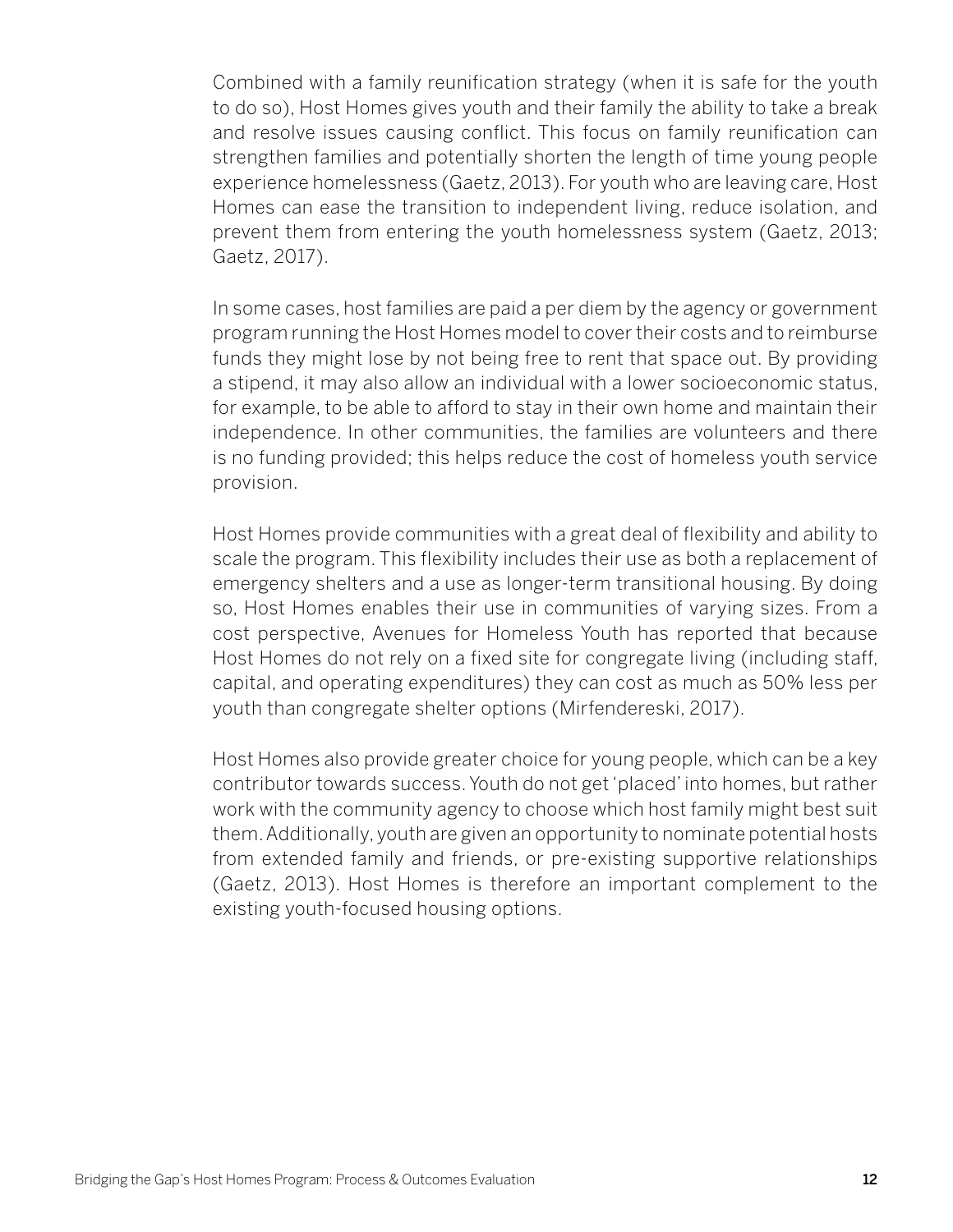# Existing Host Homes Programs

# *United Kingdom*



In the UK the most extensive and well-known Host Homes program is Nightstop (Depaul, UK). It operates in 40 communities (with over 500 volunteers). Nightstop provides community-based supports for young people aged 16-25 who are able to stay with a single adult, couple, or family for up to three weeks.

# *United States*

There are a number of communities across the United States that use Host Homes programs. Based in Minnesota, Avenues for Homeless Youth offers three different Host Homes programs that serve young people between the ages of 16 and 20: 1) GLBT Host Home Program – for LGBT-identified young people; 2) Minneapolis Host Home Program – for young people in the city of Minneapolis; and 3) Suburban Host Home Program – for young people in Hennepin County. In all these programs, a program manager supports hosts through regular contact, monthly meetings, and support groups. They engage with the host families through calls and meetings, including monthly support groups, monthly in-home meetings and two to three trainings per year.

Additional programs based in Minnesota are the YMCA Communities Host Homes program of the YMCA of greater twin cities, the Brainerd Host Home Program, the REACH drop-in center Host Home program and Rochester Host Home programs of the Lutheran Social Service of Minnesota. All of these programs have short term stays for young people, with the Lutheran Social Services programs timeframe of 6 to 12 months.

Leech Lake Housing Authority in Minnesota has a Host Homes program with a more natural setting. Young people seeking support are usually taken in by family or friends. In these cases, the Leech Lake Housing Authority will financially support the costs incurred by the youth's stay. Young people aged 16 to 24 can stay in the program for 18 months or until they turn 25.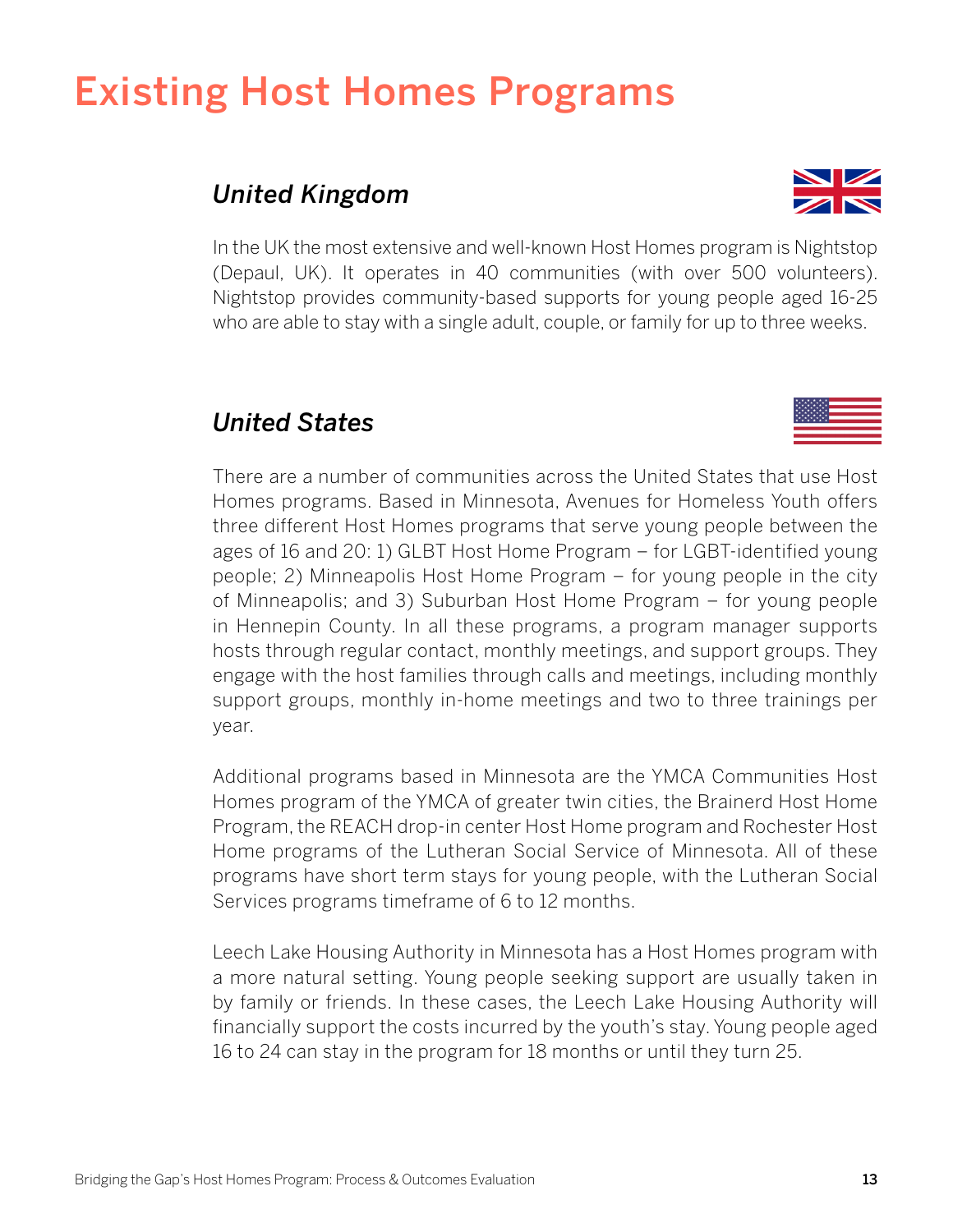In Wisconsin, the La Crosse WI Host Home Program at the Family and Children's Center provides Host Homes to young people up to 21 years of age for up to six months' time. Only one young person is allowed to be in a host's home at a time and they are supported to live independently soon after they turn 21.

Youth Advocates of Sitka, Inc. (Sitka, Alaska) is another transitional living program where young people aged 5 to 21 can be placed with a host family for up to 18 months. It is deemed to be "Therapeutic Foster Care" and the terms "resource parents" and "resource homes" are used to refer to the host family placement. There is active involvement of resource parents for young people under 18, whereas young people 18 to 21 receive mentoring to develop independent living skills. Resource homes are given \$30/child/day and have access to extensive training. They also become licensed by the state to serve in this manner.

The Host Homes program at the Bill Wilson Center in Santa Clara, California provides shelter for LGBTQ young people ages 18 to 24. Young people are able to stay with hosts for three to six months. Volunteer hosts receive ongoing training, have access to a case manager at all hours of the day, and are supported with a stipend.

New Host Homes programs are developing rapidly across the United States. The first Los Angeles based Host Homes program is in its pilot phase. Young people aged 18 to 25 are accepted into the program. St. Ambrose House in Baltimore, Maryland is piloting their Host Homes program as well. The pilot Host Homes program identifies, screens, and trains community members who receive a stipend and ongoing support from the Host Homes Coordinator. Young people aged 18 to 24 in need of immediate housing are accepted into the program.

# *Canada*



The Bridge Services in Kelowna, British Columbia has a Host Homes program that is funded by the Ministry of Children and Family Development. Young people 19 years of age and under who have status with the Ministry — either through a voluntary care agreement or a youth agreement — are able to stay with hosts and are provided with warm meals and a safe place to sleep on a night-bynight basis. Hosts are trained and approved foster homes. There is no limit on how many nights these young people can stay with hosts. Young people in this program have access to all the other services provided by The Bridge.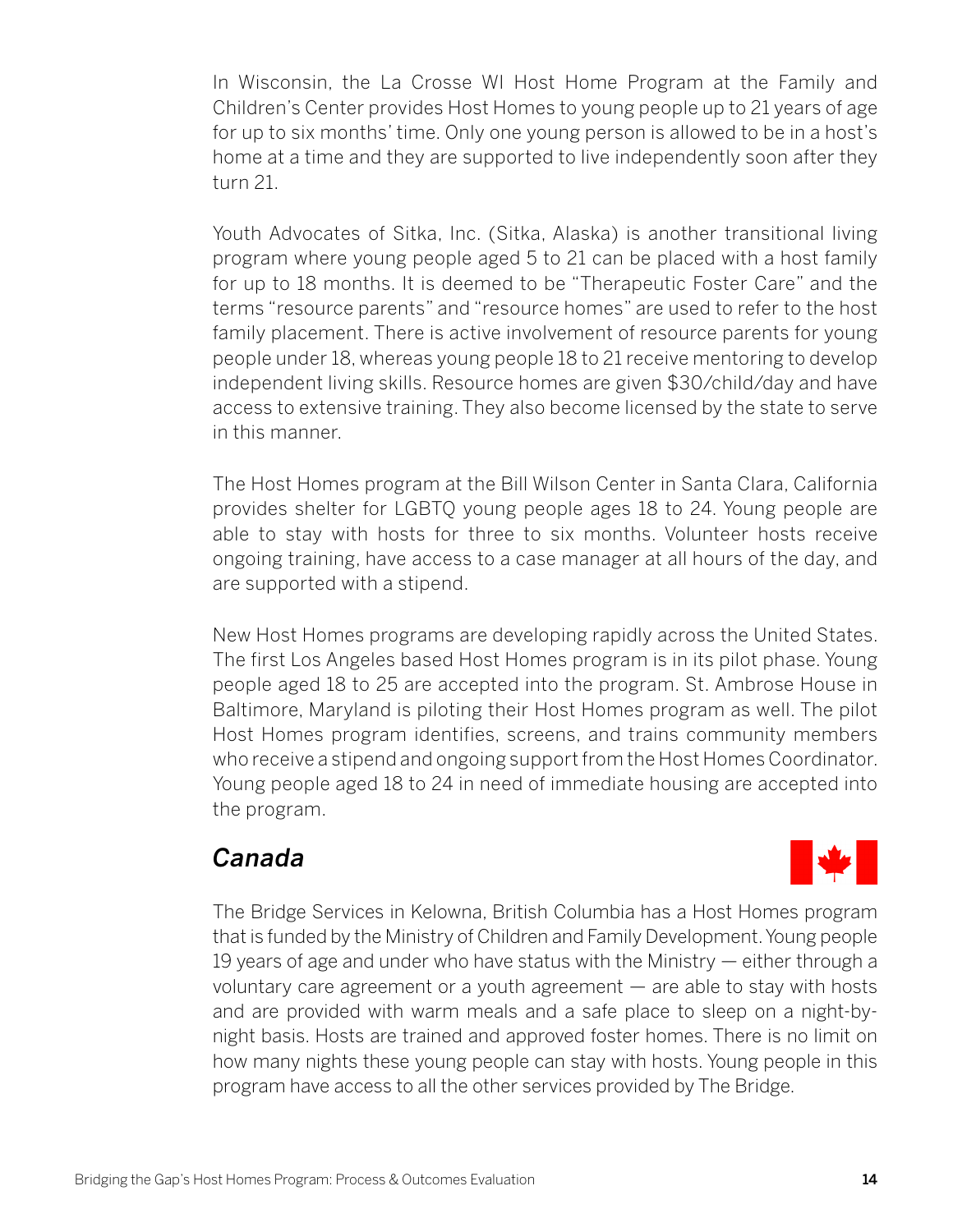Aura Host Homes is operated by the Boys and Girls Club of Calgary with three distinct components and is designed to serve only LGBTQ2S+ young people between the ages of 14 and 24. They provide services to a maximum of 10 young people at one time. Most of the young people they have worked with are 16-24 years old. Since not all youth are interested in a family setting because of age, life circumstances or trauma from their family of origin, Aura developed two complementary programs to support the traditional Host Homes model. Aura has a Standard Model where they match LGBTQ2S+ young people with adults or families that are LGBTQ2S+ themselves or who have awareness of and/or experience in that community. Host Homes providers are required to commit for at least one year and must be able to provide an extra room or suite in their home.

Family and Community Support Services in Cochrane, Alberta has a program called Safe Coach that follows the Host Homes model. Youth aged 13 to 24 stay with hosts and are provided with warm meals and a safe place to stay. Young people can stay with hosts for approximately 6 months, and both youth and hosts are supported by the Youth and Family Support Worker. Something unique about this program is that it is in a rural community, illustrating how Host Homes uses existing infrastructure in all types of communities.

OneROOF Youth Services in Kitchener, Ontario has a new Host Homes program modeled with Nightstop and Host Homes in mind. This program provides youth aged 16 to 25 with a place to stay for approximately 3 months.

# **Implementation of Host Homes Programs**

With the implementation of this program, it is important to keep possible issues in mind. All Host Homes programs have risk mitigation techniques that minimize issues in the implementation of their programs. Both young people and hosts are screened, vetted, and assessed. Additionally, hosts are trained and educated on how to support any young person in their homes. In Host Homes programs, young people are able to choose which of the available hosts they would like to stay with, which helps with the comfort and integration of the situation.

# **Outcomes of Host Homes Programs**

Existing Host Homes programs have proven strong outcomes. Youth Advocates of Sitka placed 54 young people between 2008-2012 with 96% of them transitioning to a safe living environment. It took an average of three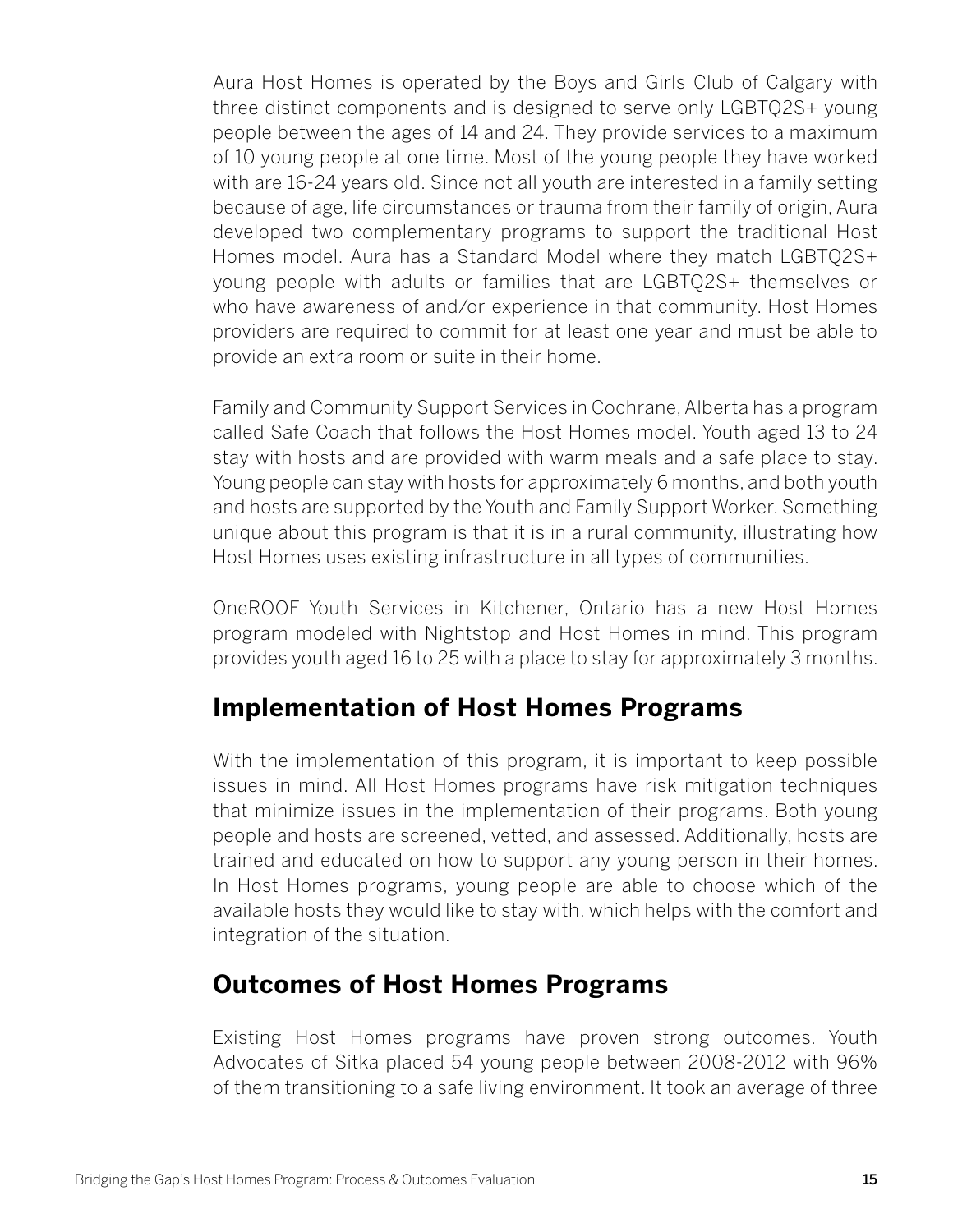days to place a homeless youth and the average length of stay was seven months. They have trained, licensed, and supported 25 different resource homes in Sitka.

Additionally, Nightstop in the UK has provided 13,500 bed nights to young people in 2014. In an extensive evaluation, it was determined that "after staying at Nightstop, 21% returned to their families, 36% moved into supported housing, 14% obtained private accommodation, 11% moved into social housing and 14% moved in with a friend" (Gaetz, 2013, p. 58).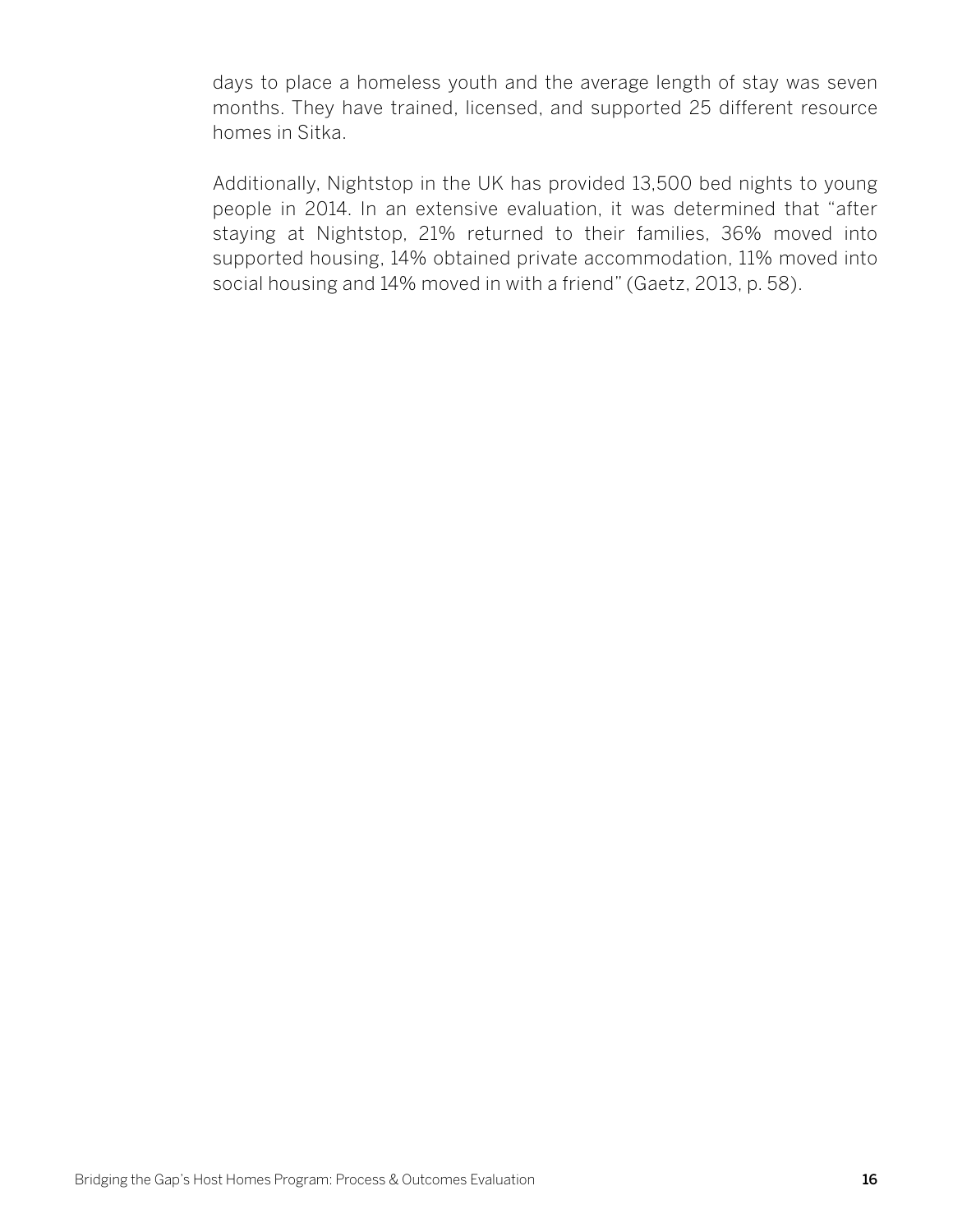# Section 4: Methods

#### The evaluation had five main goals:

- *1. To establish the program theory and develop a program logic model;*
- *2. To determine the contextual factors impacting the delivery of the program;*
- *3. To determine the outcomes of the program;*
- *4. To assess the strengths of Bridging the Gap's Host Homes program;*
- *5. To assess areas of improvement for Bridging the Gap's Host Homes program.*

The methods to achieve these goals are presented below.

# **Logic Model Creation**

In order to develop the program theory, several steps were taken. First, a rapid review of the literature on Host Homes was completed. This was followed by a review of program documentation. Once this information was collected, a draft logic model was created. The logic model was reviewed by the internal project team (Raising the Roof, Hub Solutions) and then verified by Bridging the Gap's Host Homes program manager.

# **Key Informant Interviews**

In order to examine the operations of the program and the contextual factors that impacted these operations, seven key informant interviews were conducted. The interviewees were program staff and the program manager. The semistructured interviews focused on the Host Homes model, adaptations to the model, contextual influences, strengths, and challenges. One key informant chose to participate via written responses to the interview questions.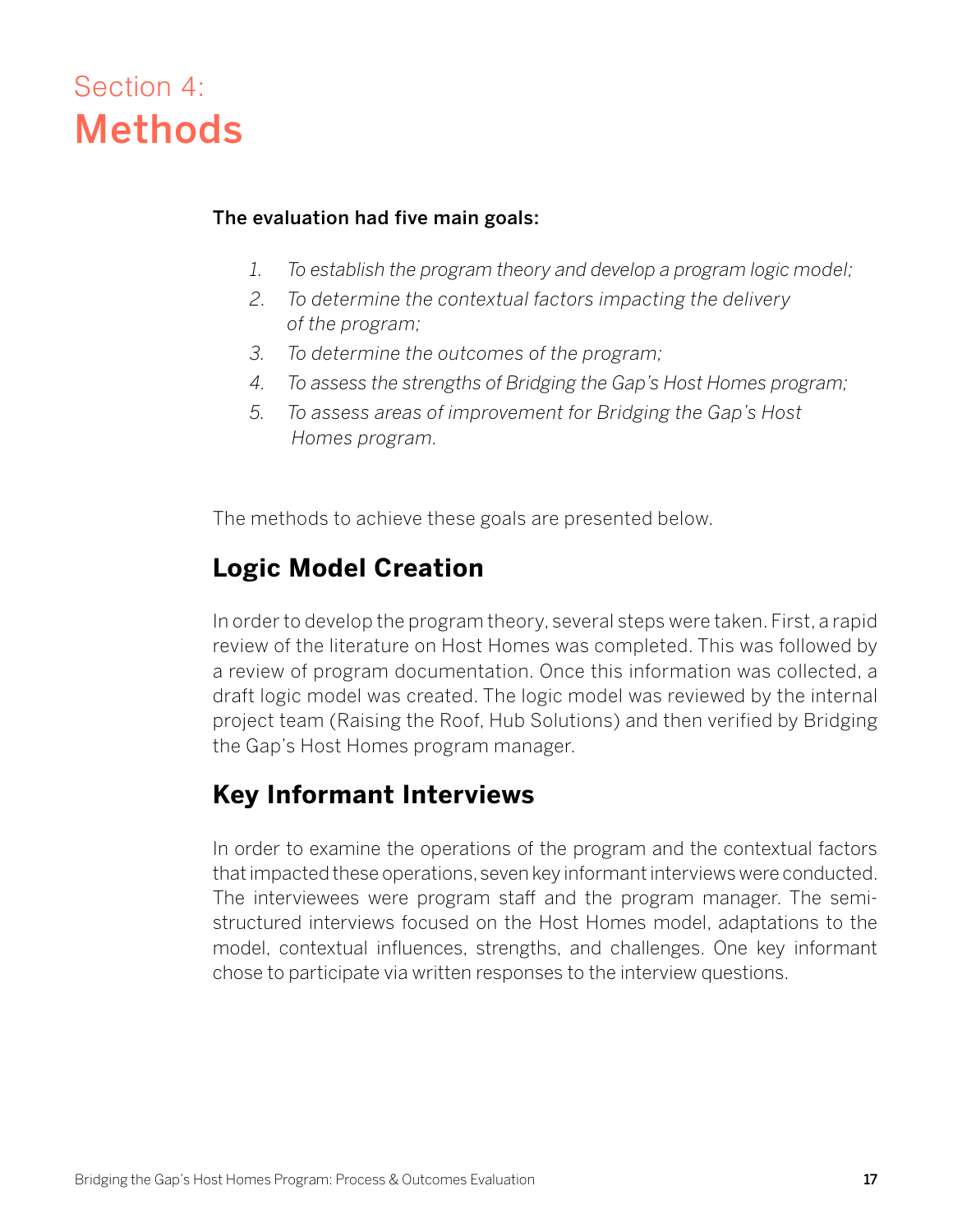# **Interviews with Young People**

Qualitative interviews were conducted with four young people currently enrolled in the program. The young people were recruited via their Host Homes worker. Interviews were conducted in-person by the Raising the Roof team. The interviews focused on the young person's experience in the program, particularly the supports they received from the program and their host provider, strengths of the program, challenges of the program, and recommendations for program improvement. The interviews were semistructured. Participants were compensated \$50.

# **Interviews with Host Providers**

Qualitative interviews were conducted with two host providers currently providing housing to young people. The hosts were recruited via their Host Homes worker. Phone interviews were conducted by the Raising the Roof team. The interviews focused on their experience in the program, particularly the supports they received from the program, strengths of the program, challenges of the program, and recommendations for program improvement. The interviews were semi-structured. Participants were not compensated.

# **Surveys with Young People**

The Host Homes program distributed an online survey to its participants. Results were collected at entry into the program and again three months later. Four participants completed the baseline survey and three participants completed the follow-up survey. One individual was unable to complete the follow-up survey. Participants were compensated \$25 for their baseline survey and \$25 for their follow-up survey.

Below we provide a brief overview of the specific measures used in the survey.

*Demographics*. At baseline, we asked participants their age, gender, sexual orientation, racial-ethnic identity, Indigenous identity, and country of birth.

*Housing*. At baseline and follow-up, participants were asked of their current housing situations. At follow-up, participants were asked if they had moved since their baseline survey.

*Toro's Instrument* (Toro et al., 1997) (Housing Quality). Participants were asked to rate their current housing on a scale of 1 (very bad) to 7 (very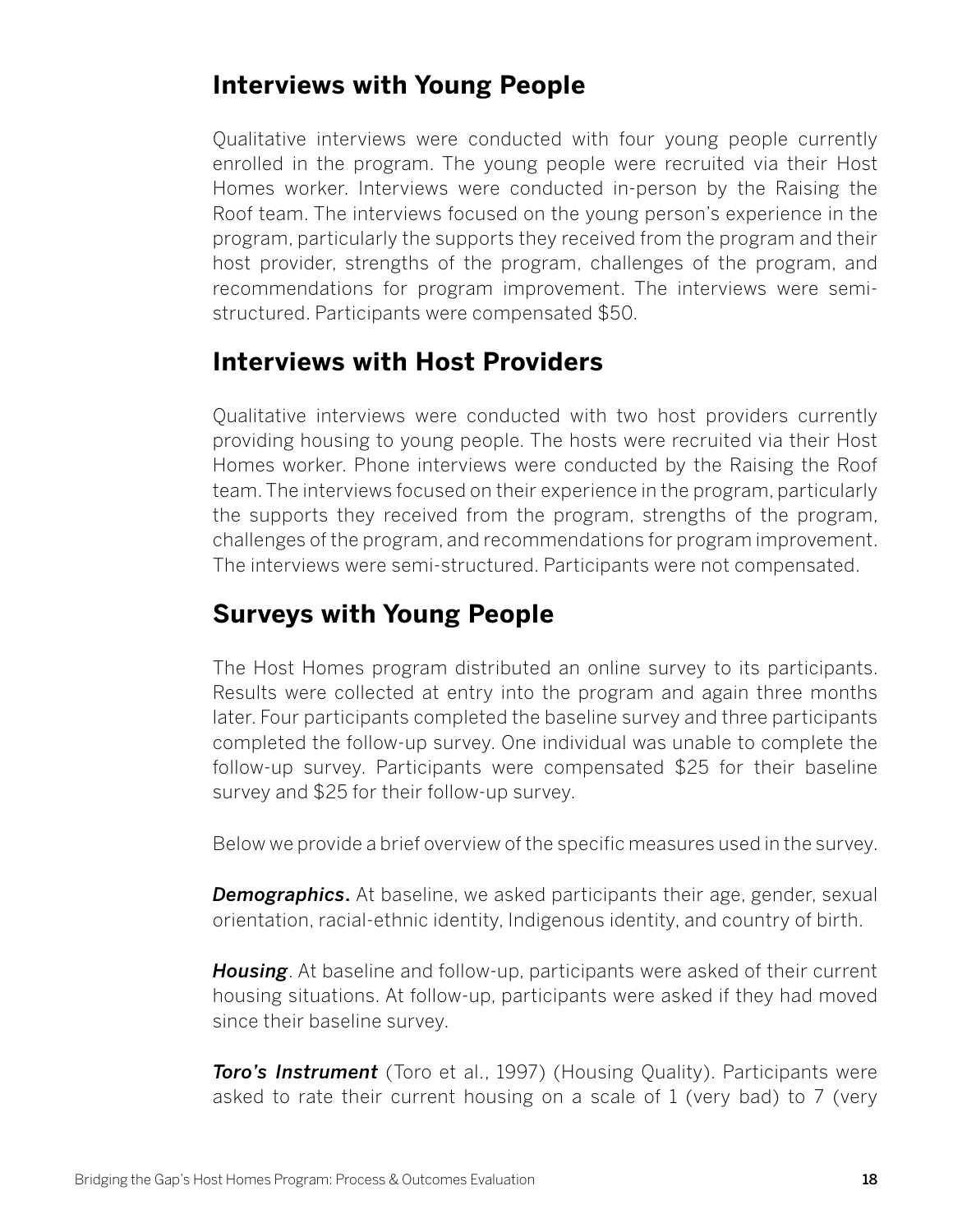good) on the following dimensions: comfort, safety, spaciousness, privacy, friendliness, and quality. The total score ranges from 6 to 42, with higher scores indicating greater housing quality.

*Quality of Life for Homeless and Hard-to-House Individuals* (Hubley, Russell, Gadermann, & Palepu, 2009) (Housing Impact). Participants were asked to rate their current housing and neighbourhood conditions. This included quantitative and qualitative questions. Participants were asked to rate the impact of their housing and neighbourhood situation on a scale of 1 (large negative impact) to 7 (large positive impact). Open-ended questions focused on what participants like best and least about their housing and neighbourhoods.

*Healthcare utilization*. At baseline and follow-up, participants were asked if they had accessed an emergency room, a family doctor/general practitioner, any other medical doctor, and/or a dentist. At baseline, participants were asked to recall their service use in the past 12 months. At follow-up, participates were asked to recall their service use since their baseline survey.

*Program satisfaction*. At the follow-up survey, participants were asked to rate their satisfaction of the program on a 1 (very dissatisfied) to 7 (very satisfied) scale.

## **Data Analysis** *Qualitative Data Analysis*

All interview recordings were transcribed. The qualitative data was analyzed using a thematic approach. The evaluation team started by independently coding the same transcript. After, the evaluation team met to compare and contrast their codes to ensure codes matched and to check-in to see if there were any differences. Where different codes emerged, a discussion took place for each team member to explain their codes and talk through the differences until a consensus was achieved. Following this process, each team member was assigned different transcripts to code.

Each transcript was coded line-by-line and in the language of each participant (in vivo coding). Following the completion of coding, the coded data was analyzed for differences and similarities across transcripts. From this process, themes developed and were used to organize the data.

### *Quantitative Data Analysis*

The quantitative data was analyzed using descriptive statistics.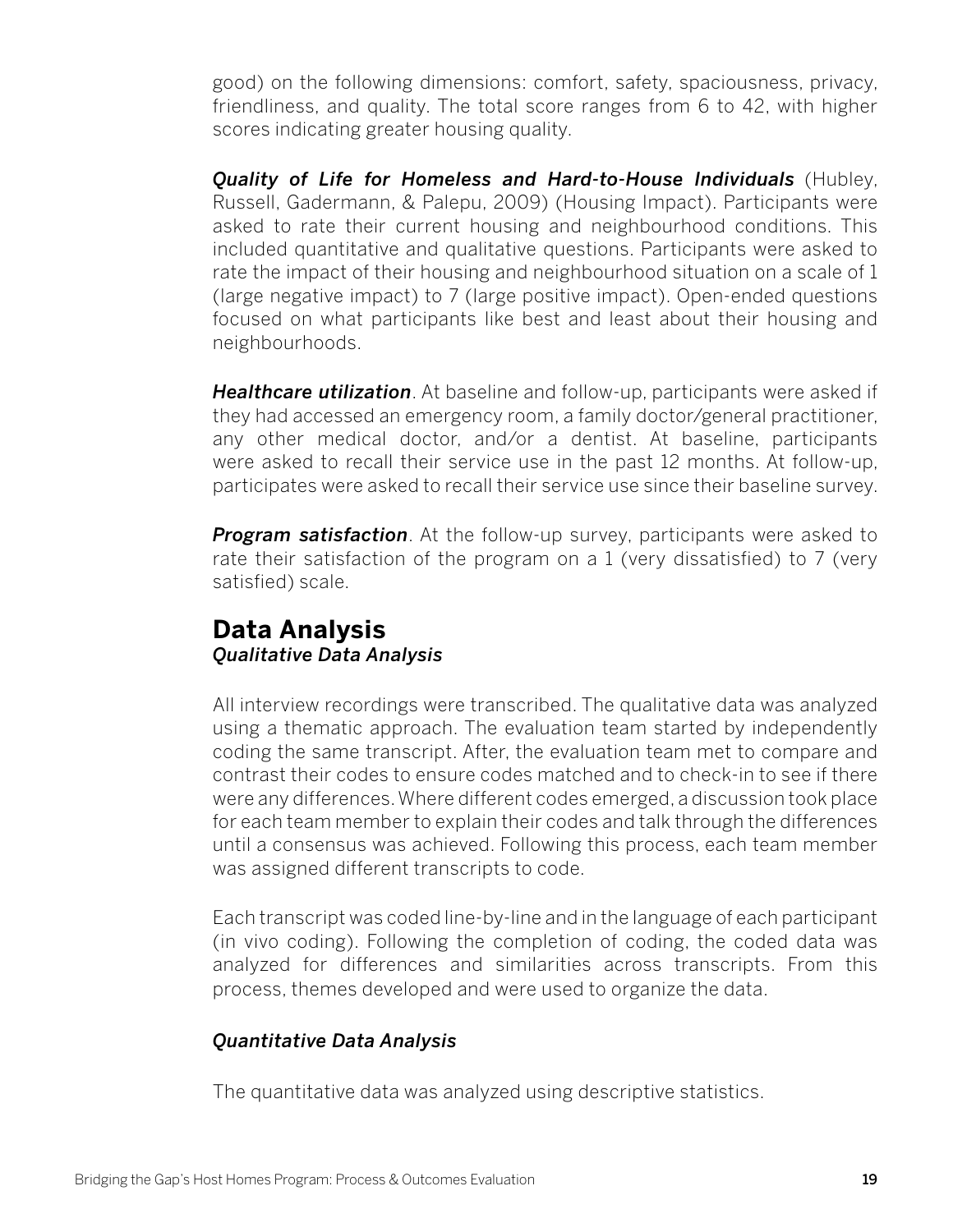# Section 5: Logic Model

Primary: To prevent and reduce youth homelessness by providing youth with safe supportive housing options within their home communities

Secondary: Connect youth to education, training, and employment (ETE) and counselling

#### **GOALS TARGET POPULATIONS PROGRAM ELIGIBILITY**

Primary: Youth in Halton Region Secondary: Volunteer host families

#### Youth experiencing/at-risk of homelessness, aged16-24,

must be engaged in ETE

Volunteers with at least 1 free room in their home, undergo criminal record check

Funding \$35 Per diem for hosts

## Staff

3 FTE BTG Case workers to connect with youth Community members willing to be hosts

#### **Training**

Outcome star training Host training

#### Space/Housing Options

Host Homes varies based on which homes are available/ how many homes are part of the program

Hours of operation Youth are in the host's home at any point of the day

BTG 24-& on call

hosts for eligibility Referred from CAS, school etc.. Home inspection

#### Interventions/ Case Management

Screening and Referrals Screen youth and

Case Managers support youth with: Finding employment Continuing education Counselling or treatment Youth volunteer in the community Hosts provide: Food **Shelter** A place to shower and do laundry A safe space A community connection Advice and support Ongoing support for hosts

Financial Assistance OW for youth

Rehousing Youth return home if safe Bridge House program Independent housing

#### Aftercare Files kept open up to 2 months after Family mediation Ensuring stability

#### **INPUTS ACTIVITIES OUTPUTS**

Youth Screening and Referrals Number of youth were screened/ referred

**Interventions** 

Number of youth in the program Number of youth in counselling Number of youth volunteering Number of youth working Number of youth in school Number of youth who completed their ETE goals Number of youth who have been rehoused

Financial Assistance Number of youth receiving OW

Aftercare Number of closed files Number of family mediation sessions Number of meetings with youth

Volunteer Hosts Screening and Referrals Number of volunteers screened/referred Number of volunteers accepted as hosts

Interventions Number of trained volunteers Number of homes in the program

Financial Assistance Amount of per diem spent for hosts

Aftercare Number of support meetings with hosts

#### **SHORT-TERM OUTCOMES**

Youth's basic needs are met

Youth develop life skills

#### **MEDIUM-TERM OUTCOMES**

3-6 months in program

Youth are able to engage in education, training, and employment

#### **LONG-TERM OUTCOMES**

6 months - 1 year in program

Youth are provided links to legal, employment, mental health, physical health, and mentorship services

Socio-economic outcomes for youth are improved

Independent living and family reconnection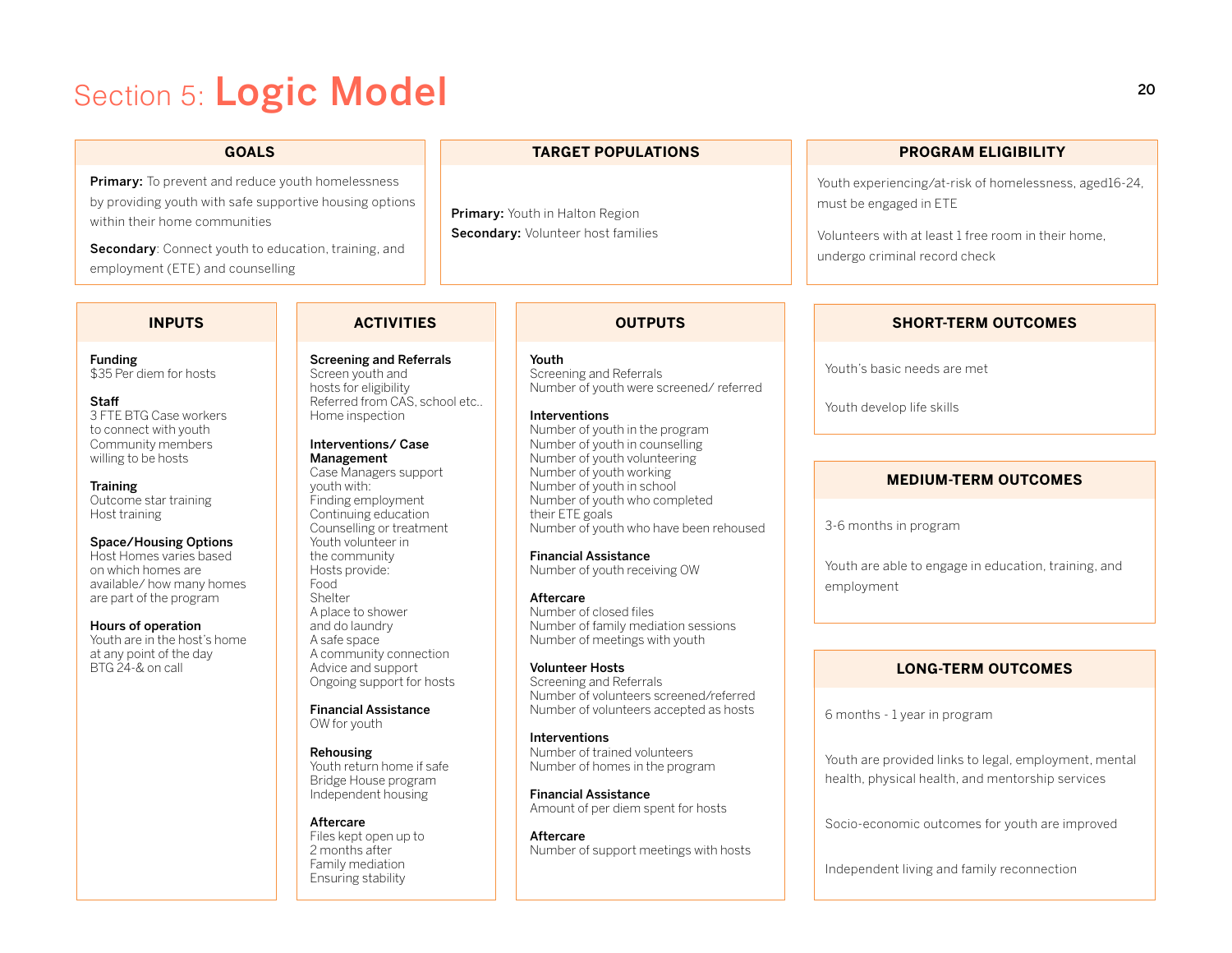# Section 6: Process Evaluation Results

# **Program Theory & Contexual Influences**

This section presents the findings related to the program theory and the contextual influences. The results are taken from the interviews with young people, host providers, and key informants. The section focuses on: a) Program entry and profile of participants; b) Key program components; c) Supports provided by young people to other young people; d) Supports provided to host providers; e) Context; f) Adaptations to meet the local context; g) Strengths of the program; h) Challenges with the program; i) Advice for other hosts and young people; and j) Recommendations.

# **Program Entry & Profile of Participants**

#### *Young People*

#### Referrals to the Program and Intake Procedures

Young people were referred to the program through various systems, including school counsellors and other community agencies. A young person described their referral process in the quote below:

*I was talking to my social worker at school and she told me about how CAS has, like, this youth program, and how they can give you money in order to, like – because you don't live with your parents, all that kind of stuff. And when I went to work with them, they told me about Bridging the Gap, and then they bring [name of Host Home worker] in, and then that's how we all met.*

One young person described entering the program via the shelter system. While in the shelter, they were asked if they were interested in the Host Homes program. They shared:

*"*

*"*

So, I was in shelter and people who was working with me – my worker, she bring me to Bridging the Gap. Like [mentions worker's name] she helped me for everything. She gave me the option Host House or room for rent and I chose the Host House. She helped me, she took me to the place to see and she helped me do the paper work.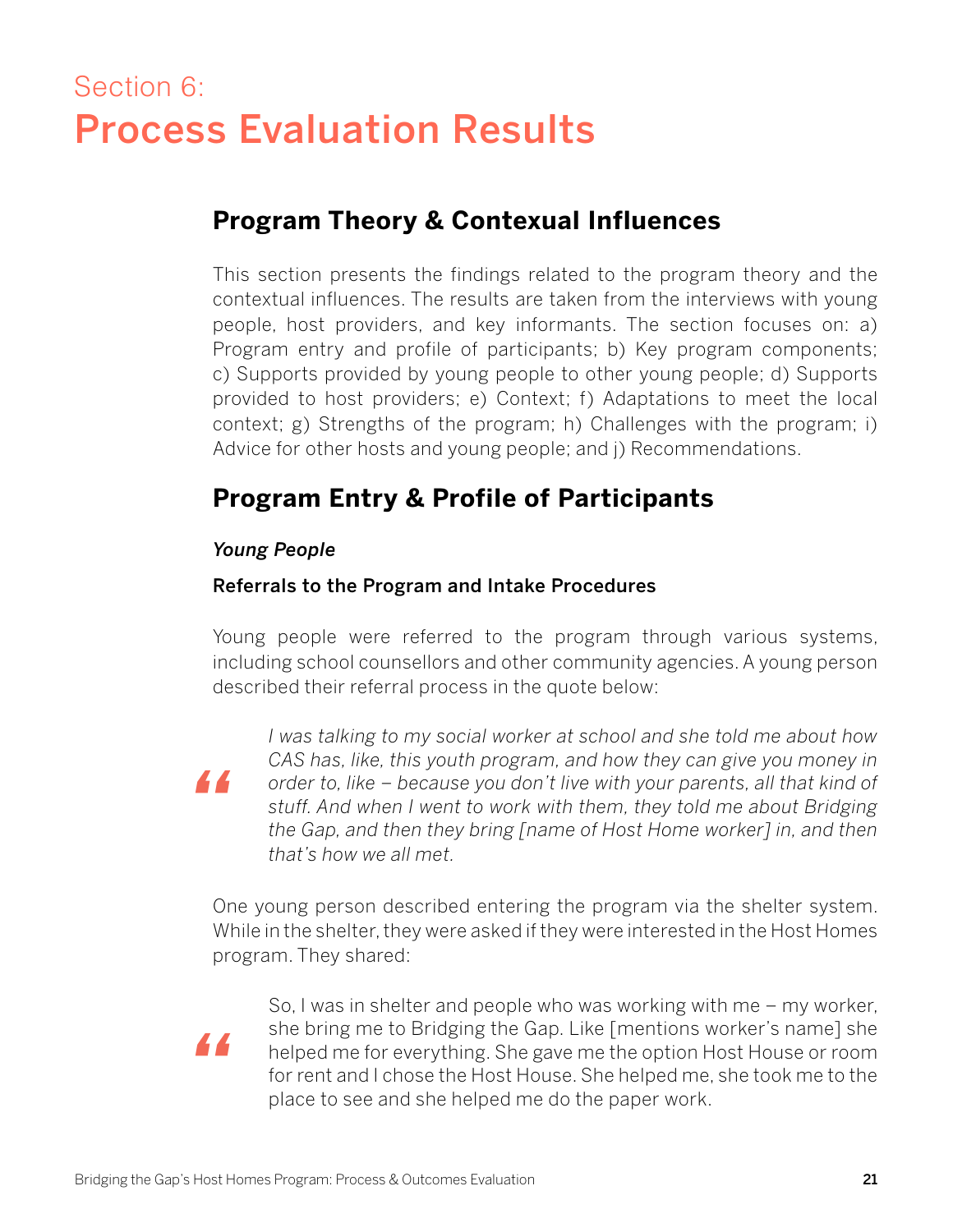### Entry into Host Provider Home

Young people were asked what it was like to enter their host's home. Participants expressed that they felt nervous prior to entering the host provider's home, but that they later enjoyed the experience. One young person did not feel nervous entering the house as they had previous experience living in a group home. They labeled the process as, "*no big deal*." One host provider described meeting with a young person at their school prior to the young person entering their home, which helped to normalize the Host Homes entry process.

## Profile of Young People

There was some discussion on the level of need among young people. It was thought that the Host Homes model fits best with young people with low level of needs; however, young people enrolled in the program were sometimes coming in with a higher level of need, particularly around mental health and substance use.

In terms of their previous living arrangements, half of the young people were couch surfing, while the other young people were living in an emergency shelter.

### *Host Providers*

### Recruitment of Host Providers

Host providers were asked how they became Host Homes providers. One host first heard of the program through a community agency they worked with, while the other host saw an advertisement in the local paper. Both hosts shared that they were considering fostering young people or adoption prior to enrolling in the Host Homes program.

### Referrals to the Program and Intake Procedures

Host providers described the program's enrolment process as relatively easy. They were asked to fill out a questionnaire and provide a Criminal Record Check and other provincial database checks. Upon approval, they had an interview with a Bridging the Gap staff member. Once a host provider was approved, a contract between Bridging the Gap and the host was developed. Contracts were also created for the host provider and the young person, and the young person and Bridging the Gap.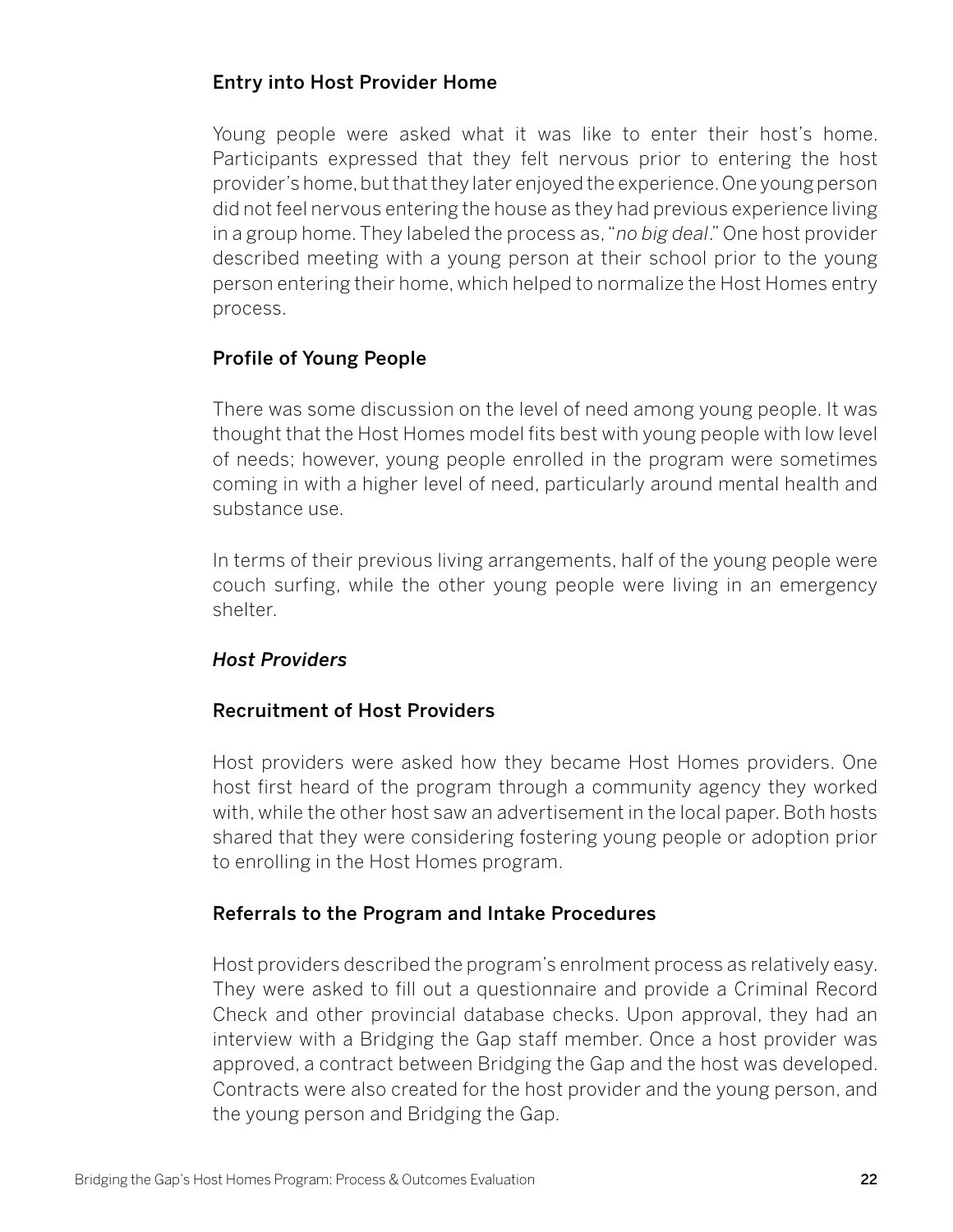### Host Provider Profile

*"*

Key informants were asked about the profile of host providers in the program. One key informant stated that hosts often want to give back to their community and that some hosts may have personal lived experiences of housing insecurity as a young person. The key informant stated:

I mean a lot of the host providers, well the majority of the host *providers, I think they come from a place of wanting to give back to their community…Maybe there was a time in their life where they could have used a program like the Host program and it wasn't around, or it wasn't an option for them.*

# **Key Program Components**

Key informants, hosts, and young people were asked about the key components of the Host Homes program. These were: 1) Housing (Safe, secure housing in the community; Housing at no cost); 2) Supports (Supports offered by the host provider; Supports offered by the Host Homes worker; Check-ins with host providers and young people; Providing the necessities) and 3) Essential skills of Host Homes workers.

## **Housing** *Safe, secure housing in the community*

Safe and secure housing located in a young person's community was the most commonly discussed theme. A key informant shared, "it provides a housing option for, again, people to stay hopefully in their own community. So key component for us is that, you know, we have Host Homes set up in each one of the cities that we serve."

## Housing at No Cost

Key informants expressed that having housing at no cost was also critical. This policy ensured that young people without sources of income could be enrolled into the program and access stable housing. A key informant shared:



*Another component is affordability, so coming into a Host Home we have no cost for shelter. We do that with intent so that a person can come in without a source of income because often, our young people are just establishing themselves and h8ave to go through the application process for Ontario Works or find employment. So, it's important that it remain free of cost to young people.*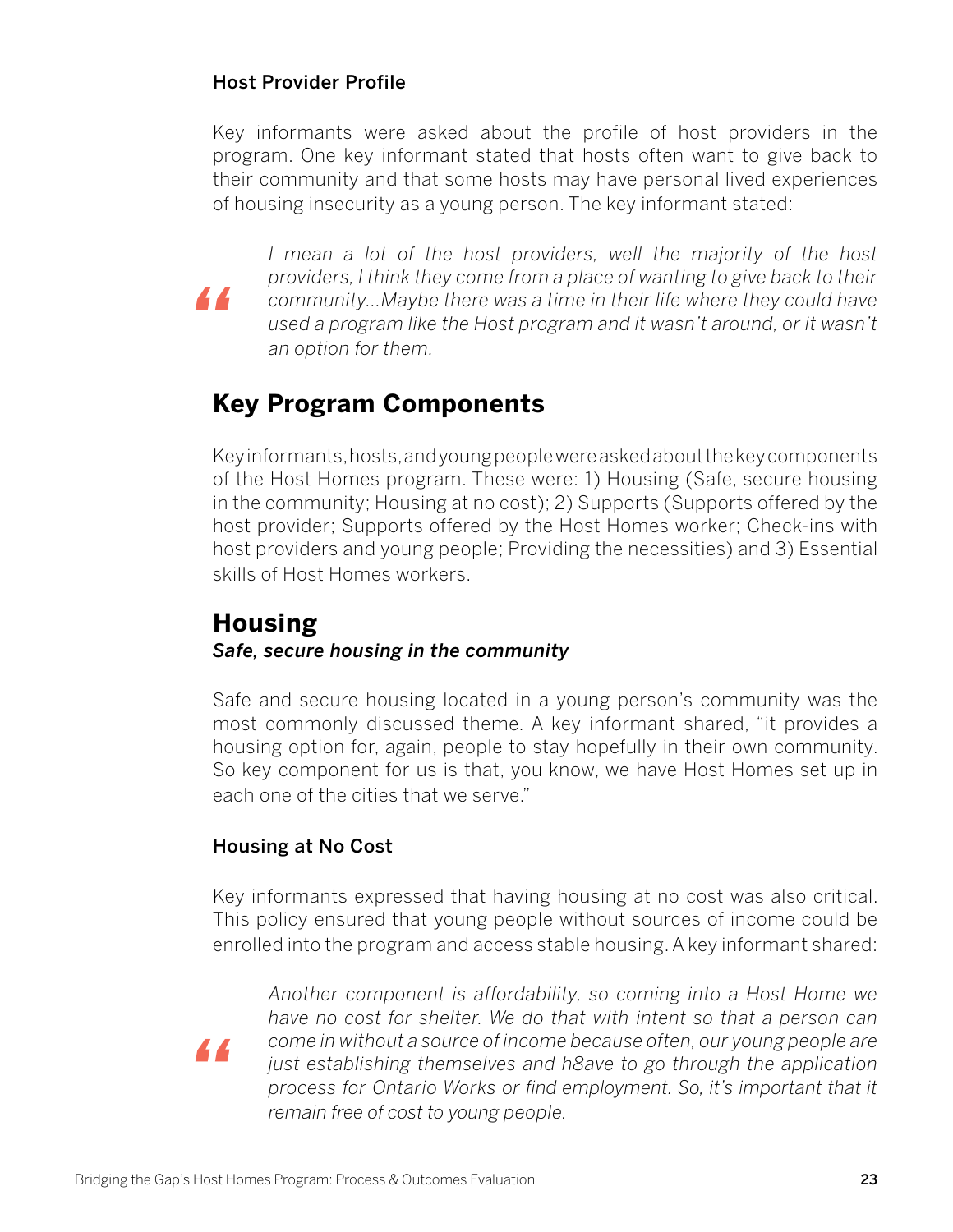# **Supports** *Supports offered by Host Homes provider*

Young people reported feeling supported by their host provider. Hosts were described as providing basic necessities, such as food and laundry, and respecting the privacy of the young people. One young person shared that their host provider helped them to attain employment.

Host providers also fostered a sense of social inclusion among the young people. A host shared that they invite young people to family events and try to provide a family-like environment when young people enter their homes.

Although the hosts were sometimes unavailable, many of the young people reported receiving emotional supports from their host provider. A young person shared that their host provider was, "*pretty much supportive in just about any-anything.*"

One young person felt that their host provider was an acquaintance rather than someone they have a close personal relationship with. They stated:



*But when the mother, [name of mother of host family], is not at work, I* do talk to her sometimes; she makes me dinner, we talk while I have *dinner and all that kind of stuff. So it's a close relationship, but it's not like very close. It's not like we have an actual relationship. It's more or less acquaintances.*

### *Supports offered by Host Homes workers*

Key informants shared that they provided hosts with the following supports: mediation between young people and host providers; training; after-hour supports; and basic necessities (i.e., toiletries).

Each host provider has a dedicated Host Homes worker, resulting in a continuity of supports. The relationship between the Host Homes worker and the host provider was described as extending beyond a regular landlordtenant relationship. A program staff member stated:



*So this is something I think the providers really feel good about rather than, say, advertising that they have a room for rent because once you establish a tenant, the relationships between you and that tenant it you're on your own. Whereas connecting to our program, they know 1) they are helping someone, a young person who is in need, 2) they have*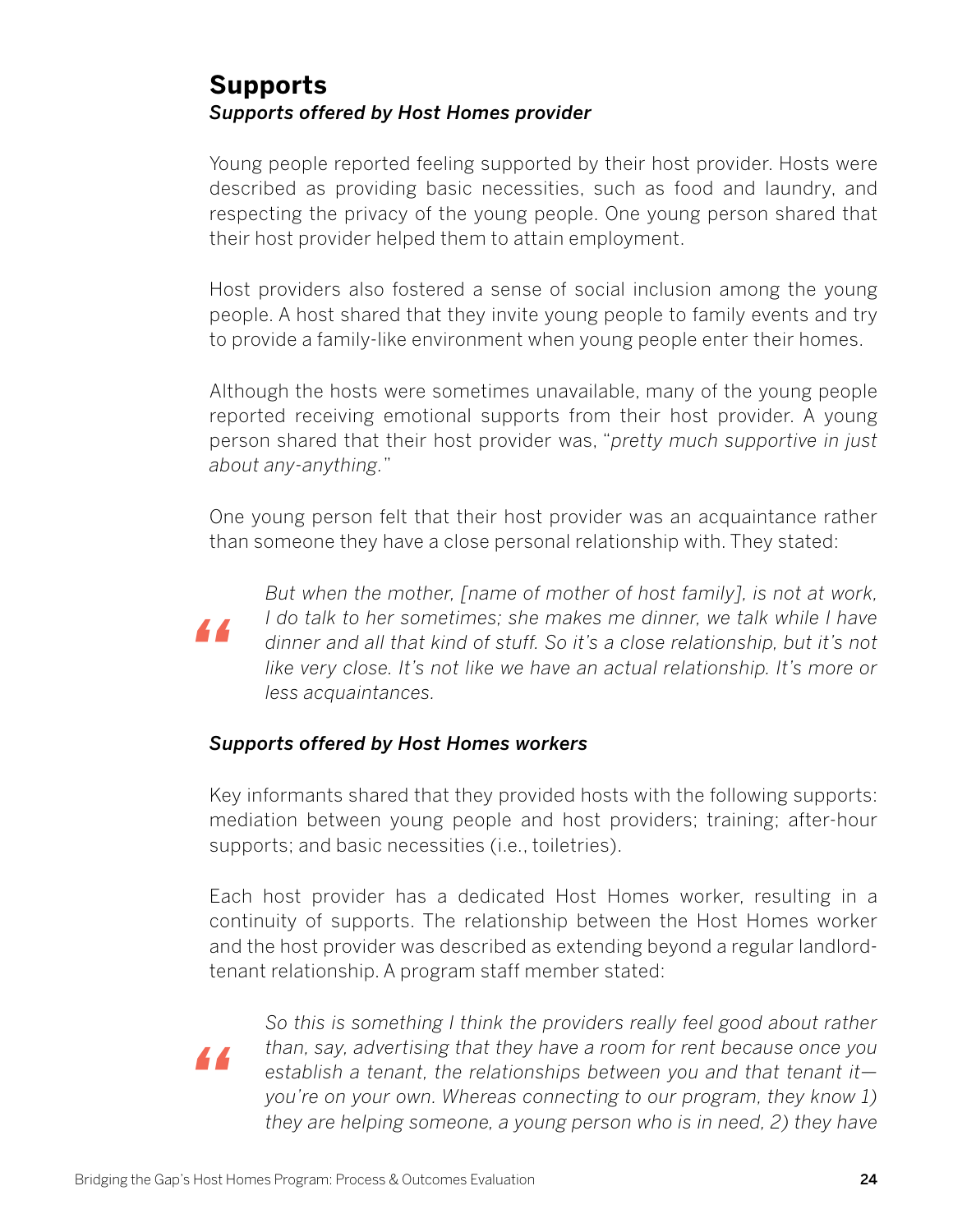*on-going support from our staff, and 3) that that young person is more than likely gonna transition from their home into a situation that was better from which they came.*

Staff members also shared that the supports they provide to young people are key. These supports were described as consistent and reliable. A staff member stated:

*I think if they have somewhere stable to go, everything else will just kinda fall into place. So helping them kinda manage or navigate some of the issues that they've had—often times we're the only person that they do have, so just being that confidant I guess, or a friend or whatever they want to call us to kinda help them through the issues they're having.*

Young people stated that they received help accessing community and health services, particularly mental health services and developing life skills. Many of the young people spoke of the emotional supports they receive from their Host Homes worker. One young person stated that their worker:

*Text[s] me and checks up on me. And he likes to make sure that I'm doing okay. And he'll text me and ask me, so – and I don't lie to him, if I don't go to school I'll tell him and he'll motivate me in that way.*

The importance of the relationship between caseworkers and young people was encapsulated in the following quote by a young person:

*"*

*"*

*"*

*The emotional support that I do get from my workers is one of the best things that I have because not having parents it's more or less—it's very hard to find adults who are there for you to support you so, it's nice to have a worker there for me.*

### *Check-ins with host providers and young people*

*Program staff noted that they have weekly individual meetings with host providers and young people. Meetings with host providers can serve two purposes: 1) to see if host providers need supports, and 2) to share information on supports the young person may need. Checking in with host providers was important, as demonstrated by a quote from one of the key informants:*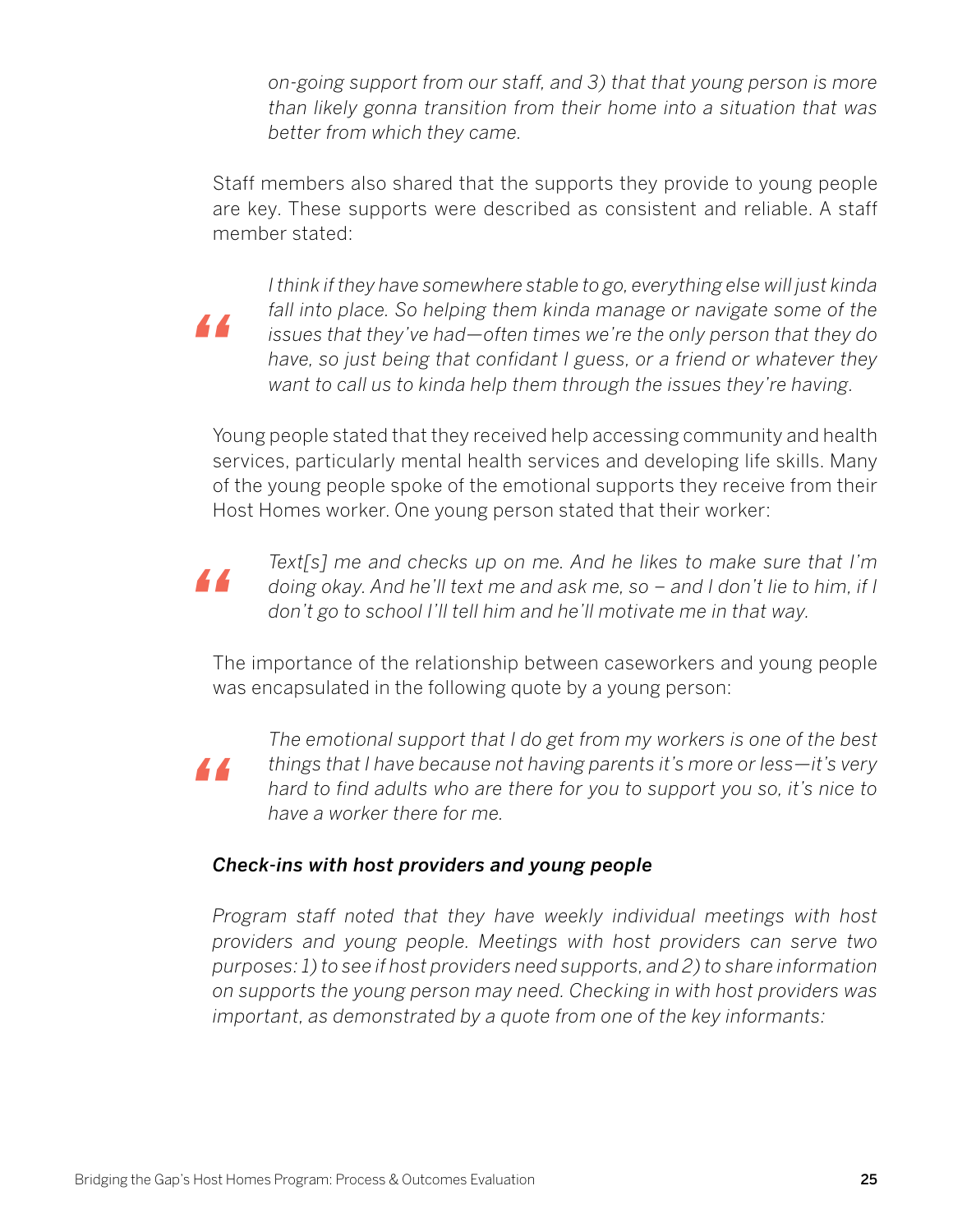*Because I think we focus on so much about what the youth need and we're placing these youth – but it's also about the Host Home provider as well, right, and what is it that they need from us. And, so, that's where I try and check in regularly, go for coffee. And, you know, sometimes [they] need to talk about, like, personally what's going on for [them], right, just so that way I'm in the loop if there's a lot going on…Because I think so often we get into these modes where we just do our jobs because we love what we do, but we kind of forget that other people don't do this daily, right. Like, that's not what [the host provider] does on a regular basis; [the host provider] has [their] own life.*

#### *Providing the necessities*

*Program staff, host providers, and young people all shared that the program offered young people basic necessities, such as food and laundry facilities. A young person discussed how these necessities were important and valued. They stated:*



*"*

*It's sort of like my safe space because I don't live with my parents and I* don't have somewhere to live so it's my place, so I can sleep, so I can *have somewhere to eat, shower – all that kind of stuff. So, it does mean a lot to me because that's kind of the necessities I need in order to live.*

# **Supports Provided by Young People to Other Young People**

If there is more than one young person in the host provider's home, some young people stated that they receive supports from the other Host Homes participants. A young person shared that they learned from the other young people in the house and that it helped them to overcome their shyness.

# **Supports Provided by Young People to Host Providers**

Young people were asked of the types of supports they provide to host providers. The participants shared that they help out with household chores, such as cooking and cleaning. One young person shared that they would sometimes sit and talk with the host provider as means to provide social support to the host.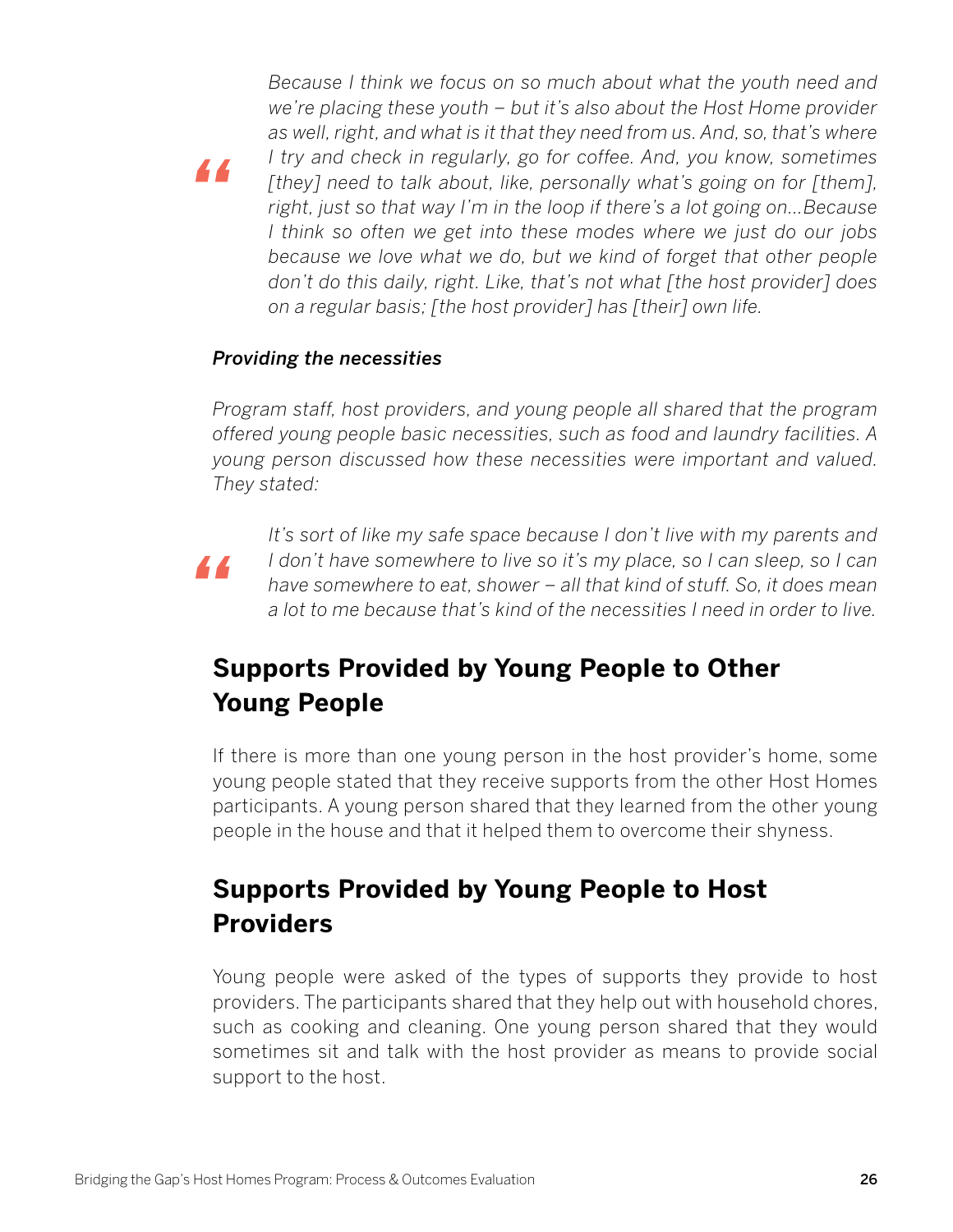Hosts were also asked of the supports they receive from young people. One host provider stated that the young people have given them a new perspective on life. They explained that each young person comes with their own history and experiences, which has enlightened the host provider's perspective on life. The second host provider stated that some of the young people who have exited the Host Homes program still keep in contact with them. They stated that, "*they've had a lot of support from us … and now they're giving it back to us.*"

# **Context**

Host providers, key informants, and young people shared some contextual factors impacting the implementation of the Host Homes program. These contextual influences were: 1) Affordable housing, 2) Lack of social opportunities, and 3) Partnerships.

## *Affordable housing*

Host providers mentioned the challenge young people face in accessing affordable housing in Halton Region. Private market housing was described as "*ridiculously expensive*" and affordable housing was described as "*like gold*" in the region. With many young people working minimum wage jobs or having difficulties attaining employment, the opportunities for housing that meet their affordability standards were limited.

### *Lack of social opportunities*

Host providers also discussed the lack of social opportunities that existed within the region. In particular, one provider shared an example of the reorganization of a local community program. This program served as a service hub and provided supports to all young people, not just those who experience or have experienced homelessness. Through their own advocacy efforts, young people who accessed the program were able to retain recreational services that were offered at the program, but the provision of other supports was no longer available.

### *Partnerships*

Key informants discussed a number of partnerships that they were engaged in. The most common were the school board, social assistance, funders, and the CAS. Schools are an important player in the Host Homes model, particularly as a source of outreach, but also as a collaborator. In discussing schools, one key informant shared: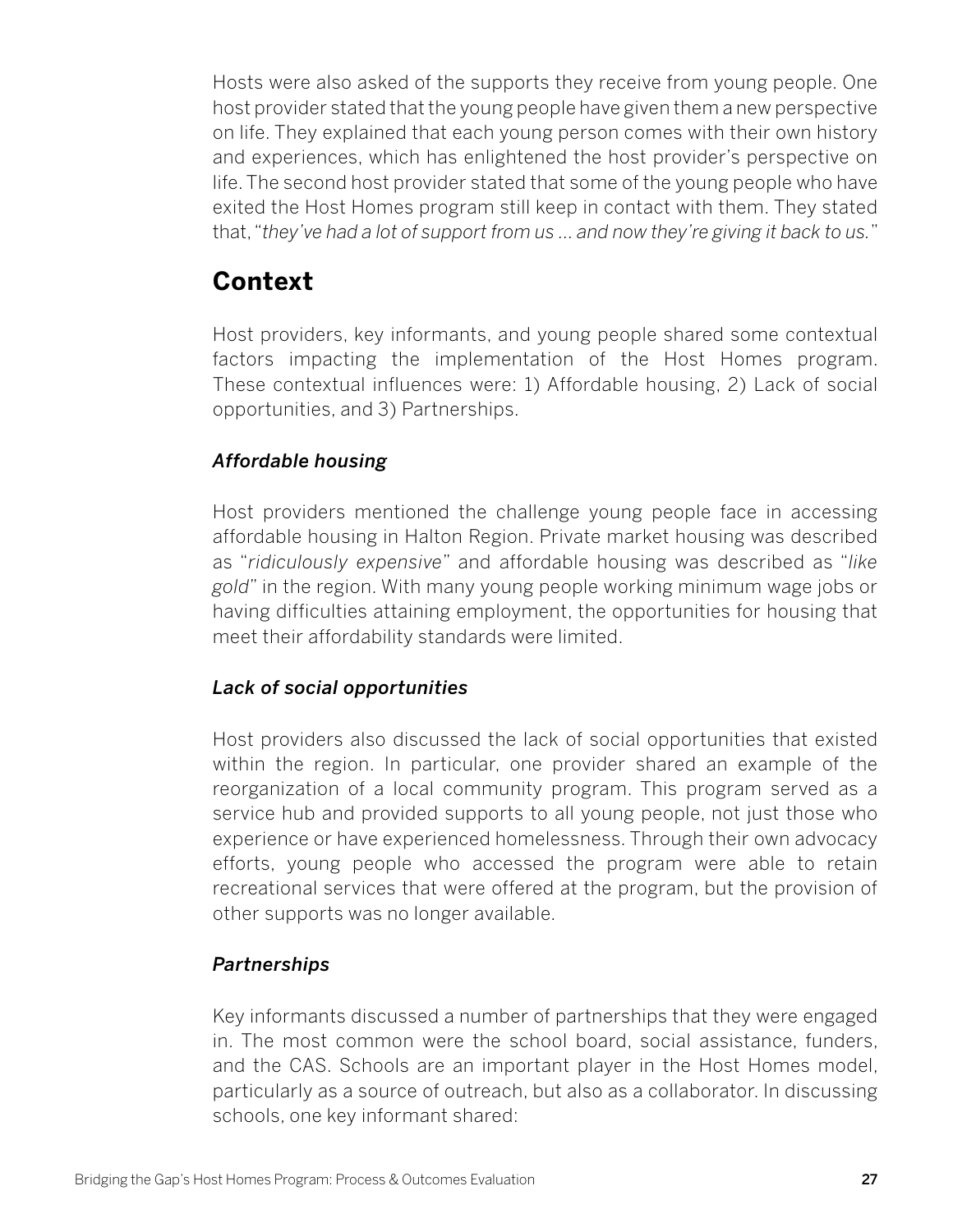*I'd say the school as well. We collaborate closely with the school, so again letting them know this is where their established residence is for the time being and what our case plan is going forward so that they feel like they understand what the needs of that young person is going to be in that time. Because obviously sometimes, you know, when your without housing attendance at school can be challenging.*

Social assistance agencies, particularly Ontario Works, were also described as key partners in the Host Homes model. Many young people come into the program without a stable source of income, so access to Ontario Works is essential. The relationship with Ontario Works workers was also important since the Host Homes model can be considered administratively unique. For example, a key informant stated:

F*or the majority of our clients – I couldn't give you an actual statistic or percentage, but I would say the majority of our clients coming in don't have an established income from onset, so it's connecting with Ontario Works. And we've developed a really good understanding with the case managers that do the applications for young people around what the Host Home is and in terms of what their entitlements are because shelters at one point were—if you were a client in an emergency shelter, for instance, or if you were without housing, it was kind of undetermined whether or not you get a personal needs allowance or you get your basic needs, right. So, just to kind of explain the difference there – a personal needs allowance was 72 dollars a month, whereas a basic needs allowance was 321. So it's really working with Ontario Works to get them to understand that yes, this young person is not paying shelter but they're not in an emergency housing situation, they still need to be able to access their basic needs because these are the things that they're responsible for; their hygiene, supplies, their lunch items, transportation, etc. We were able to get them to do that which was fantastic.*

The most important partnership was with CAS. Being housed within CAS had several benefits, including access to resources, supports, and a sense of stability. The challenge of being housed within CAS was the misperception that the Host Homes program was operated by CAS workers. A key informant stated:

*The one thing that becomes a little bit awkward is that when we're advertising to our young people that relationship, right. So on our brochure, on our business card, on our website, we don't indicate that* 

*"*

*"*

*"*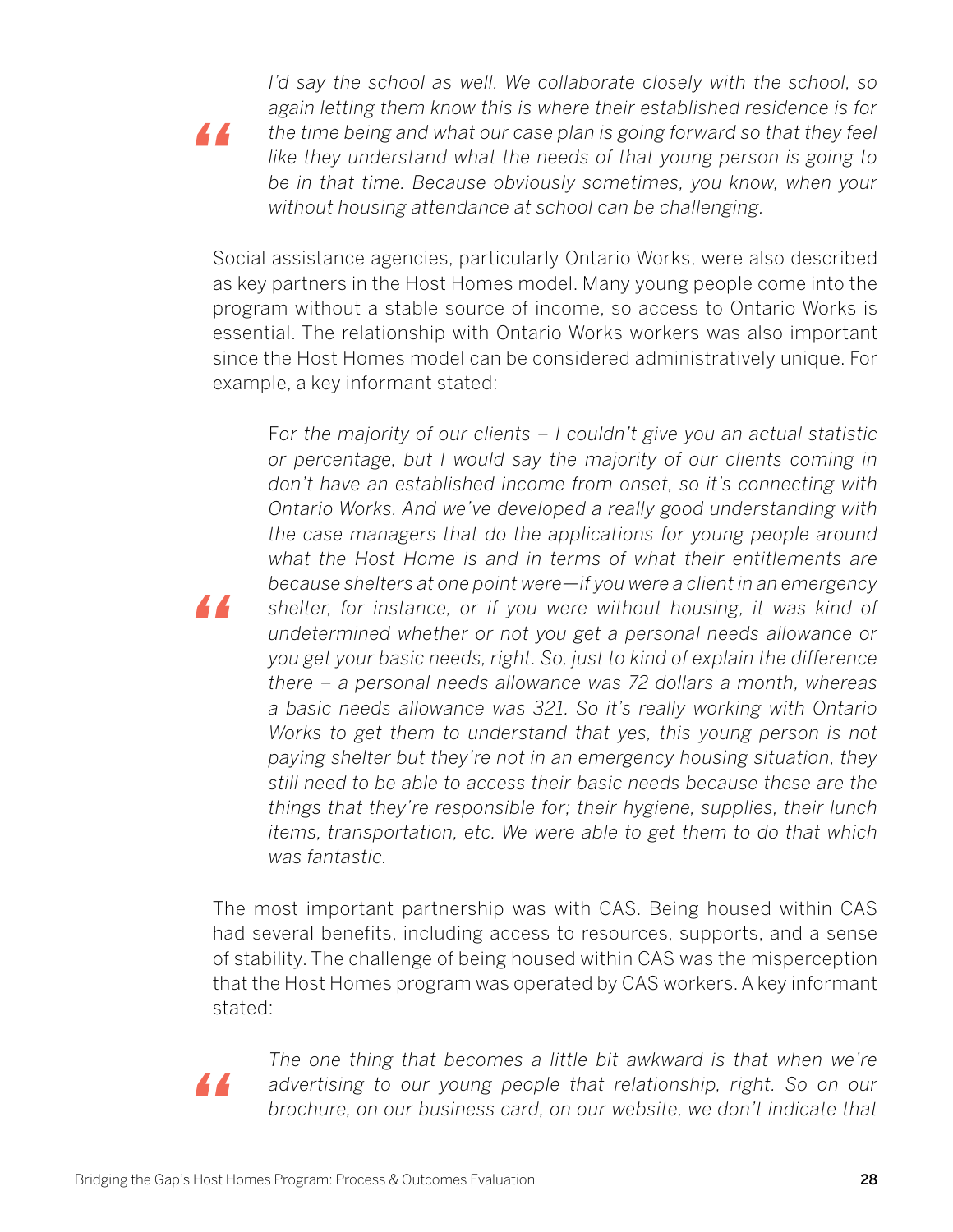*we are connected to the Halton Children Aid Society. On the Halton Children Aid Society website, they make mention of the fact that they are housing our program. But when I'm approaching a young person, especially for the first time who may have had previous involvement with the Children's Aid Society from the protection standpoint of thing, their experiences they may not perceive as being very positive, and so they kind of—their first question is, "Okay, so if you work for the Halton Children's Aid, are you here to do what they did? Are you here to look at taking me away, or out of my parent's home?" And so, it's just being able to explain to them, "yes I'm housed there and yes I'm supported by the agency, but the work that I do is different from the work that a Child Protection Worker does, and that my service is voluntary, so you have to want to work with me and I can't tell you what you're gonna do."*

*Most young people were willing to engage with the program after workers explained the difference between Bridging the Gap and CAS, but there were still some young people that were unwilling to engage. This mostly stemmed from previous traumas experienced through involvement with CAS. For example, a key informant stated:*

If you have a person who can process that conversation well, you're good – but there are some people that come with significant trauma, that from the second they hear you work for the Children's Aid, the trust is out the window, the rapport is out the window, and they may not come back to our service. I would say that has very rarely happened. If I had to give it a percentage, I would say less than 1%, but it definitely is a conversation that needs to be had, and I think, if I'm playing devil's advocate, it's both a negative and positive in that it improves the reputation and the image that the Children's Aid Society has – Halton Region, Halton Children Aid specifically.

# **Adaptations to Meet Local Context**

The main adaptation to the Host Homes model was its emphasis on the transportation needs of young people. Given the geographic dispersion of Halton Region and the lack of public transportation, providing transportation to young people was deemed as vital. The importance of providing transportation is summed up in the following quote from a key informant:

*I would say that transportation is a huge part. Absolutely…It's a huge benefit to our ability to work effectively with clients because when you're utilizing public transportation and you're a person with no income or* 

*"*

*"*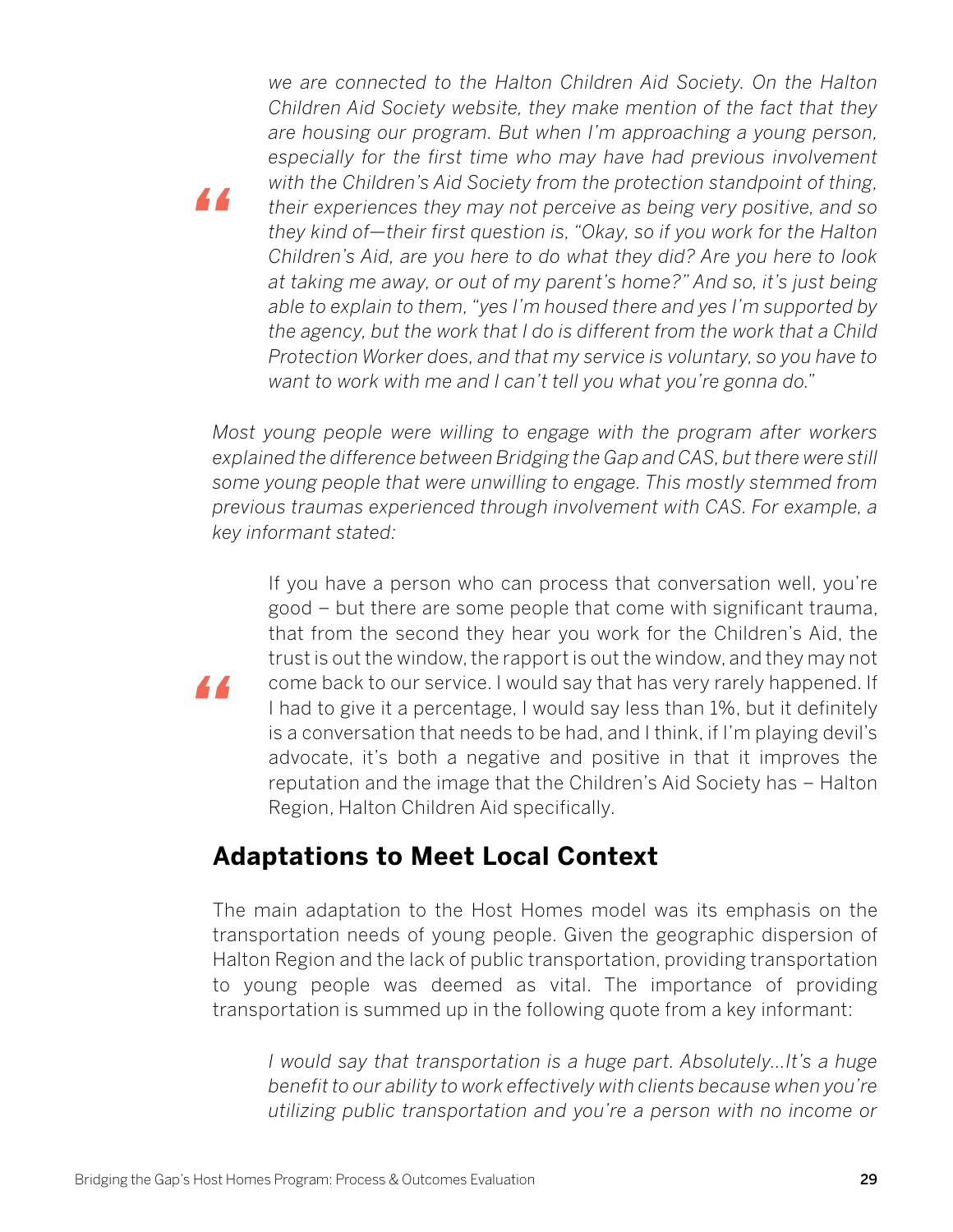*living in a fixed income, you cannot afford public transportation. Let alone when you are managing the struggle around figuring out your housing situation, finding permeant housing, connecting with mental health services or, you know, other sources of counselling; you've had trauma, there's family issues. You've got a lot going on in the brain to then try to organize yourself around even the schedule of public transportation, right, and understanding, 'Okay, I've got to be at this bus stop by this time, and then I gotta get on this bus, then I gotta transfer to that bus, then I gotta go down to check terminal ticket'—so it's like 2.5 hours for you to get to your doctor's appointment which is scheduled at 9 and you're 17 years-old…probably not. So, the fact that we can drive our clients means that they're getting to the things that they need to, right. They're getting to those housing interviews, they're getting to their doctor, they're getting to Ontario Works, they're coming prepared.*

# **Necessary Staff Skills** *Necessary skills for a Host Homes worker*

*"*

*"*

Program staff members were asked of the qualities required to be an effective Host Homes worker. Responses ranged from personality traits to knowledge of systems. Personality traits included being personable, approachable, flexible, patient, empathetic, and understanding. A key informant shared:

*I would say that you [need a] personable approach for sure because, you know, you're meeting people in probably one of the most challenging times of their life. And so, you're going to be met with all kinds of different responses, reactions, and attitudes to their situation, right. So you have to be able to be very personable and human, but in the same, also not take things personally, right. So, yeah, I would say that personality is definitely one of the bigger attributes in that, you know, if you, say, are hard to read, don't communicate very directly with young people, have a hard time presenting yourself as genuine, you're gonna have a really hard time doing this job because connecting and building rapport is going to be really hard.*

*Host Homes workers should also have a good understanding of the various systems young people may be encountering. A key informant discussed the many "hats" they have to wear in the following quote:*

*My brain has to be full of eligibility criteria, application processes, where*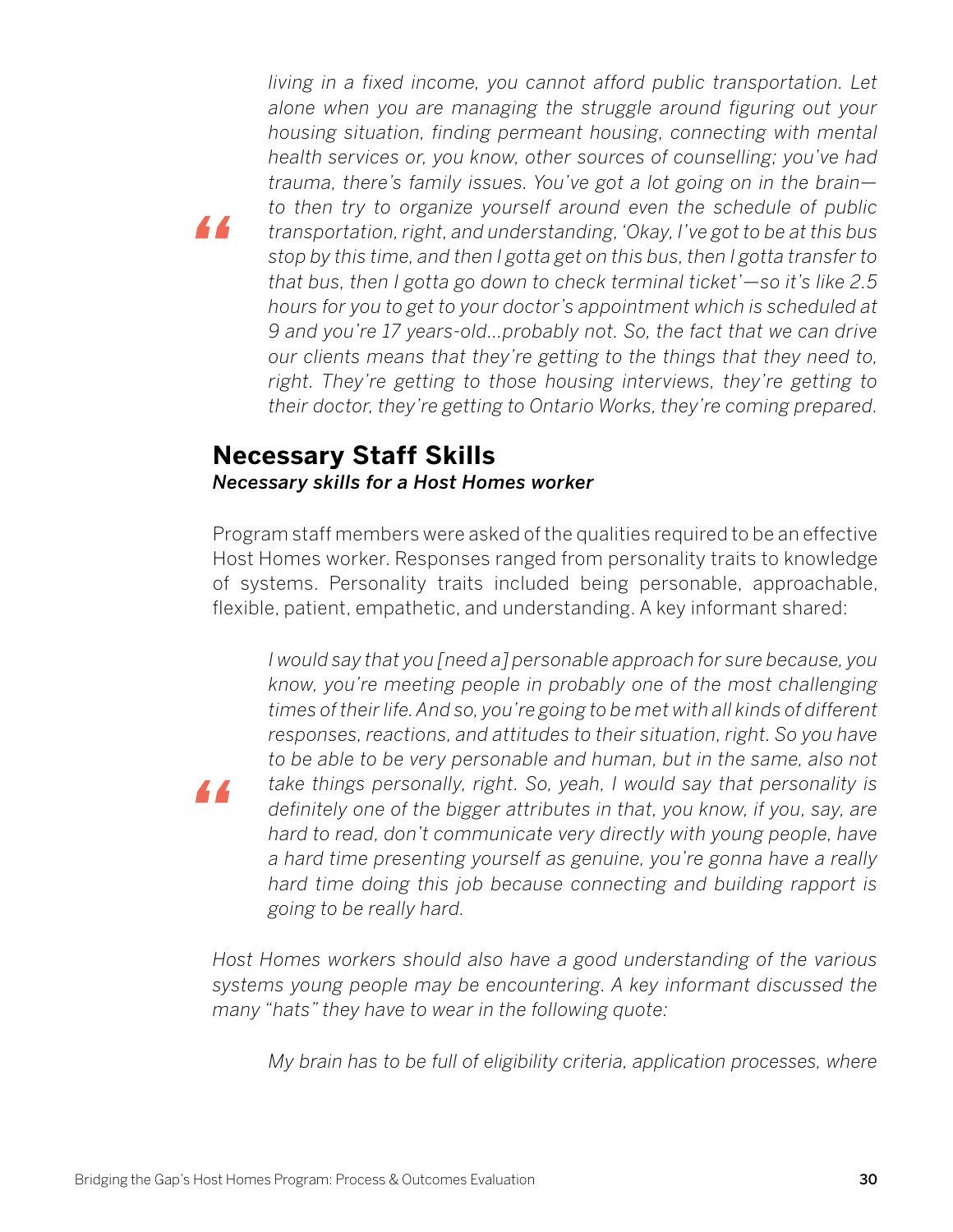*what referral forms come from, how to refer to certain programs, what workers are who – to even know what their personalities are and maybe matching for clients. So yeah, you really do need to know the community, and even outside of the community because often we have to look at resources outside of this community, so you have to have a huge knowledge base of what's out there and how to access what's out there.*

# **Strengths of the Program**

Host providers, young people, and staff members were asked about the elements of the program they liked best. The themes are grouped upon: 1) Perceptions of young people; 2) Perceptions of host providers and program staff.

# **Perceptions of Young People** *A safe place to live*

Young people appreciated that the program provided them with a safe place to live. The Host Homes provided tangible supports, such as meals and a private space of one's own. It also served as an opportunity for young people to focus on attaining their goals since they were in a stable environment. A young person shared:



*"*

*when I was living on the streets – when I was couch surfing and shit – I wasn't able to focus on work and all that because I had to focus on where I'm going to sleep, right. Where it's safe, where it's not; how to do shit, you know, and all that.*

### *Host providers*

Two young people stated that their host provider was one of the best things about the program. They felt supported by the hosts, as illustrated by the following quote:



*And [name of host provider] is really supportive; [they're] always helping me out whenever I needed and all that sort of stuff, you know.*

A key informant also shared that the program has been fortunate to have great host providers. The key informant shared that the host providers are meeting the expectations of the program and require minimal supports from program staff.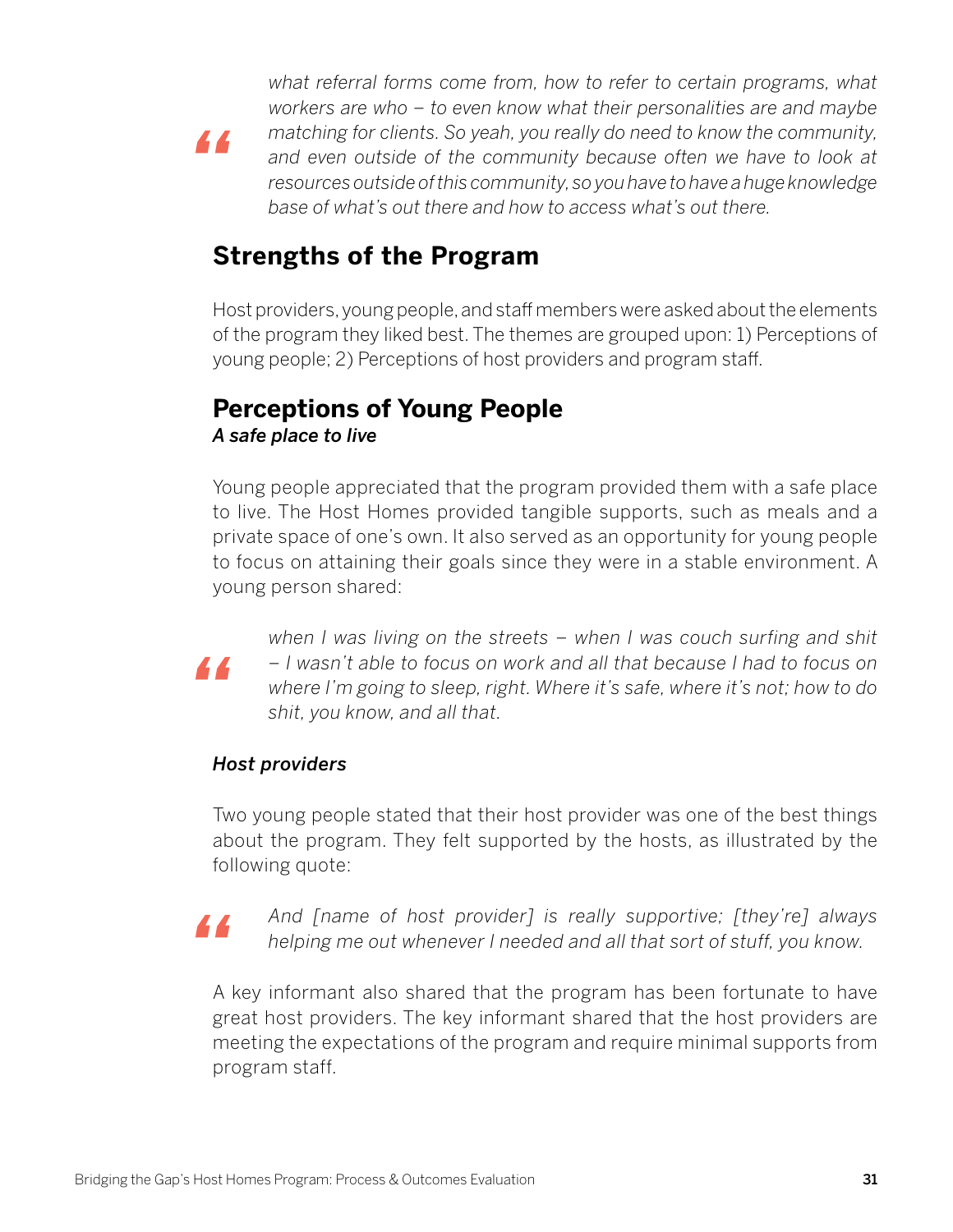### *Providing hope*

The program provided hope for one young person. They stated:



*Being able to be with this program and being able to have the relationship that I do with [name of Host Homes worker] is one of the best things to happen to me because it impacts my future and it shows that I can actually do something with myself instead of living on the streets and having nowhere to live.*

# **Perceptions of Host Providers & Program Staff** *Making a difference in the community*

When thinking of how they benefit from the program, one host provider stated that they felt like they were making a difference. They said:



*"*

*Just knowing that-that I've helped a little bit for somebody and hopefully they can go on and have a good long, productive life really helps.*

## *Resiliency of young people*

One host provider recognized the resiliency of young people as the best part of the program. They stated:

*The kids themselves. Everyone surprises you. They come in the door, there's no expectations on them, you know. But it just amazes me every time that a new kid moves in, just how quickly they really adapt to the change in their life and, you know, just—yeah. The youth themselves they quickly adopt to their surroundings and moving in. The majority of them working in the program to get themselves back on track, whether it be work or school.*

### *Responsiveness of the program*

Program staff discussed the responsive nature of the program as a major strength. They stated that problems are immediately addressed and that workers are able to follow through with requests from host providers and young people. This responsiveness was in part due to the program providing cell phones to each Host Homes worker.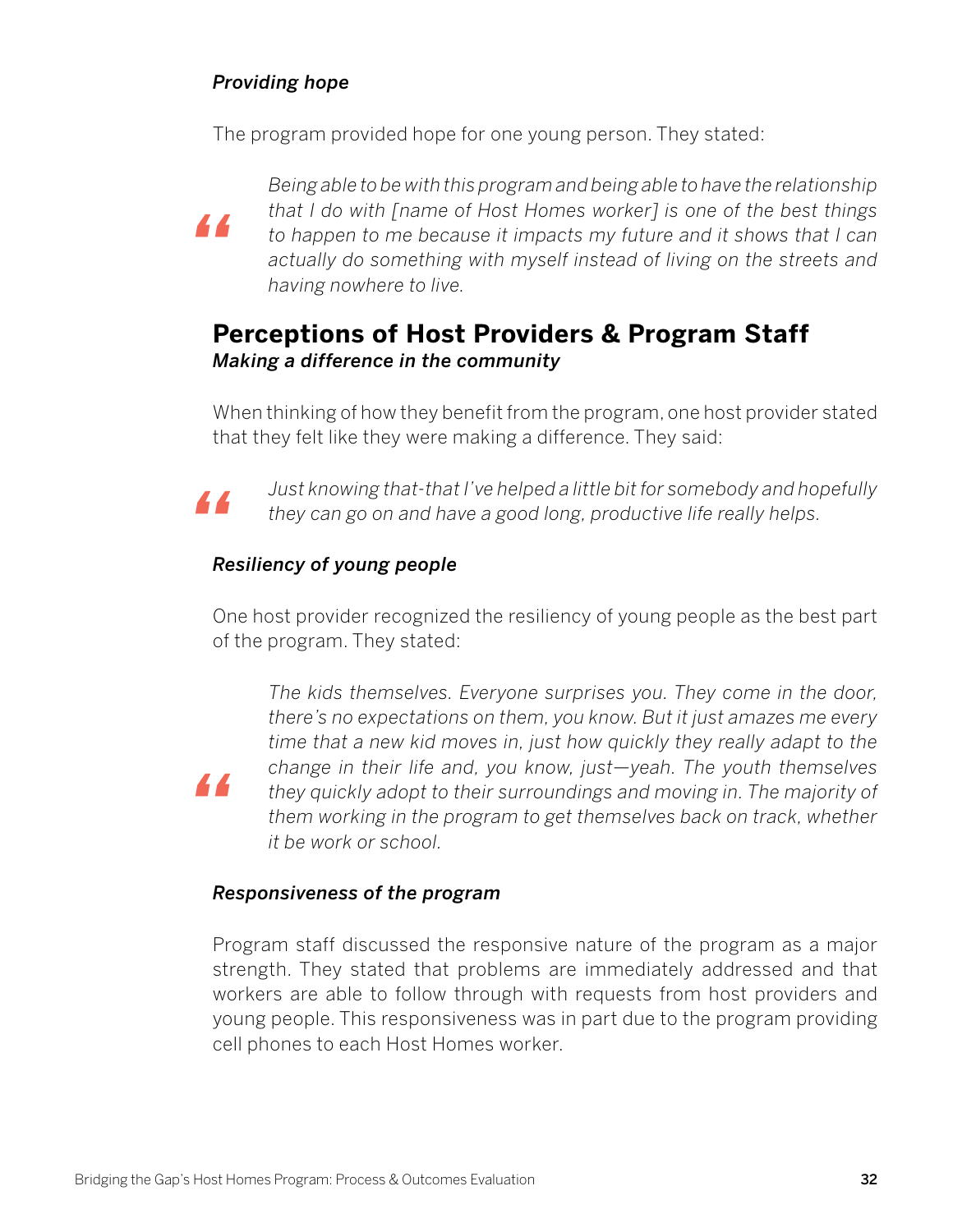The host providers unanimously stated that the program was very responsive to their needs and were rapid in this response. A host provider stated:

*For me, it's been working pretty well. Anytime you know things are not going as well as we'd like, there's always somebody I can call. It's not like they just leave me and well, we'll get back to you eventually. I-anytime there's any issues with myself or the student, it's dealt with fairly quickly. So yeah I would definitely recommend it to anybody else who would like to be a host home.* 

#### *Shelter diversion*

*"*

*"*

Program staff also noted that the program is effectively diverting young people from the shelter system. Given the limited resources available in Halton Region for young people at-risk of homelessness, the Host Homes program was vital. A program staff member stated:

*…We can offer housing that's an alternative to emergency shelter across this region. It's a really hard region to serve for people without housing because there is only one shelter serving five cities with 22 beds. So, for us to have youth with an option where they can stay in their communities, stay in their schools, stay connected to family and friends, that's been extremely positive.*

# **Challenges with the Program**

Program staff, young people, and host providers were asked of any challenges they may have encountered within the Host Homes program. The themes are grouped upon: 1) Perceptions of young people, and 2) Perceptions of host providers and program staff.

# **Perceptions of Young People**

Young people noted few challenges. One young person felt that there was not much for them to do and that they did not know anyone in their neighbourhood. A different young person felt that some young people in the program lacked motivation and that their space in the program could have been filled by someone who was motivated to change. They shared:



*Because I know a lot of people in these sort of situations and shit, or who've been through this sort of shit, right. And I hate people who take advantage of shit like this – they don't understand the bigger picture.*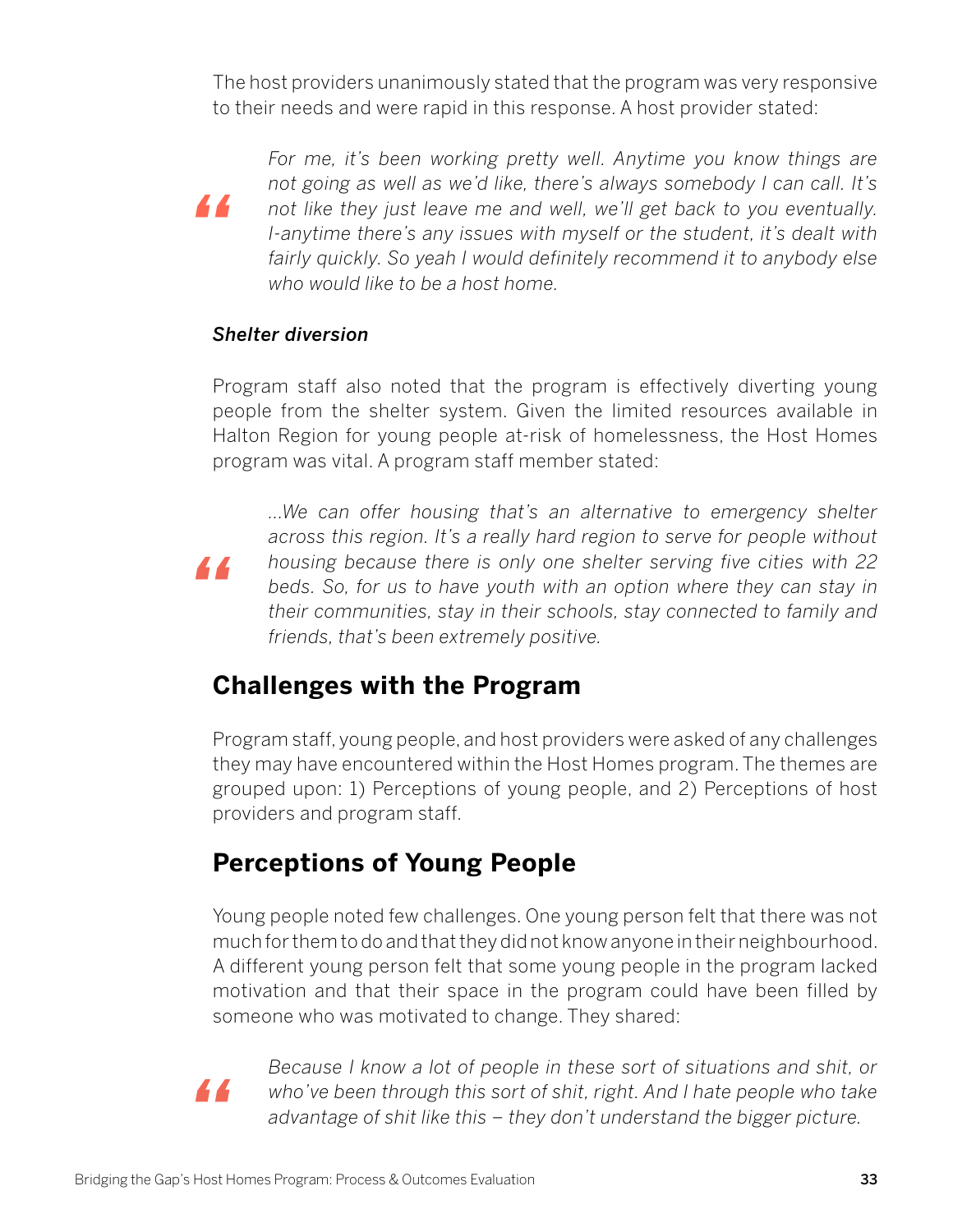One young person did not feel supported by their host provider. They described the experience of being in the host provider's home as "so-so", seeing that their host provider was not always available.

# **Perceptions of Host Providers & Program Staff** *Size of program*

Several program staff members stated that the program needs more host providers. This includes hosts in a variety of geographic areas (Oakville, Burlington, Milton, Georgetown, Acton). It was thought that there was a particular need in south Halton, as the number of young people requiring assistance from that area are higher. Recruiting more host providers was limited because of funding challenges. Due to funding shifts, Bridging the Gap must fundraise for the per diems offered to host providers. A key informant stated:

*We have had to fundraise for those per diems. So, in that regard, it's a little precarious to know how exactly this continues, or how many young people we can serve in a year, how many providers—what point do we hit kind of our cap. Because with fundraising, it changes from year to year, it's not like you've been pre-approved for 3 years and you know, okay, I have this many dollars. It's year-to-year, like maybe we'll get this much maybe we'll get that much.*

### *Community attitudes on youth homelessness*

One staff member shared that they saw a challenge in shifting community attitudes on youth homelessness. They stated:

*It remains challenging to get the community to understand the needs of young people who are without housing in Halton and to understand maybe more what the reasons are behind loss of housing. I feel there's still a really big attitude shift that needs to happen in this community around that NIMBY-ism, you know? Like 'not in my backyard'; 'it's okay if this is a problem but I don't want to do anything about it.' 'Okay, yes there's homeless youth, but it's probably their fault.' … And despite our continued work in the community or Halton Region, continuing to support efforts like ours, or community events that are organized, it just seems to be—like you can't permeate that attitude. 'Cause I feel like if that attitude shifted that we would have more resources, we would have more providers, we would have more people that would be interested in even temporarily housing youth.*

*"*

*"*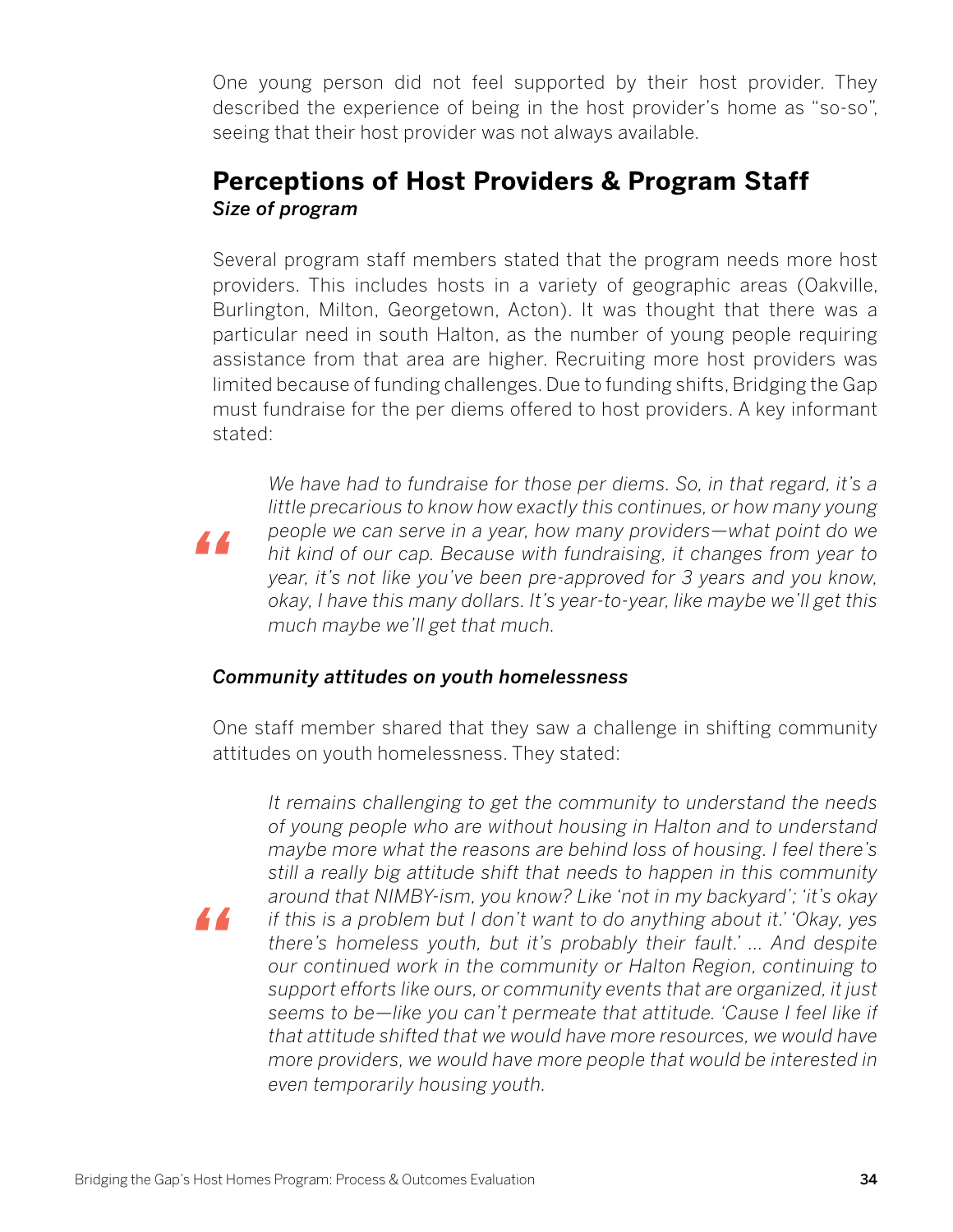## *Programming (Harm reduction, Participant engagement, Environment)*

Challenges related to the programming itself focused on substance use, participant engagement, and a new environment for young people. One program staff member discussed the challenge of young people are often actively using substances. It was thought that educating host providers on harm reduction is beneficial. The staff member stated:

*And speaking to the providers honestly and openly, and saying 'okay, yes this is a young person who uses marijuana or drinks alcohol on occasion' but—so that way they know up front that yes, this is a person who uses but they're coming into agree contractually that they're not gonna use within the home or store their drugs or alcohol in the home. And usually once that conversation's been had candidly the provider is maybe less apprehensive because they know now what to look for, but they also know that, you know, this young person is going to be responsible for keeping themselves safe.*

A staff member also shared that engaging younger participants in participation planning is oftentimes more straightforward than engaging older participants. Participation plans are a required part of the program, as young people are expected to be involved in some form of programming (i.e., education, employment). Participants under 18 often list education as the programming they are engaging in. Older participants have greater difficulty in identifying a program and subsequently following through with it. A program staff member shared:

# *"*

*"*

*The 18 plus … may register in school to kind of meet the agreement that we have but then not attend because it wasn't actually their goal or their outcome to be attending high school.*

One program staff member recognized that the Host Homes environment may be challenging for young people. They stated that it could be a big adjustment for a young person to live in a stranger's home, especially since their homelessness often stems from family conflict. As a result, it was thought that some young people may be reluctant to build a trusting relationship with the host provider.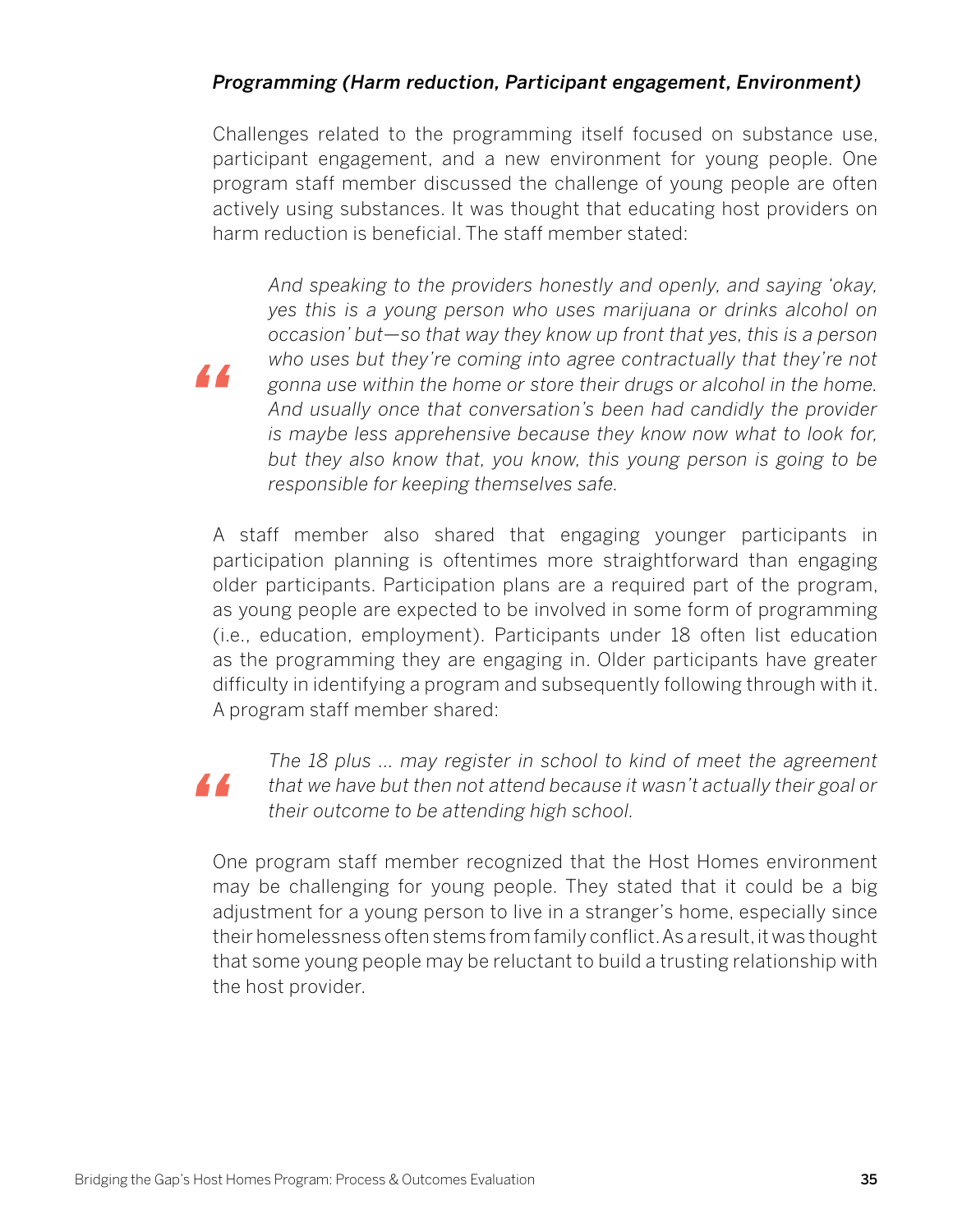### *Rule breaking*

*"*

There were a few challenges discussed by host providers. One provider stated that there were no unhelpful elements of the program and that any challenges could be attributed to the normal behaviour of teenagers. A different provider shared that they experienced some challenges with young people breaking house rules and not attending work or school. The host provider shared:

*Cause sometimes, cause a lot of times they don't end up going to school and stuff like that and I'm not their parent, and I don't know what they're schedule is and you know so sometimes they get away with not doing, going to school or going to their jobs that they're supposed to. That's part of the agreement…It's kind of honour-based. They have to uh do it on their own with our help.*

# **Advice for Host Providers**

When asked what advice they would give for other host providers, the two hosts said to have patience. The hosts shared:

*You have to have patience and just you know, gotta be open to whatever life brings you.* (Host 1)

*You need to be very patient and just basically go with the flow because everyday is different.* (Host 2)

The host providers acknowledged that the young people who are part of the program are unique and come from a variety of environments. As a result, getting acquainted with young people can take time. A host provider stated:

*"*

*"*

*But the biggest thing is just to have some patience because they're not gonna open up right away; it might take months for them to actually, you know, wanna talk to you about anything of any importance to them. So, you just have to look out for the clues and then be ready to listen when they're ready to talk.*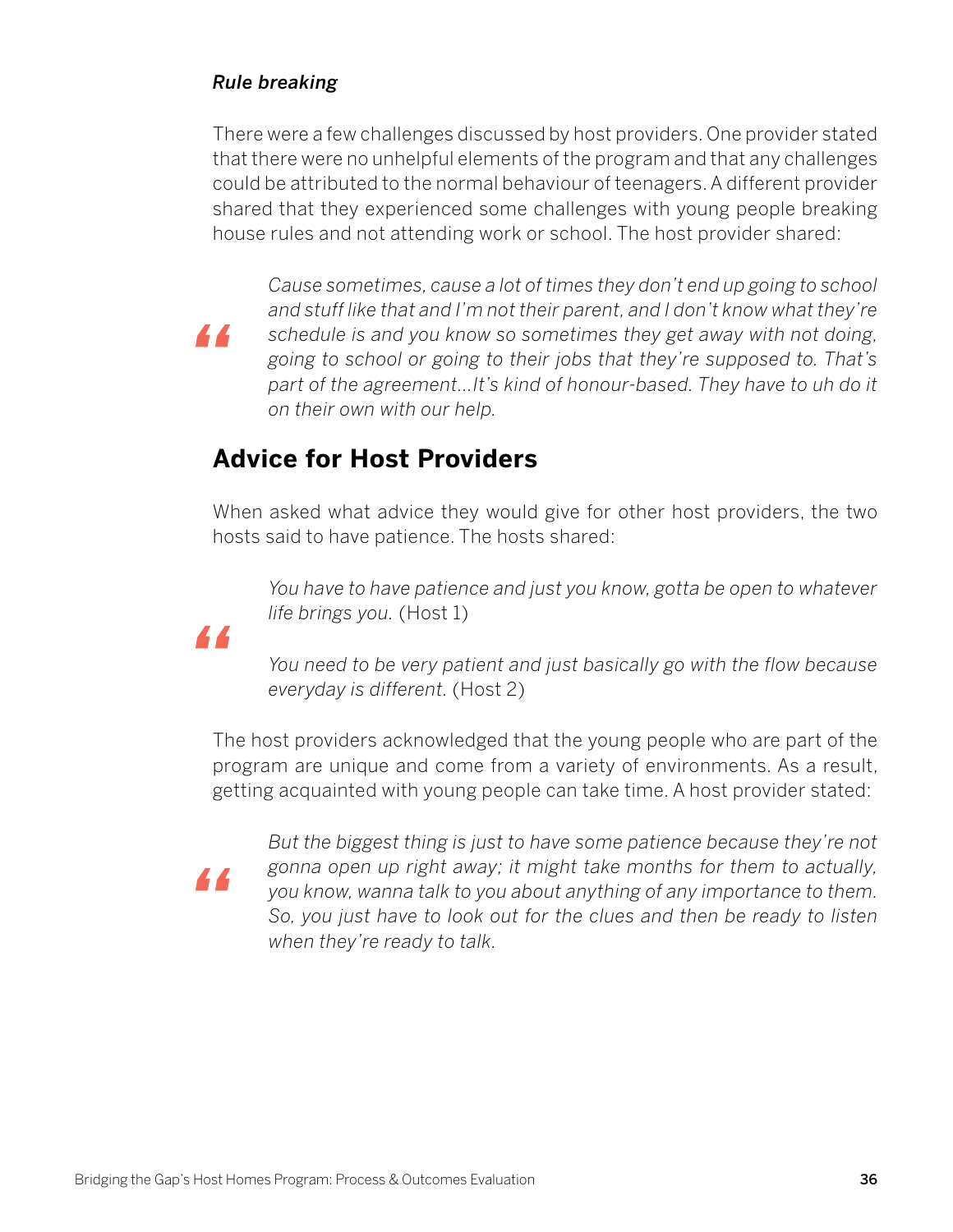# **Advice for Other Young People**

Young people were asked what advice they would have for other young people in similar circumstances. One young person suggested that they reach out to services, such as Bridging the Gap and the Children's Aid Society. They stated:

*"*

*"*

*"*

*I know for a fact that Bridging the Gap would be able to help them. And, actually, if there's any situations where anybody doesn't have money, or they don't have somewhere to stay and there's no safe space, you can always call CAS because they're always here to help. And I get paid monthly just for doing things I should be doing in the first place.*

A young people shared that it is important to recognize your own strengths and not to dwell on hardships related to family disconnection. A different young person said that you need to be motivated to change.

# **Recommendations**

*Host providers, program staff, and young people provided several suggestions for program improvement. These recommendations focused on: 1) Program expansion and promotion, 2) Additional supports for host providers, and 3) Program operations.*

# **Program Expansion & Promotion** *Expansion of program*

*Host providers stated that they would recommend the program to individuals who were considering becoming a host provider. They also thought that the program should be expanded to areas across the country. One host provider said:*

*I mean Peel is right next door to us, but Peel Region doesn't have any programs like this. I know they do have other kinds of help, but you know, being stuck in a group home with just one person there in the home isn't necessarily a good thing for our kids, either. You know what I'm saying?*

*Key informants also expressed that the Host Homes would benefit from more funding, more staff, and more host providers.*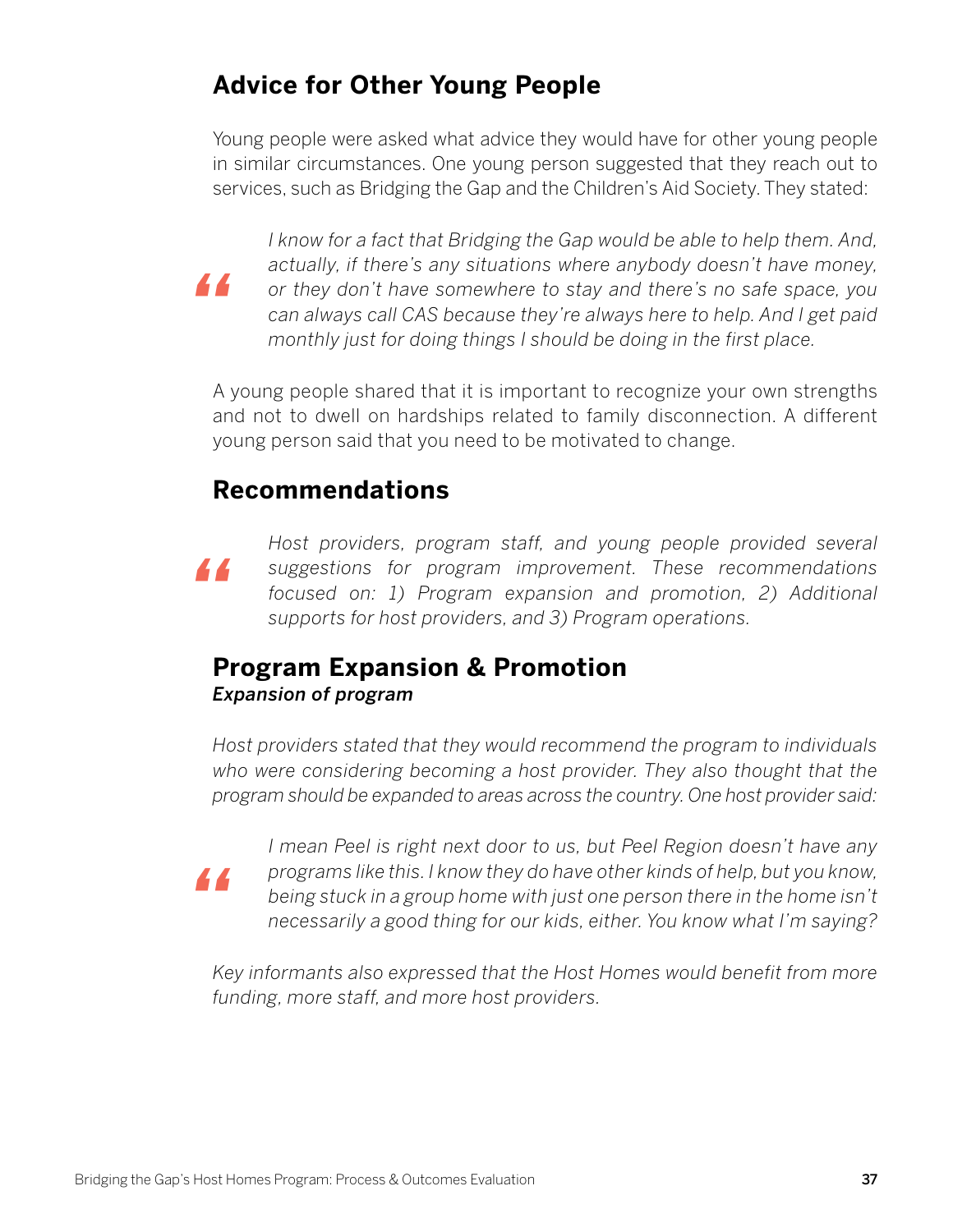### *Marketing of Program*

Several key informants shared that the program should enhance its marketing strategies to enroll more host providers. A key informant was not aware of current practices, but they shared that it would be important to, "find new ways to promote the program and potentially bring new interested parties forward."

## **Additional Supports for Host Providers** *Network for Host Homes Providers*

One key informant thought it would be useful to create a network for Host Homes providers so they could learn from and support each other.

### Engaging Host Homes Providers to Be More Meaningfully *Engaged with Young People*

One key informant felt that the program could put more effort in engaging host providers in more meaningful ways. Currently, the key informant thought that some host providers could be "hands off" with the young people. They stated:



*I think I would like to see maybe little more involvement from the Host Home perspective, or like the provider in the youth's life. I think that would go, you know, a long way in helping them be successful. I know some people are kind of hands off so, it's literally like a place to go and put your head down. What I like to see maybe like a little bit more of a family-type environment.*

# **Program Operations** *Policies around rule breaking*

*One key informant stated that they would appreciate more clarity around consequences for rule breaking. They labelled this as a "grey area" in the program. They thought that the Host Homes program could set policies around rule breaking, such as what constitutes a verbal warning, a written warning, and discharge from the program.*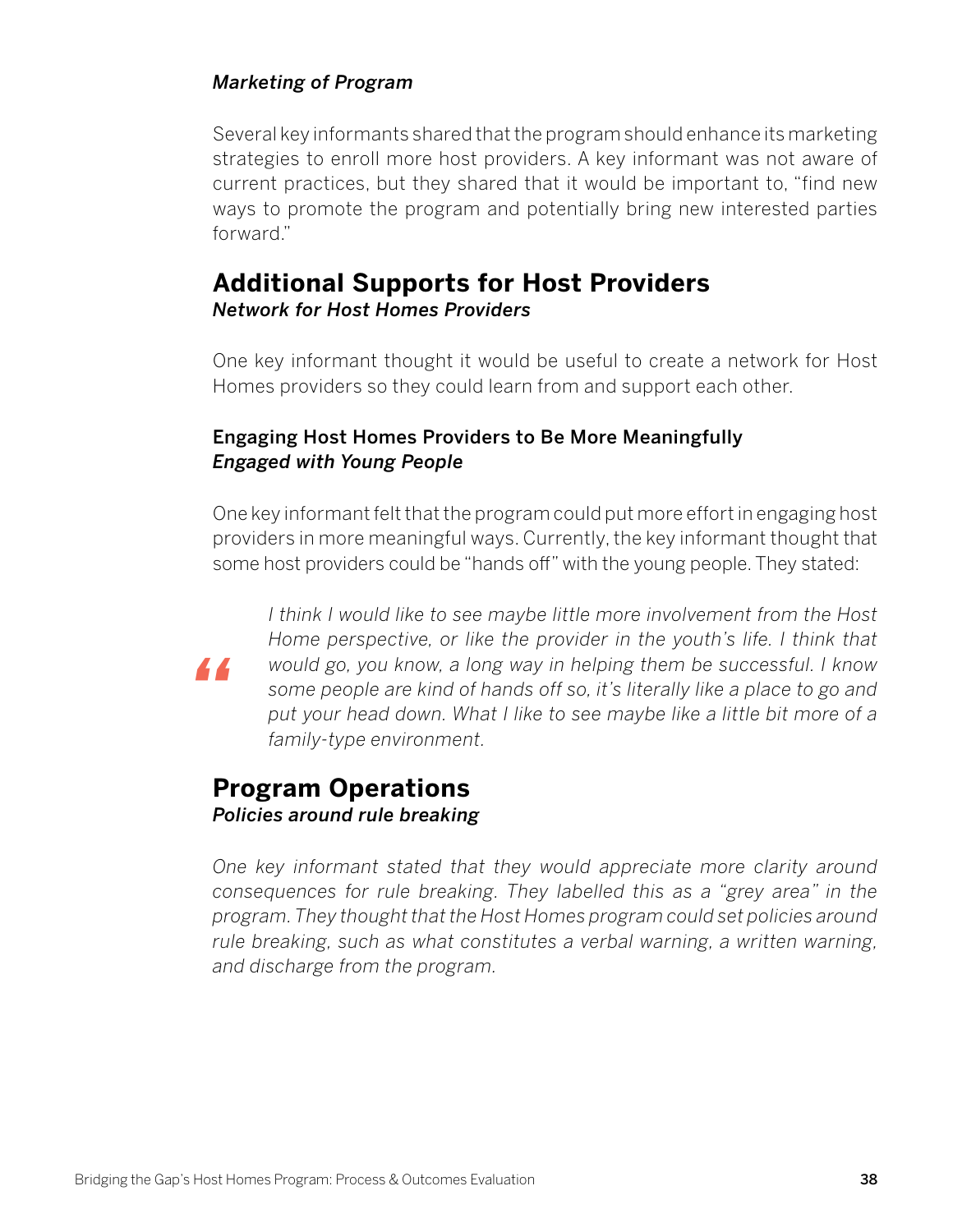*A young person thought the program could implement stricter rules. They thought that some young people take advantage of the program and are not motivated to change. They said:*



*I feel like the rules should be more strict. Because I feel like people use this, you know, take advantage of it and then not—you get max, like six months or whatever to live here and people just…don't do anything with it. And they don't even get—like there's no penalties, that sort of shit. It's just like, yeah, if you're not gonna—if you're going to choose to do nothing, here you go.*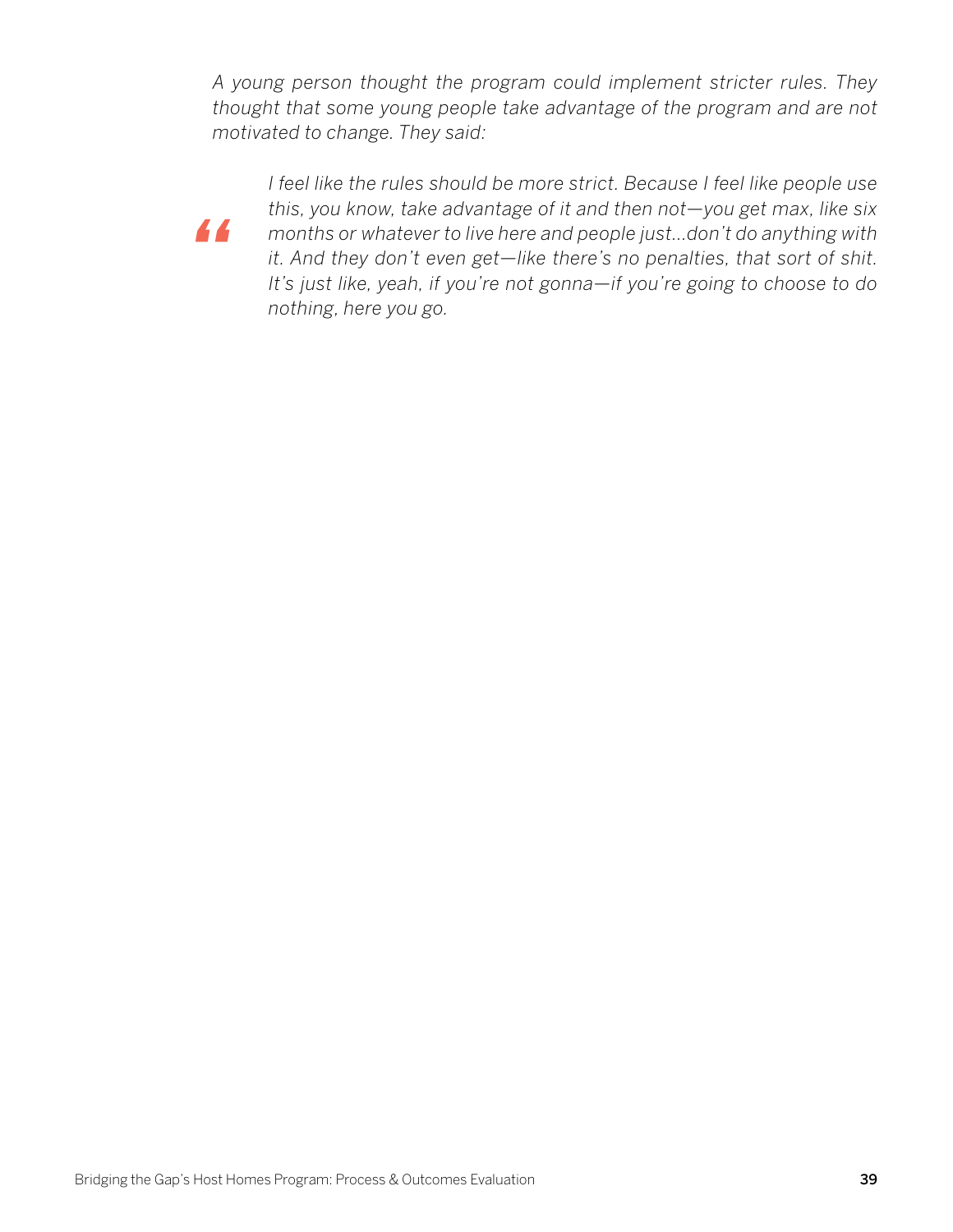# Section 7: Outcomes Evaluation

This section presents the outcomes of the program. The results are taken from the surveys with young people and the qualitative interviews with young people and host providers.

## **Survey Results** *Host Homes Survey Demographics*

Four young people completed the baseline survey. Below is a breakdown of their demographic characteristics:

- Mean age was 18; age range was 16 to 21 years old
- Equal representation of males and females
- All participants identified as straight/heterosexual
- 50% of participants reported being born outside of Canada, while the other 50% reported being born in Canada
- All participants reported always staying at their host provider's home

One individual was unable to complete the follow-up survey.

### *Housing Scale Ratings*

As demonstrated in the table below, the participants rated their housing as of high quality at both baseline and follow-up. At baseline, the average housing quality rating was 38.5 out of 42. This number slightly dropped at follow-up (36.67 out of 42).

Participants were also asked to rate the impact/effect of their host provider's home and their neighbourhood. At baseline, the participants rated their host provider's home as having a moderately positive impact on them. At followup, the participants rated their host provider's home as having a slightly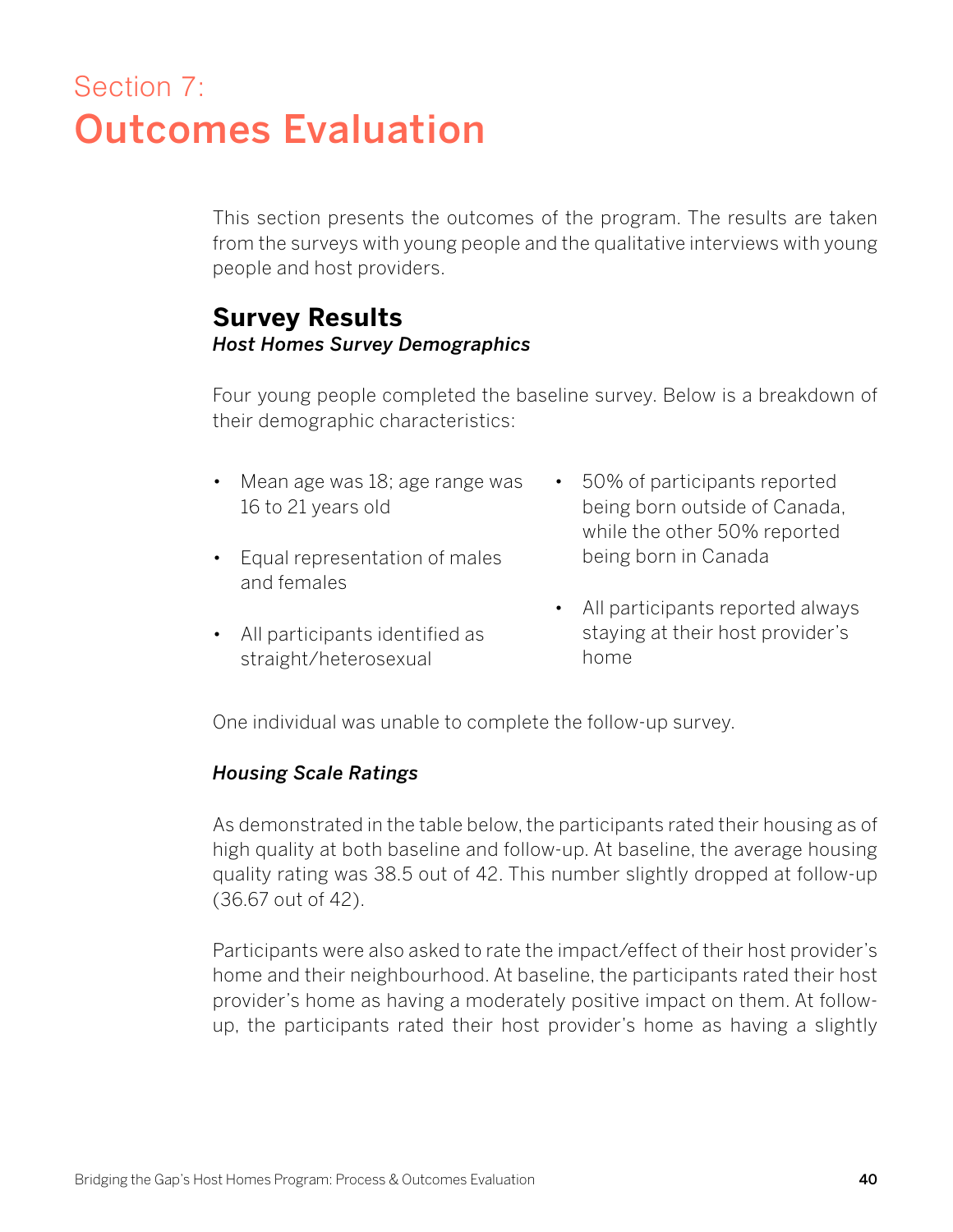positive impact on them. Focusing on the impact of their neighbourhoods, participants rated their neighbourhood as having a slightly positive impact at baseline and a moderately positive impact at follow-up.

## *Quality of Life*

The participants rated their quality of life as moderately high at both baseline (53.5 out of 63) and follow-up (47.3 out of 63); however, the quality of life ratings slightly decreased at follow-up. Due to missing data, only two participants' scores from baseline are reported.

Table 1. Housing Quality, Impact of Housing, Impact of Neighbourhood, Quality of Life.

|                            | <b>Time Frame</b> | <b>N</b> Size  | Mean  | <b>Standard</b><br><b>Deviation</b> |
|----------------------------|-------------------|----------------|-------|-------------------------------------|
| Housing Quality<br>(Toro)  | <b>Baseline</b>   | $\overline{4}$ | 38.50 | 2.08                                |
|                            | Follow-up         | 3              | 36.67 | 2.08                                |
| Difference in scores       | $-1.83$           |                |       |                                     |
| Impact of Host's<br>Home   | <b>Baseline</b>   | 3              | 6.33  | 0.58                                |
|                            | Follow-up         | 3              | 5.67  | 1.53                                |
| Difference in scores       | $-66$             |                |       |                                     |
| Impact of<br>Neighbourhood | <b>Baseline</b>   | $\overline{4}$ | 5.25  | 0.96                                |
|                            | Follow-up         | 3              | 6.33  | 1.16                                |
| Difference in scores       |                   |                |       |                                     |
|                            | <b>Baseline</b>   | $\overline{c}$ | 53.50 | 3.54                                |
| Quality of Life            | Follow-up         | 3              | 47.29 | 4.21                                |
| Difference in scores       | $-6.21$           |                |       |                                     |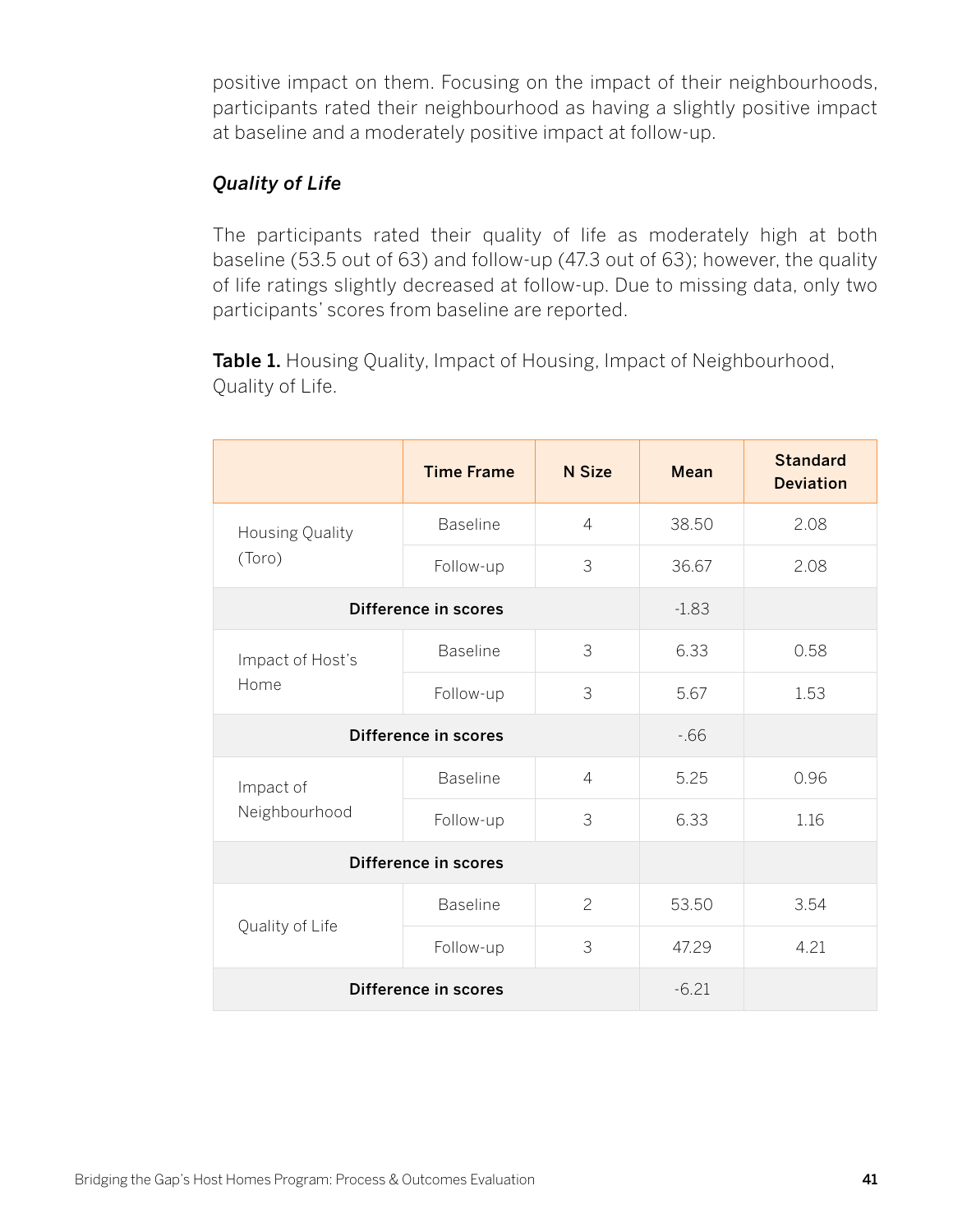# **Impact of Neighbourhood**

As part of the baseline and follow-up survey, young people were asked about how safe they felt in their neighbourhoods. Seventy-five percent (n=3) of participants at baseline and one hundred percent (n=3) of participants at follow-up reported feeling safe in their neighbourhood. One young person at baseline reported that they "don't know" if they feel safe in their neighbourhood.

At baseline, when asked of the best thing about their neighbourhoods, 75% of participants commented on being nearby to their schools and services, as well as the distance to family and/or friends. At follow-up, participants provided similar responses.

# **Impact of Housing on Health**

At baseline, when asked how their current housing situation affected their physical and emotional health, participants shared:

*I'm feeling better.* (Young person 1)

*Given I am in a fairly busy part of [city], I enjoy how easy it is to get around to places I need to be. I also live around the corner from a bike path, which motivates me to go out and exercise.* (Young person 2)

### Similar responses were collected from young people at follow-up:

*"*

*"*

*Better than before.* (Young person 1)

*Closer, to school, friends, and services.* (Young person 2)

# **Health Care Utilization**

The table below outlines the findings on the health care utilization of the Host Homes participants at both baseline and follow-up. It should be noted that at baseline, participants were asked about their health care utilization over the past 12 months, and at follow-up participants were asked to report their health care utilization over the past 3 months.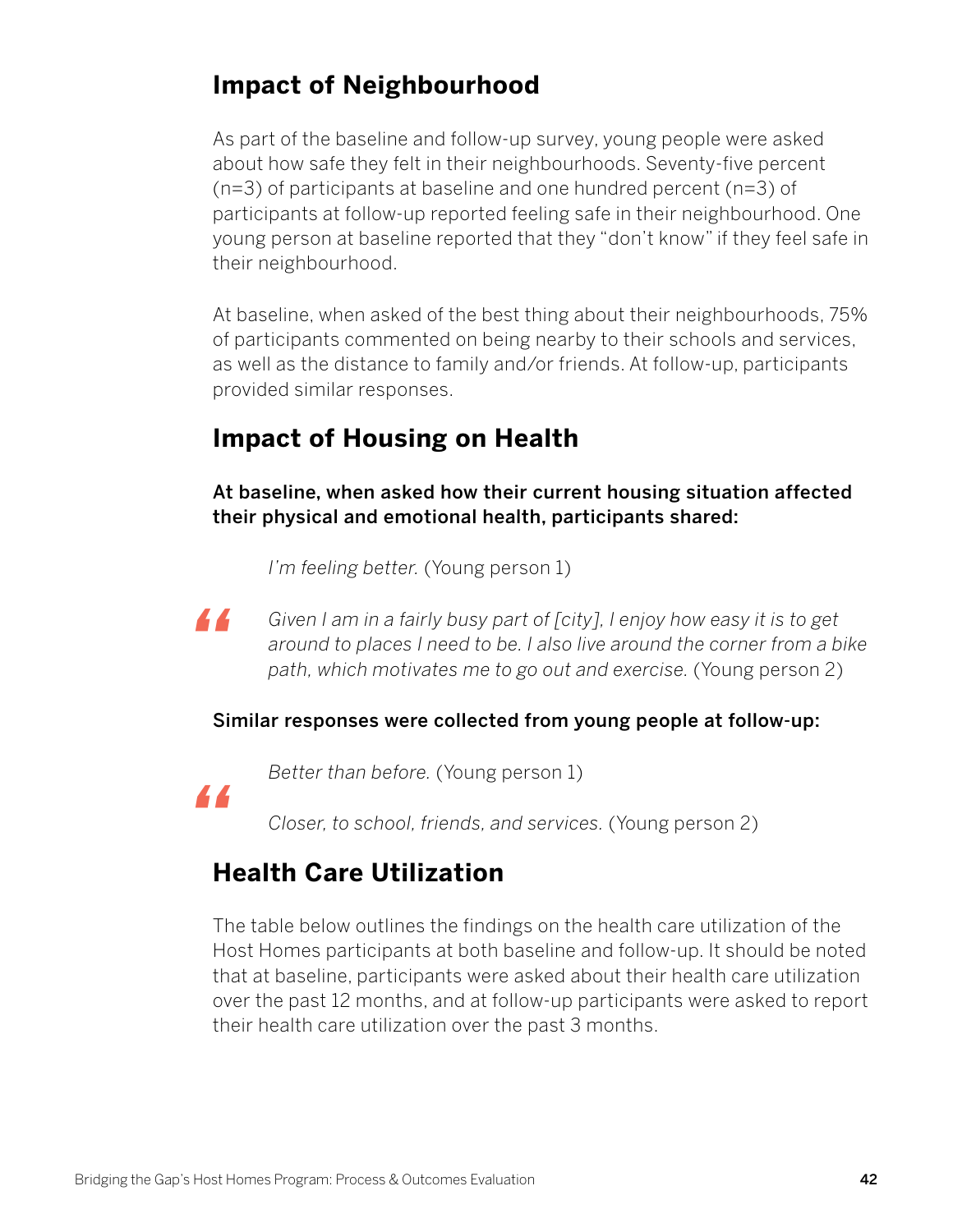When young people were asked about visits to a family doctor /general practitioner, at baseline none of the young people had reported accessing this health care service; however, at follow-up, one young person had reported visiting their family doctor/general practitioner in the past three months. The same is also true of visits to any other medical doctor, where at baseline no young person reported any of these visits and one young person reported visiting with any other medical doctor at follow-up. Although the small numbers make it challenging to interpret this finding, it does demonstrate that some young people may be more likely to access health services as a result of engagement in the Host Homes program.

| <b>Pre and Post Results</b>                                                      | <b>Time</b><br><b>Frame</b> | N              | Yes N<br>(%) | <b>No</b><br>N(% ) | I Don't Know/<br><b>No Answer</b> |
|----------------------------------------------------------------------------------|-----------------------------|----------------|--------------|--------------------|-----------------------------------|
| <b>Hospital Emergency</b><br>Room Visit In The<br>Past 12 Months                 | <b>Baseline</b>             | 4              | 1(25%)       | 3(75%)             | 0%                                |
|                                                                                  | Follow-up                   | 3              | 1(33%)       | 2(67%)             | 0%                                |
| Family Doctor /<br><b>General Practitioner</b><br>Visit In The Past 12<br>Months | <b>Baseline</b>             | $\overline{4}$ | 0%           | 2(50%)             | 2(50%)                            |
|                                                                                  | Follow-up                   | 3              | 1(33%)       | 2(33%)             | 1(33%)                            |
| Other Medical<br>Doctors Visit In The                                            | <b>Baseline</b>             | $\overline{4}$ | 0%           | 2(50%)             | 2(50%)                            |
| Past 12 Months                                                                   | Follow-up                   | 3              | 1(33%)       | 1(33%)             | 1(33%)                            |
| Dentist, Orthodontist,<br>or Dental Hygienist<br>Visit In The Past 12<br>Months  | <b>Baseline</b>             | $\overline{4}$ | 1(25%)       | $2(50\%)$          | 1(25%)                            |
|                                                                                  | Follow-up                   | 3              | 1(33%)       | 2(67%)             | 0%                                |

Table 2. Health care utilization.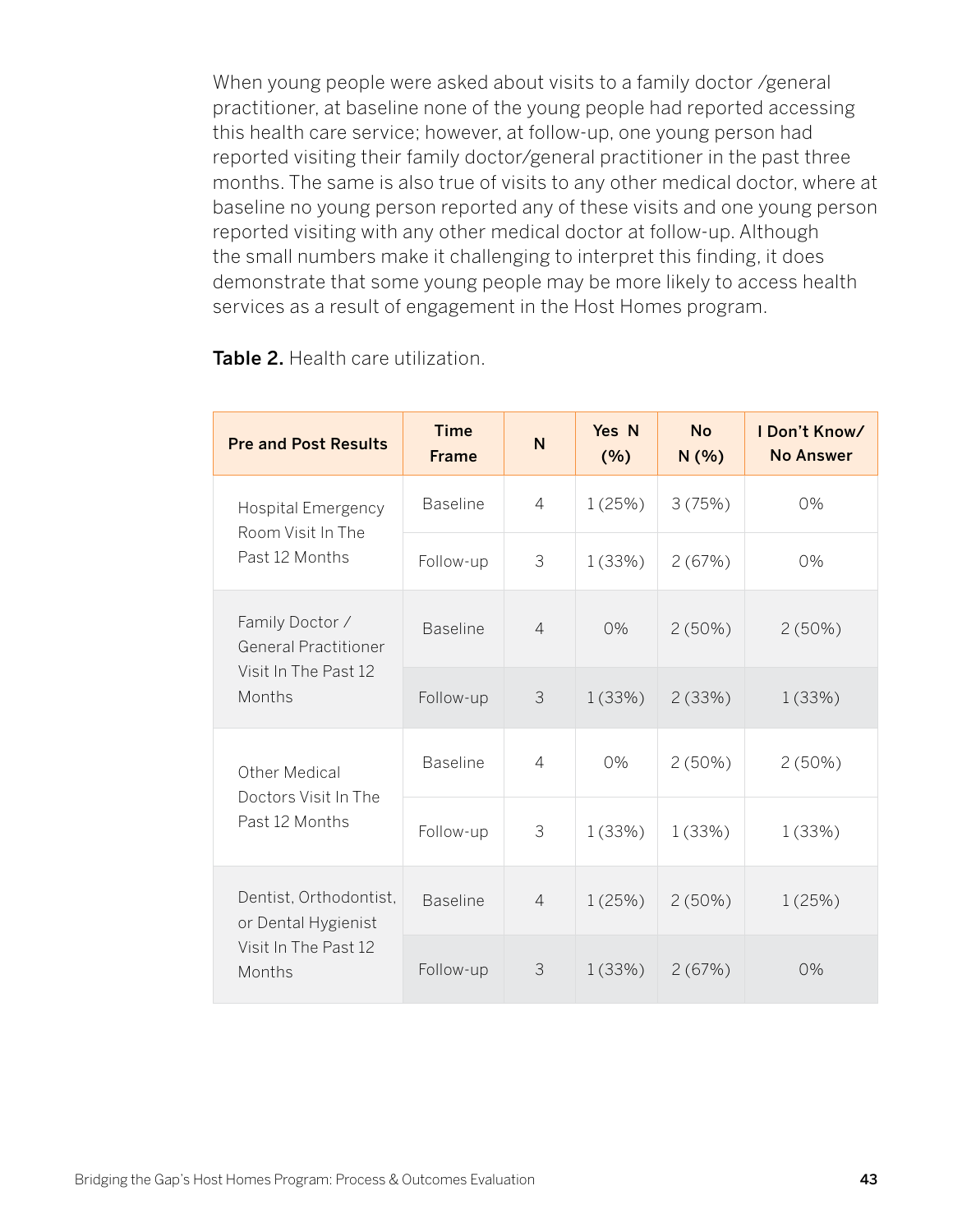# **Host Homes Satisfaction**

During the follow-up survey, young people were asked to rate their satisfaction with their experiences in the Host Homes program. Overall, the young people appeared to be satisfied with their experiences; however, one young person reported some dissatisfaction with their Host Homes worker and the types of supports received from the program.

Table 3. Host Homes Satisfaction Ratings

| $(N=3)$                                                                                              | <b>Very</b><br><b>Satisfied</b> | Quite<br><b>Satisfied</b> | <b>Slightly</b><br><b>Satisfied</b> | <b>Neither</b><br>Satisfied /<br>dissatisfied | Quite<br>dissatisfied |
|------------------------------------------------------------------------------------------------------|---------------------------------|---------------------------|-------------------------------------|-----------------------------------------------|-----------------------|
| Overall<br>satisfaction<br>with the<br><b>Host Homes</b><br>Program                                  | 2(67%)                          | 0%                        | 0%                                  | 1(33%)                                        | 0%                    |
| Overall<br>satisfaction<br>with your host's<br>home                                                  | 1(33%)                          | 1(33%)                    | 1(33%)                              | 0%                                            | 0%                    |
| Overall<br>satisfaction<br>with you Host<br>Homes worker                                             | 1(33%)                          | 0%                        | 0%                                  | 1(33%)                                        | 1(33%)                |
| Overall<br>satisfaction<br>with the types<br>of support you<br>get from the<br>Host Homes<br>Program | 1(33%)                          | 0%                        | 1(33%)                              | 0%                                            | 1(33%)                |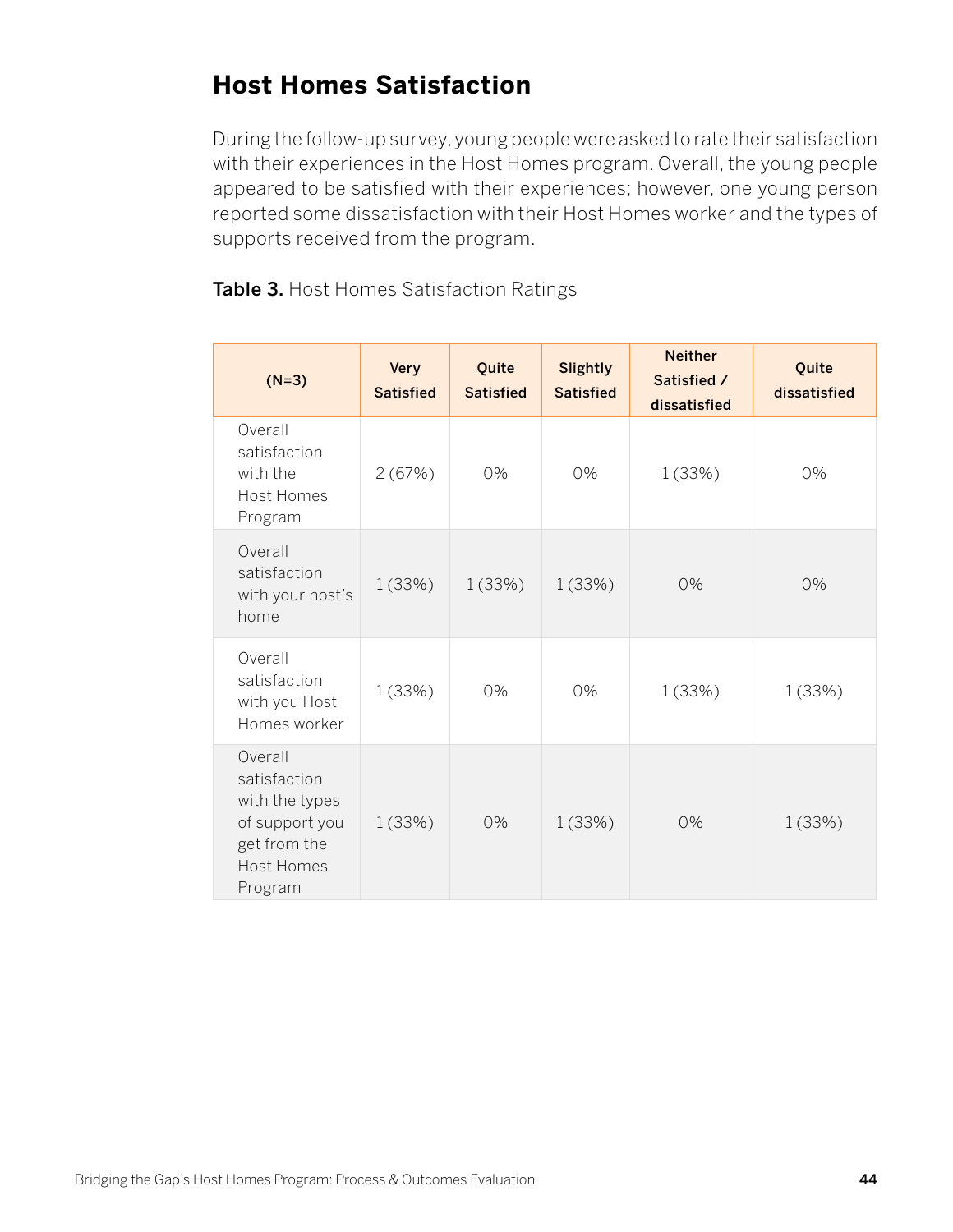# *Qualitative Interviews*

During the qualitative interviews, young people and host providers were asked to speak about the impact of the Host Homes program on certain aspects of the young people's lives.

## *Education*

Of the four young people who completed an interview, two indicated that they were currently in school, one had previously graduated, and one did not specify if they had graduated but indicated that they were not currently in school. As demonstrated by the two quotes below, the Host Homes program helped in their motivation to attend school:

*"*

*"*

*I'm a lot more motivated to go to school now, now that I know that I do have to go to school and it's one of my main priorities. I do get to go to school a lot now, and I'm learning a lot more than I use to.* (Young person)

*I've got two graduated, one from Ryerson, one from Humber; one's in Niagara College right now. One is saving up to go back to school. Yeah, education, you know – the ones that want to get the education, they've, you know, we try to work on a plan to get them either back in school, or on their way to college or university. It it's – if they don't want to go back to high school…* - (Host)

### *Employment*

Some young people reported that the program had an impact on their employment. That said, the majority of young people spoke of wanting to focus other life domains prior to looking for employment. For example, one participant shared that they wanted to focus on school first, whereas another young person stated that they were working on their mental health first.

## *Community Engagement*

Some young people reported that the program had an impact on community engagement, while others did not. As with educational outcomes, young people discussed how the program provided motivation to engage with their community. One young person shared: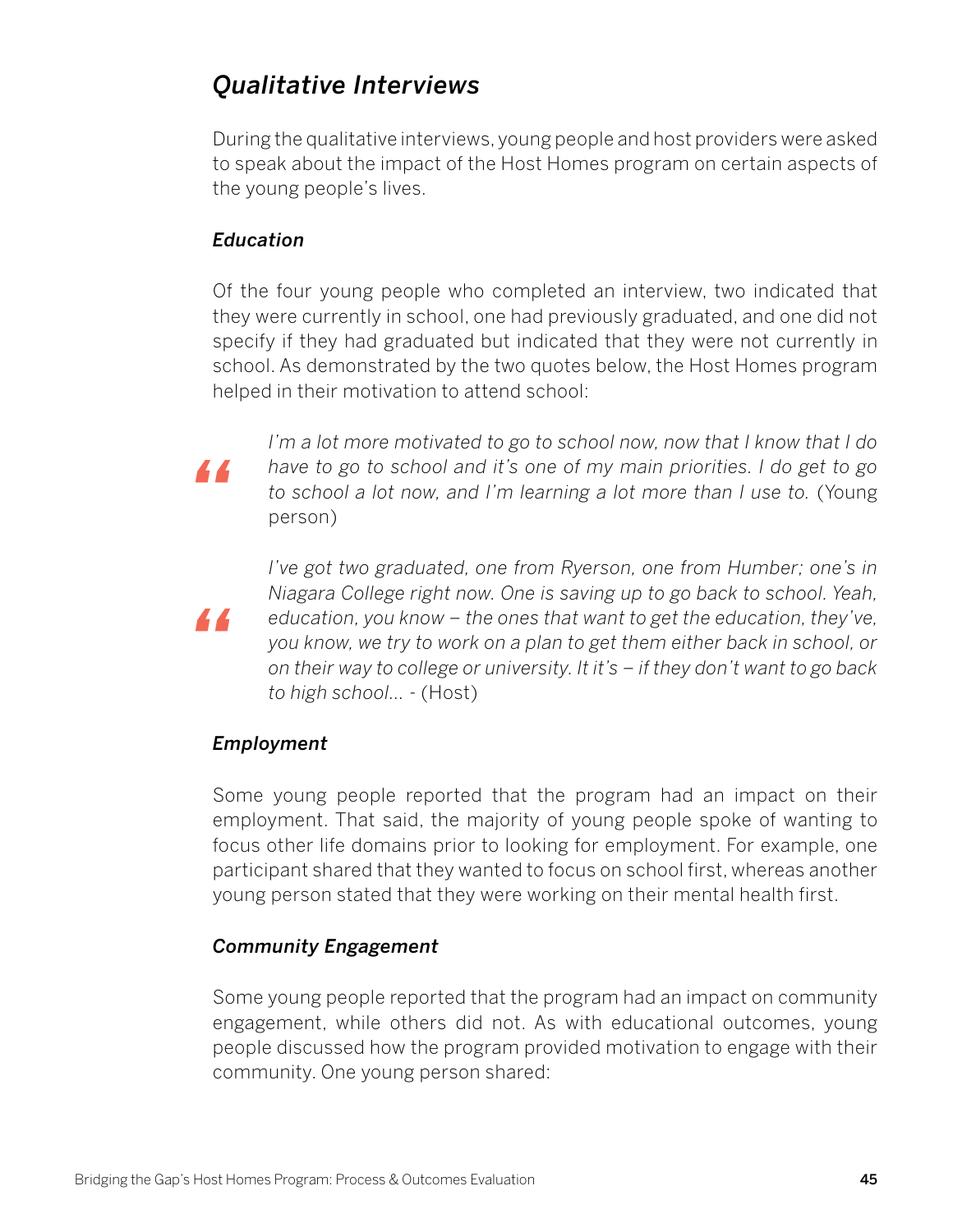*I feel, once again, I feel a lot more motivated to do things. I actually, I made a plan with myself with [Host Homes worker] about what I wanted to do in the future and all that kind of stuff and I actually want to start going to the gym. And I actually did get a membership a few weeks ago, or a month ago. I haven't been going that much because I'm focused on school, but…I want to start going again once I'm done school.*

One of the hosts shared a story on the engagement of young people in the community. They stated:

*Well, when the [program] lost the funding…some of the kids have been living here that had been using the facilities of the [program]. It was the kids themselves that, you know, got together and said you know, 'well we really need this service. We need the [program] to stay open.' And they were the ones that set up all the Facebook page and wrote to the mayor and wrote to the region and really pushed for the [program] to stay open. So, you know, they came to realize themselves what help that they needed. So, some of the kids have outgrown the [program] but they're still involved in, you know, the community for kids to come. So yeah, I was really proud of them for doing that.*

#### *Family*

*"*

*"*

The young people did not report any change or impact in relationships with their family. One of the hosts explained how they have integrated young people within their own family. They stated:

*"*

*That very first youth that moved in was a girl and she's graduated from Ryerson with honors, Bachelor of English major, minor in psychology. I have my granddaughter from her, another one on the way. It's like, yeah. They've become my family, you know. I have five couches and four bedrooms; and holidays, there's a kid on every couch and kids upstairs... We have a toast at family dinners to welcome the new bunch that sit around the table.* 

#### *Friends*

Most of the young people reported that the Host Homes program had no impact on their relationships with friends. One young person explained that the program and their friends are separate from one another. Another young person explained that they have met a lot of new people as a result of Host Homes: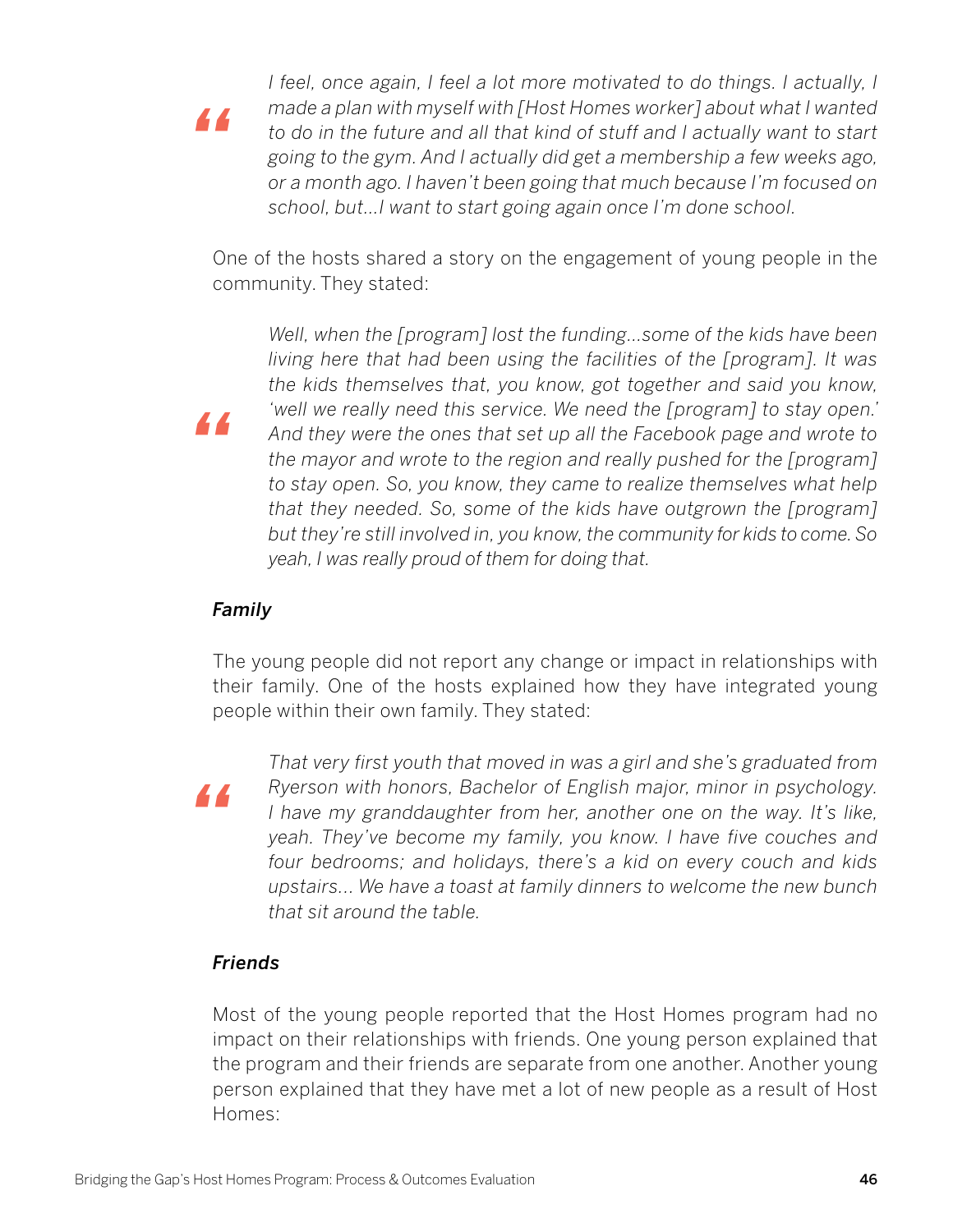

*…I have a friend who lives in the basement actually, of the place that I live and we became good friends and it's good because I don't have that many friends and it's so nearby. So, yeah.*

## *Quality of Life*

Young people reported on their improved quality of life since participating in the Host Homes program. Young people stated:

*Oh yeah, of course. I have a house now, I have somewhere to live and that's my quality of life; that's something that I need. So, yeah.* (Young person 1)

*Yeah it's improved. It's better than a shelter; it's better than the streets, you know. It's in a proper home…* (Young person 2)

Host providers also noticed increases in young people's quality of life, as demonstrated by the following quote:



*"*

*Well hopefully, it's much better. Again, I don't know exactly what happens with some of these students, but some of them have definitely a better quality of life than what they were doing. One of my students, she's gone on to get her own apartment, she has a job, she's doing very well. Now every now and then, I get a phone call from her. So I think it's definitely helping.* 

# **Goals**

Young people were asked what their short and long-terms goals were and what steps they needed to take in order to achieve these goals.

## *Short-term goals*

Short-term goals focused on educational attainment, recreational activities, and future planning. The quotes below illustrate the short-term goals of the participants.

*"*

*Short term goals is to go to the gym, more or less. I'm finishing my exams; that's one of my goals, I want to pass my exams and I want to make sure that I do good. Getting my job – it's a long and a short-term goal because I want to keep that job, but it's something I want to do right now as soon as possible. And yeah, those are pretty much my short-term goals.* (Young person 1)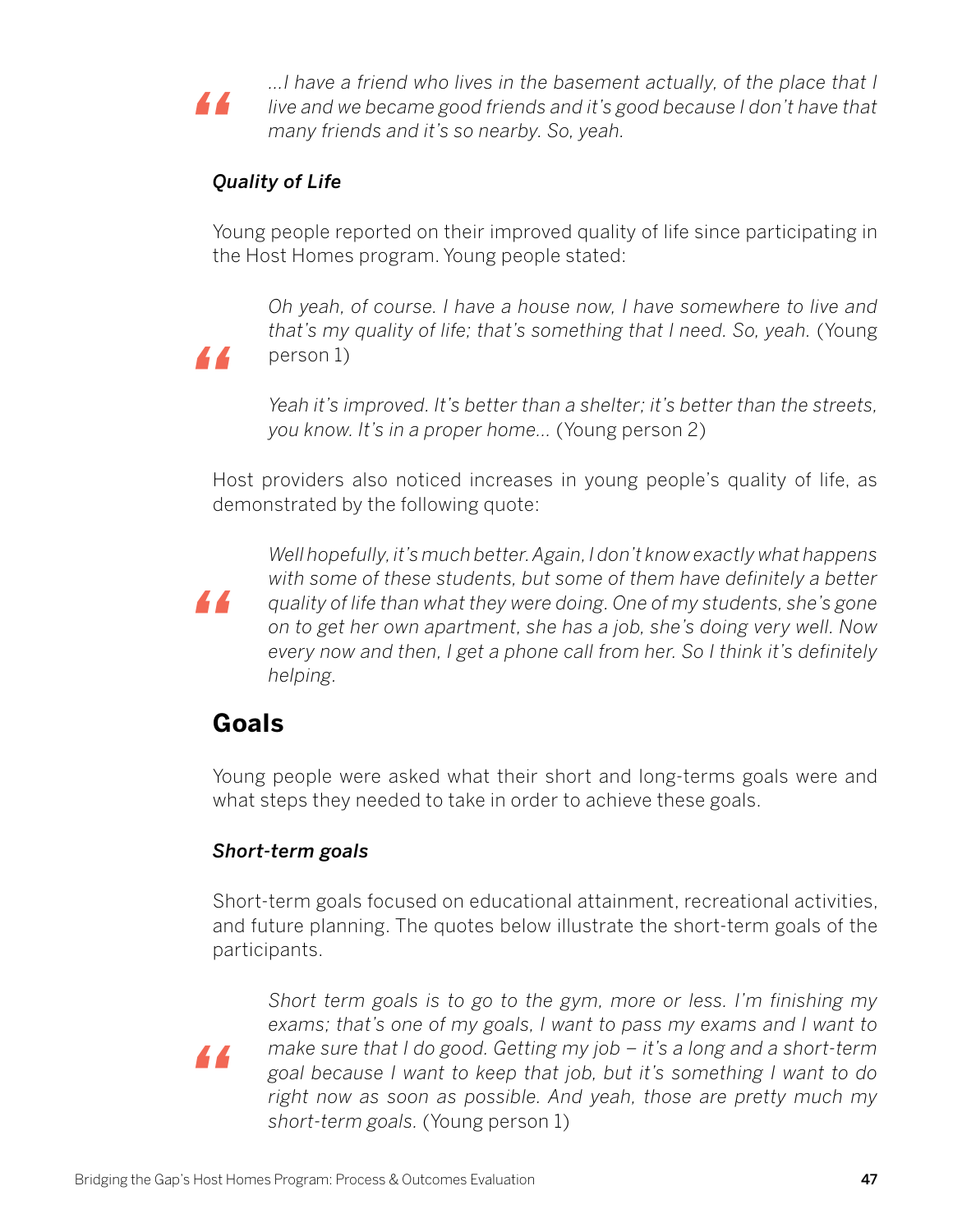*"*

*"*

*Oh, it's actually passing high school and actually getting good grades. Like that the – like before this I didn't care at all, but that shit actually matters, right.* (Young person 2)

*So I want to do something like – I can say dance or something to do in fashion designing.* (Young person 3)

*Basically just figuring out what's next really.* (Young person 4)

## *Long-term Goals*

The long-term goals of participants also varied. Some participants shared detailed plans, while others were less descript. Detailed plans often included attending post-secondary education. The quotes from the participants are found below:

*I haven't exactly thought that far ahead, so. (Young person 1)* 

*"*

*Fashion design.* (Young person 2)



*Long-term I wanna try to get good enough grades so I can actually get into some law program because I want to be a lawyer and shit, right. So, you know. So I wanna try and get to Queens, but I need a good average for that, right. So, you know, that's – yeah, that's basically it, that's my long-term goal.* (Young person 3)

*"*

*Graduate. Find somewhere proper to live, somewhere I can pay rent and actually be safe, knowing that I can stay there for as long as I want as long as I pay. I want to do auto class actually…because I love cars and I actually want to work with cars in the future. So that's one of my longterm goals.* (Young person 4)

## *Achieving Goals*

After identifying their goals, young people were asked what steps were required to achieve their goals. These steps included being/finding motivation and taking action towards self-improvement. The two quotes below highlight these steps: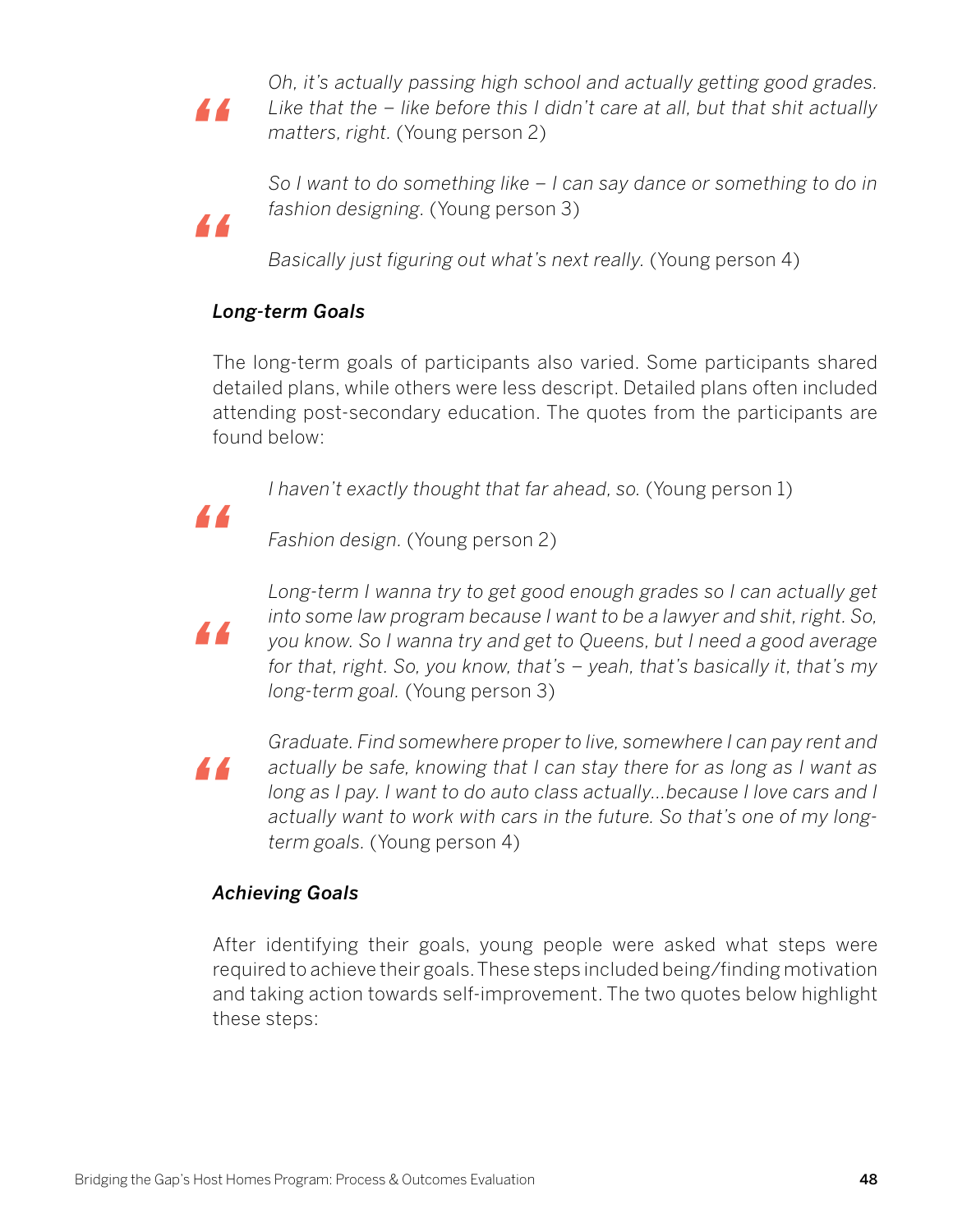*"*

*I need to motivate myself more to actual go and do those goals instead of just sitting in bed all day and watching Netflix. That is my worst thing. I always do that. That's a big problem, but yeah, I do need to motivate myself more to go and actually get those goals done because that's one of my biggest issues.* (Young person 1)



*I want to do something good, like I want to make my life...Yeah, I want to make myself proud and make my family proud because I'm not with them anymore. So I want to show them that I'm doing good.* (Young person 2).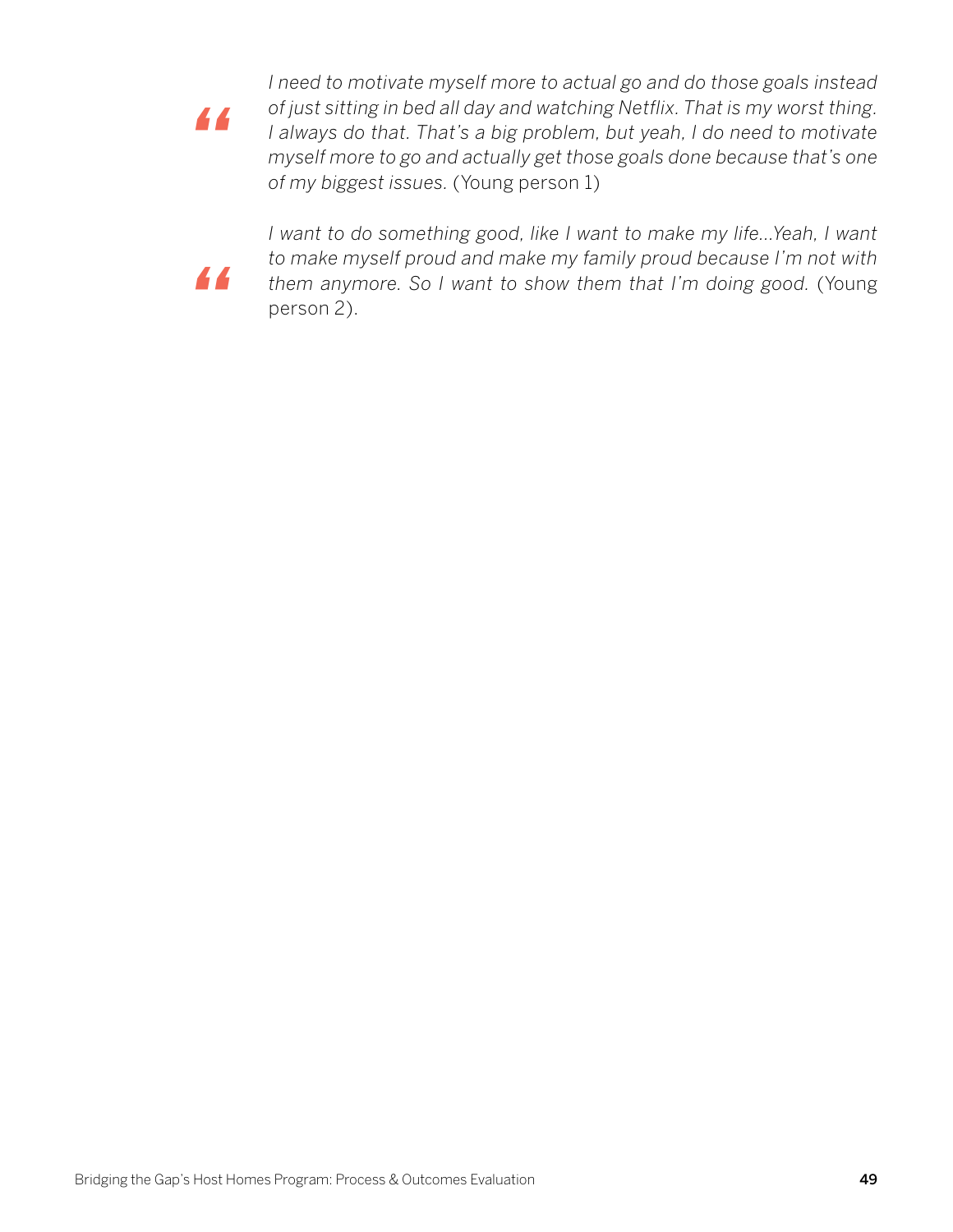# Section 8: Interpretation of the Findings

The findings from this evaluation demonstrate the positive impact that Bridging the Gap's Host Homes program has on young people. Below we interpret the findings.

# **Program Theory**

The program is closely following the model of other Host Homes programs. It is providing housing that allows young people to stay in their own communities and is successfully diverting young people from the shelter system. Being able to stay in one's community is particularly important in Halton Region, as the region covers a large geographic area and emergency housing services are often located in areas outside of the young person's own community. The place-based model enables young people to stay close to their schools, places of employment, and families and natural supports, which has been deemed critically important (Gaetz, 2013).

Along with access to safe and secure housing, an essential program element was the support provided by the Host Homes workers. Both of the Host Homes providers and the majority of young people we spoke with felt well supported by their Host Homes worker and were satisfied with this support. The supports were defined as responsive, flexible, and mobile. If host providers had an issue, the Host Homes workers were easily accessible. The supports offered by Host Homes workers are a great strength of the program and should be recognized.

The mobility of services was particularly important for young people, as the program was able to help them access services that would sometimes take hours to get to by public transportation. The program's ability to provide this transportation was deemed as the main adaptation to Bridging the Gap's Host Homes program. This kind of adaptation is common in service delivery within small and mid-size cities (Ecker, Aubry, Cherner, & Jetté, 2015) and therefore an important finding for programs operating in geographically expansive areas, such as Halton Region.

Another important element of the program was the reciprocal supports offered by host providers and young people. Host providers offered formal (i.e., laundry, meal preparation) and informal (i.e., emotional support, social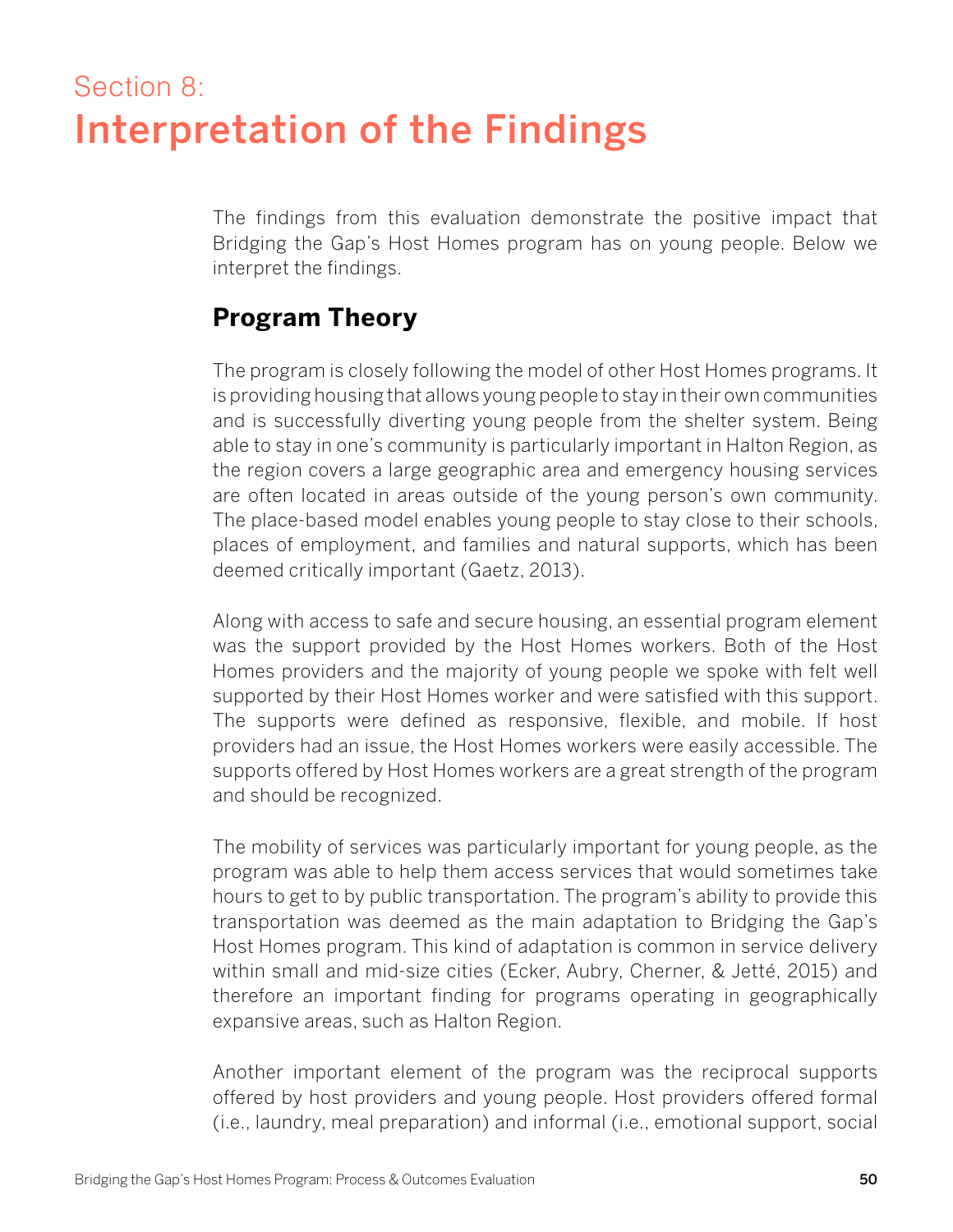support) supports to the young people, along with safer accommodations. Looking introspectively, host providers discussed how being involved in the program was gratifying, since they were able to see the growth in young people and maintain positive relationships with young people even after they exited the Host Homes program. Young people also supported their host providers, as they assisted with household tasks and provided emotional supports when appropriate (i.e., listening to their host providers when they needed someone to talk to). This kind of reciprocal support, particularly the informal support, is an important element to capture within the Host Homes model. It demonstrates that the program offers more than just housing. It can create an environment that is mutually beneficial to both host providers and young people.

Bridging the Gap's partnership with the Children's Aid Society had several benefits, but brought forward some important considerations. The partnership resulted in the stability of program operations and access to administrative supports. It also highlighted the complexity of youth homelessness and the systemic challenges many young people face. Key informants noted that there was hesitation from some young people to engage in Bridging the Gap's Host Homes program since it was housed within CAS. This is not surprising since we know that approximately 58% of young people experiencing homelessness in Canada have had some kind of involvement with child protection services (Gaetz, O'Grady, Kidd, & Schwan, 2016). Key informants did explain that once young people were made aware of the independence of the Bridging the Gap program from CAS, many were comfortable with enrolling in the program. This intersection of the child welfare sector and the youth homelessness sector requires further investigation, but it appears that the Bridging the Gap's Host Homes program is adequately and honestly addressing this issue with young people in their program.

Bridging the Gap's Host Homes program did encounter some challenges in relation to its program theory. There were some concerns regarding the profile of young people entering the program. As with other Host Homes programs, the Bridging the Gap program typically worked with young people who were deemed as "low-risk"; however, this risk level could fluctuate, meaning that the program sometimes worked with young people experiencing mental health and substance use challenges. As a result, ambiguity sometimes arose around the application of harm reduction principles in the program and how this relates to rule adherence within the host provider's homes. There were also challenges with engaging older young people in education and employment, and in some young people feeling socially isolated. These kinds of challenges are common within programming targeting young people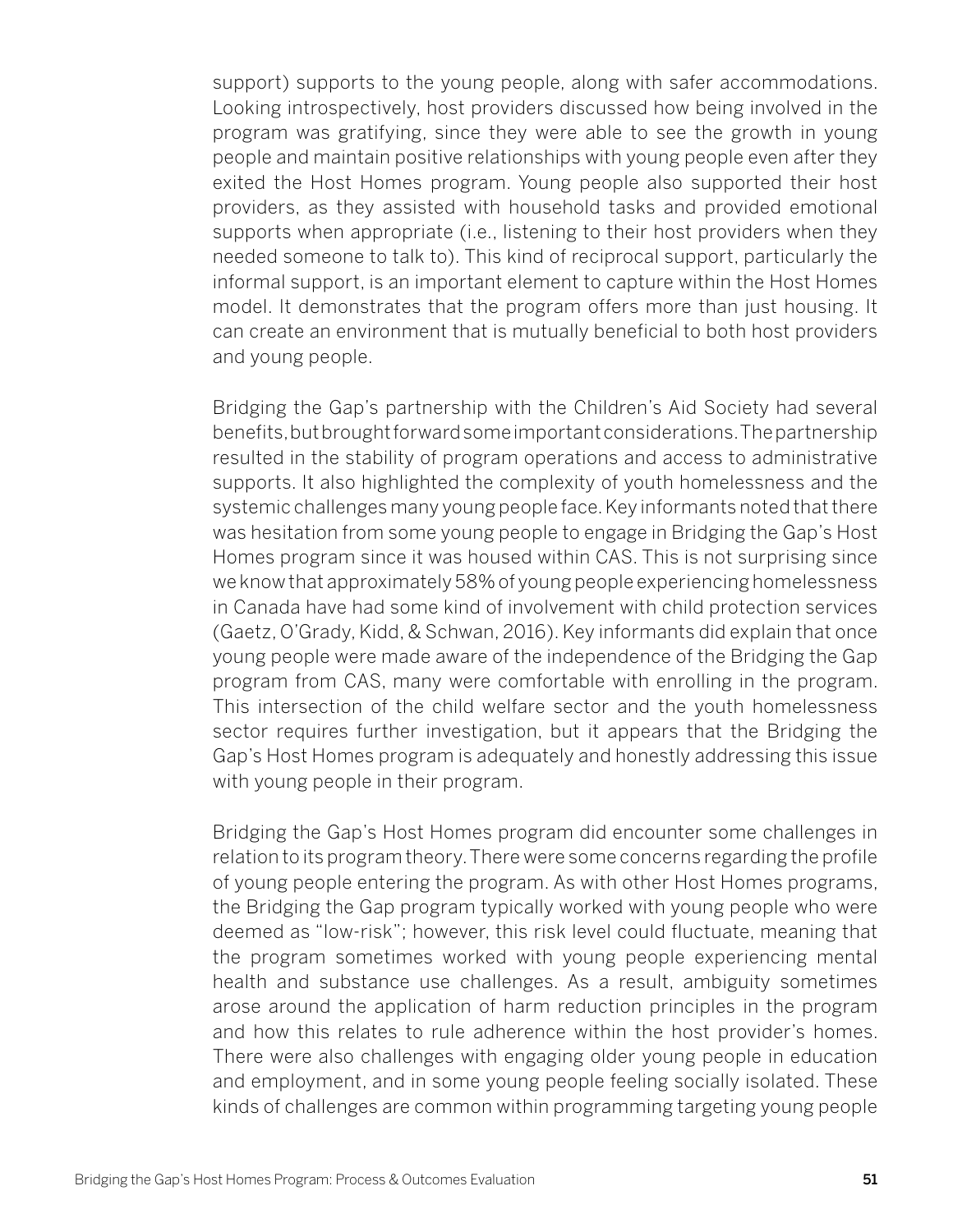and may be best addressed using a common assessment tool and a Housing First for Youth (HF4Y) lens (Gaetz, 2017). The HF4Y model is guided by five core principles:

### 1. A right to housing with no preconditions.

a. Providing young people with assistance in obtaining safe, secure, and permanent housing that meets their needs as quickly as possible.

#### 2. Youth choice, youth voice and self-determination.

a. Young people are able to make their own decisions about their goals and their futures, what services they receive, and when to start (or end) using services.

#### 3. Positive youth development and wellness orientation.

a. Focusing on individual wellness and building assets, confidence, health, and resilience.

### 4. Individualized, client-driven supports with no time limits.

a. Recognizing that the needs of young people are unique and that supports should reflect this uniqueness.

### 5. Social inclusion and community integration.

a. Promoting social inclusion through the fostering of relationships that will enable young people to fully integrate into and participate in their community, in education, and employment.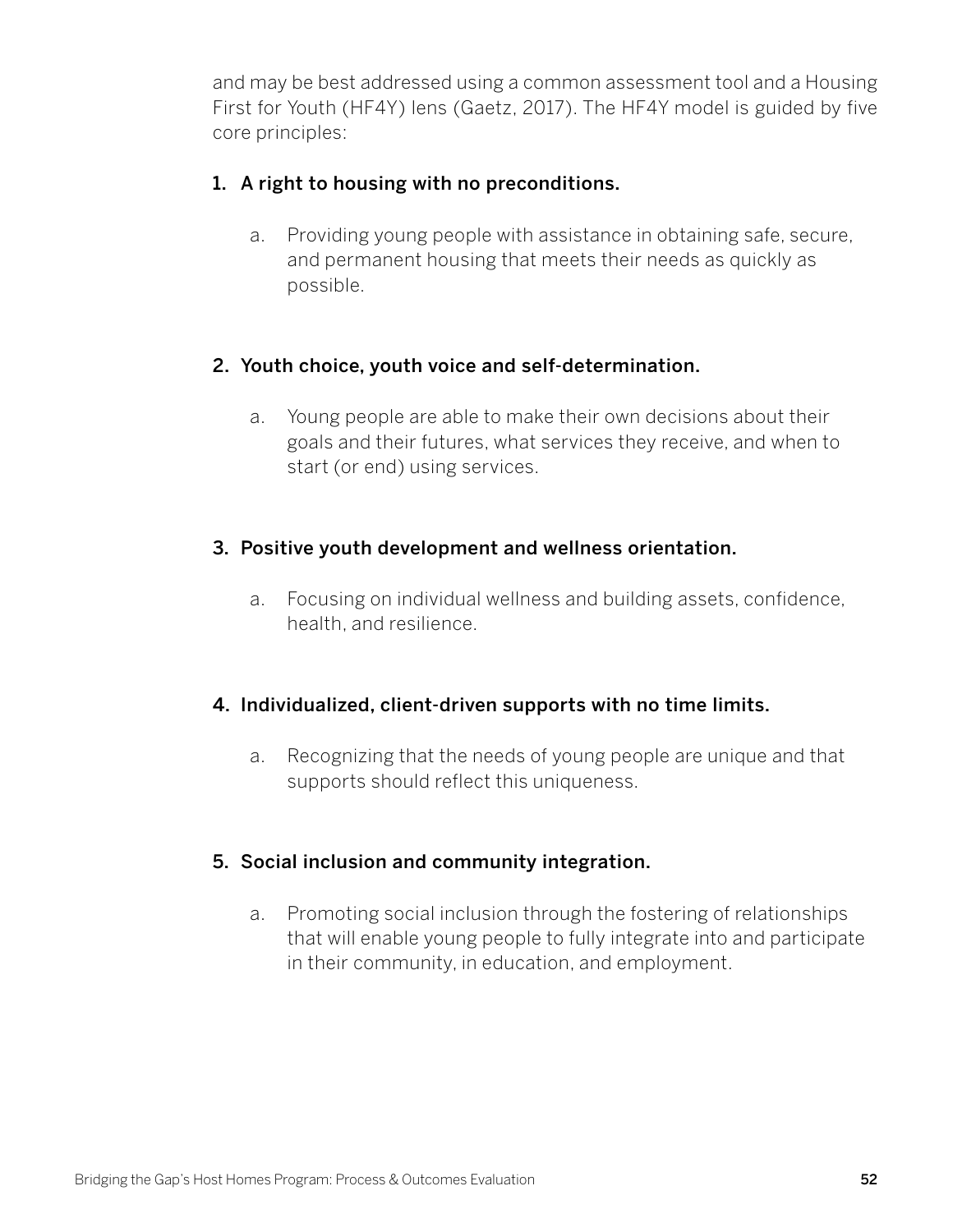HF4Y recognizes that young people may require different types of accommodation, including the Host Homes model. The accommodation types are attached to supports that reflect the five core principles above. Bridging the Gap's Host Homes program is currently adopting many of the principles of the HF4Y model. The program could benefit from strengthening current practices related to youth choice, youth voice, and self-determination.

# **Program Outcomes**

Given the small number of young people and host providers we spoke with, it is challenging to make any definitive claims on the outcomes of Bridging the Gap's Host Homes program. That being said, the information shared by the young people and host providers supplied a wealth of data on the impact of the program. Young people were satisfied with the quality of their housing and felt that their housing and neighbourhoods had a positive impact on their lives. Young people stated that their health and wellbeing had improved as a result of being a part of the Host Homes program. These are important finding because young people experiencing homelessness report high symptoms of distress (Gaetz et al., 2016) and we know that improved housing quality leads to improved mental health (Evans, Wells, Chan, & Saltzman, 2000).

Educational and recreational goals were quite common among the young people. Several young people stated that the stability offered by the Host Homes program allowed them to focus on finishing school and engage in recreational activities such as physical fitness and dance. Host providers also noted that young people were achieving their educational goals, as some young people were moving onto college and university. Engaging in educational pursuits is important, as just over half of young people experiencing homelessness report dropping out of school (Gaetz et al., 2016). It is clear that providing a stable housing environment located in a young person's community provides opportunities for young people to achieve their goals.

The young people did not report any changes in the relationship with their families and natural supports. From the literature, we know that familial conflict is a major contributor to youth homelessness (Gaetz et al., 2016). We also know that the majority of young people (77%) who experience homelessness would like to improve relationships with their families and many (72%) are in contact with a family member at least once a month (Gaetz et al., 2016). These statistics reflect the importance of working with young people to determine if family reunification efforts are desired by the young person, something that Bridging the Gap should examine in greater detail.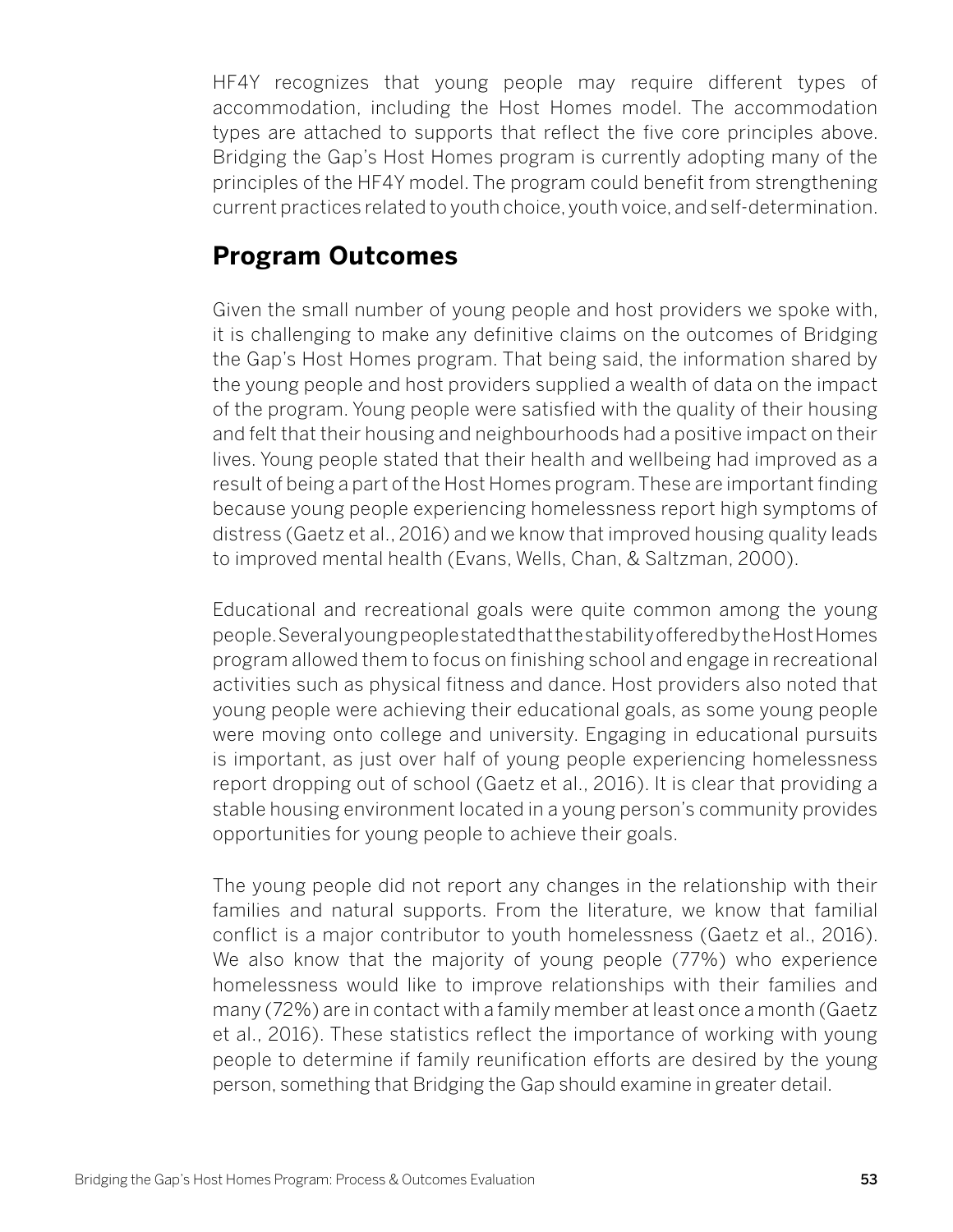Although the evaluation could not investigate the impact of the demographic characteristics of the participants, several important considerations should be made. Two of the four young people were People of Colour born outside of Canada. Due to the small number of participants, we could not conduct any meaningful analyses on racial identity and if this impacted the experience within the Host Homes environment. We do know that People of Colour are disproportionately represented among young people who experience homelessness and that culturally-appropriate supports are key in service delivery (Gaetz et al., 2016). Furthermore, although all of the participants identified as cisgender and heterosexual, it is important to recognize the unique experiences of LGBTQ2S young people who are homeless. We know that LGBTQ2S young people are disproportionately impacted by youth homelessness and experience exacerbated challenges while homeless (Ecker, 2016). Bridging the Gap has partnerships with local LGBTQ2S agencies, demonstrating their commitment to supporting LGBTQ2S young people. In the time of this evaluation, Bridging the Gap has opened one of their Bridge Houses, a transitional housing program, for LGBTQ2S young people in Halton Region. This type of innovative housing demonstrates Bridging the Gap's commitment to supporting young people that are disproportionately impacted by homelessness.

#### *Limitations*

This evaluation has several limitations. Perhaps the most impactful limitation is the small number of young people who participated in the evaluation. With only two host providers being operational during the time of the evaluation, this limited the number of young people available to participate. Therefore, the results from the outcome evaluation should be interpreted with caution. A second limitation is the relatively short follow-up period that was used to assess young people. Given the variable length of stay in the program, we wanted to create a consistent follow-up period so as to capture as many young people as possible while they were still in the program. A longer follow-up period would have demonstrated the lasting impact of the Host Homes program.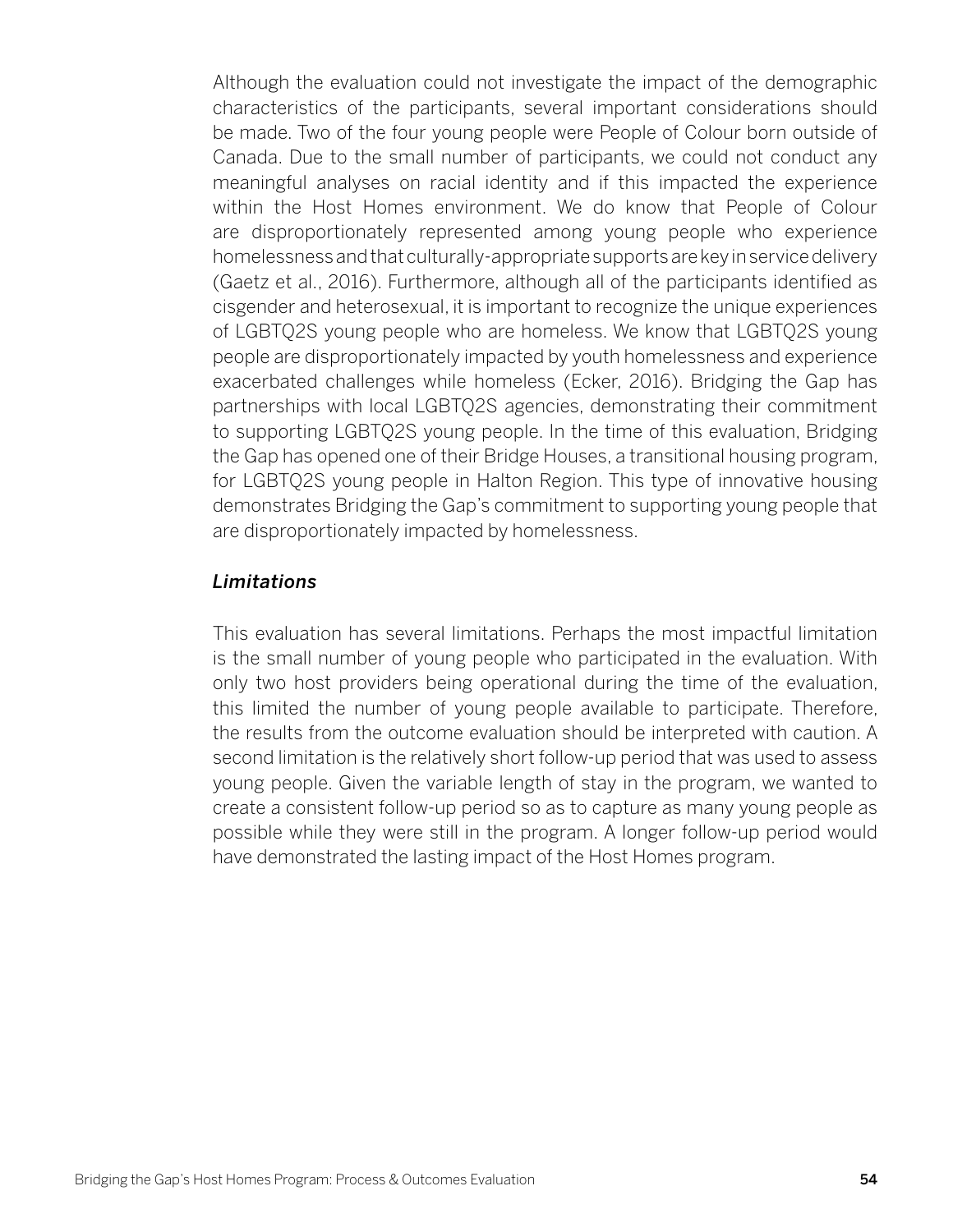# Section 9: Recommendations

Based upon the results of the evaluation, we propose several recommendations to enhance existing services in Bridging the Gap's Host Homes program model.

#### 1. Expand Bridging the Gap's program across Halton Region.

The key informants and host providers all called for the expansion of Bridging the Gap's Host Homes program across all of Halton Region and the results from this evaluation support this call. In order for the program to grow, two steps will be required:

- a. Consistent and dedicated funding;
- b. An increase in the number of host providers.

#### 2. Enhance the marketing strategies for Host Homes recruitment and dedicate resources to recruitment.

In order for the program to expand, Bridging the Gap will have to review its current marketing strategies for the recruitment of new Host Homes providers. Point Source Youth released a Host Homes manual that outlines several strategies for host recruitment (Point Source for Youth, 2018). These strategies included:

- a. Distributing flyers at flea markets, coffee shops, social events, festival booths, and community events;
- b. Presenting to different organizations, such as retiree groups, police stations, community events, post-secondary institutions, volunteer organizations, social service agencies, neighbourhood council meetings, faith-based organizations;
- c. Social media (Facebook, Twitter);
- d. Interviews with local media;
- e. Outreach by partners to their supporters and volunteers;
- f. Email blasts.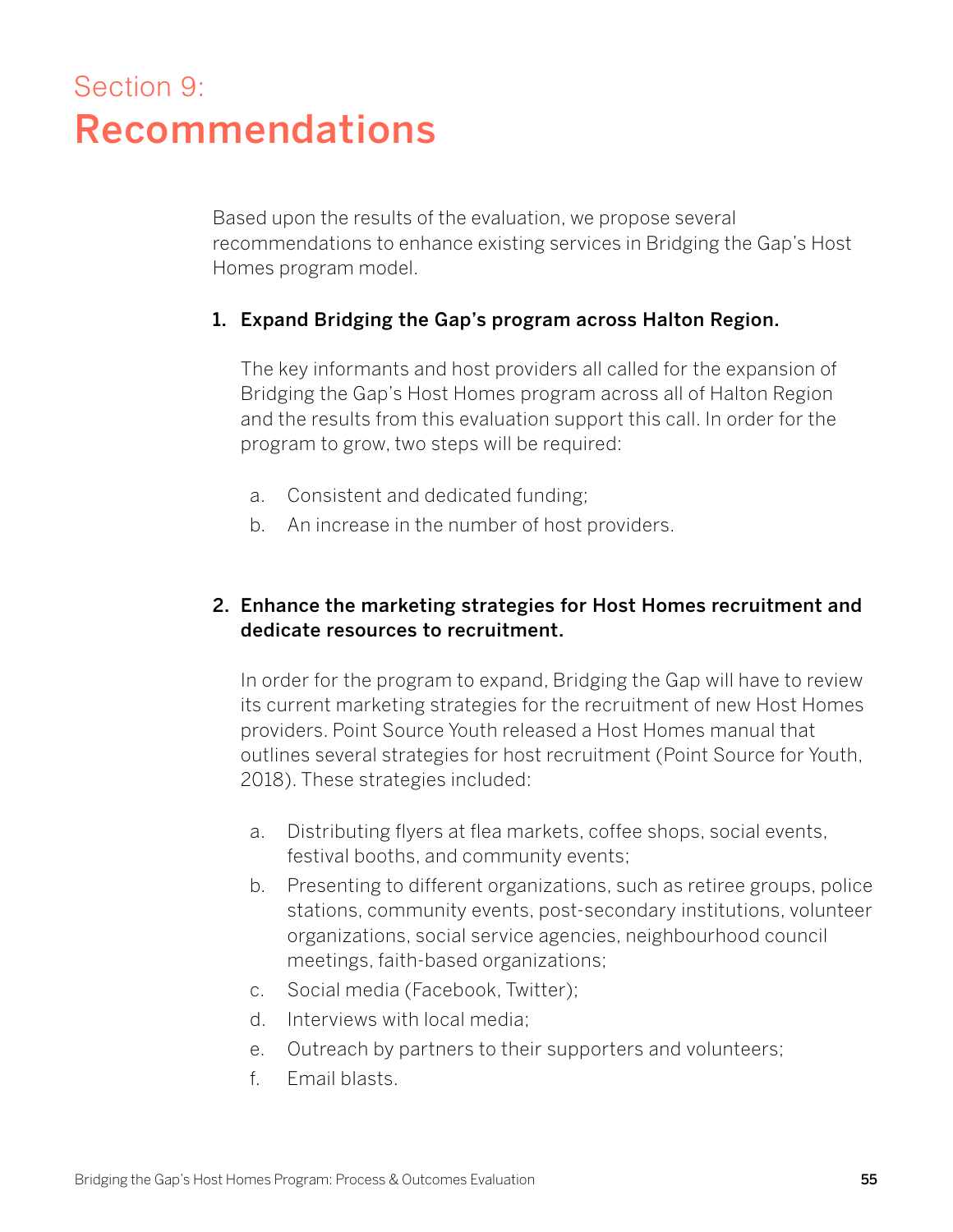The Point Source Youth Handbook acknowledges that the recruitment of host providers is challenging and can take time. Recruitment can also take resources and staff time. Therefore, Bridging the Gap should consider developing a volunteer recruitment position. This volunteer could be a community member or a student placement opportunity. Existing host providers could also be tapped to provide testimonials or participate in a limited number of promotional events.

#### 3. Review Bridging the Gap's intake assessment procedures.

 Some key informants noted that some young people entering the program were not necessarily low risk. As the Host Homes model is intended for young people who are defined as low risk, Bridging the Gap should review its intake assessment procedures. Tools, such as the Youth Assessment Prioritization (YAP) tool, should be considered.

### 4. Review Bridging the Gap's current service delivery model, specifically services targeting family and natural supports, alcohol and substance use, engaging older young people, and community integration.

 Bridging the Gap's support workers provided flexible and accessible supports to young people and host providers. Young people and host providers felt supported by their workers and were generally satisfied with the services received. Based upon the results of the evaluation, the program should consider a review of services related to:

*a. Family and Natural Supports*. Young people did not report any changes in their relationship with their families and/or natural supports. Although this may have been logical in certain situations, the presence of unsafe or unsupportive families may indicate that deeper work is required on the part of support workers to engage in this topic. Examples of family and natural supports programs include Eva's Initiatives' Family Reconnect Program (Eva's Initiatives, 2016). The program works with young people interested in establishing, re-establishing and maintaining supportive relationships with their families. "Family" can mean parents, siblings, grandparents, aunts/uncles, cousins, neighbours, and/or family friends. The program provides services related to the root causes of familial struggles, family breakdown, conflict, communication challenges, substance use, and life and parenting skills.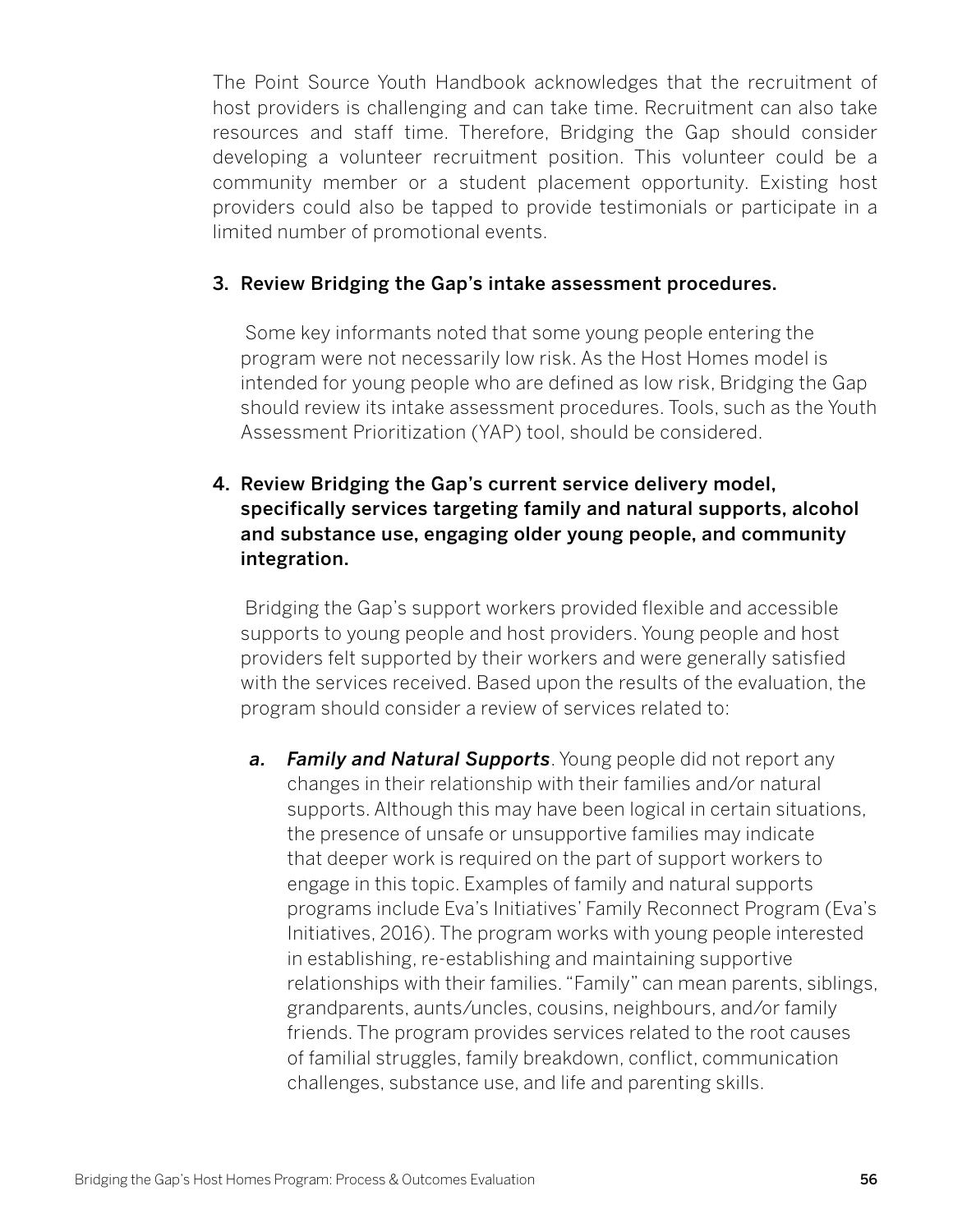- *b. Alcohol and substance use.* The evaluation did not assess participant's alcohol and substance use, so we cannot comment if the participants were engaging in alcohol or substance use. Some key informants noted that some young people are actively using alcohol or marijuana outside of their host homes, as alcohol and substance use was not permitted in the host home. It will be important for Bridging the Gap to address alcohol and substance use with host providers, particularly as it relates to the agency of young people and harm reduction principles. Some young people may prefer to reside in abstinence-based housing, while others may benefit from housing that focuses on safer use principles.
- *c. Engaging older young people.* Some key informants noted that it was challenging to engage older young people in meaningful activities. The program requires participation planning (i.e., engagement in education, employment) for all young people in the program. This requirement should be reviewed, particularly as it relates to the goal planning of older young people (those over the age of 18). The program is doing an excellent job in motivating young people to engage in educational pursuits, so it should consider how it can do the same with young people not wanting to engage in education. This would move the program to operating under a strengths-based approach.
- *d. Community integration.* At least one young person reported feelings of social isolation. This is not surprising since young people are placed into a completely new space and adjustment to this space may take time. Bridging the Gap should consider strategies to engage young people in their communities, including highlighting services available in the neighbourhood. The host providers could also play a role in this and are already actively doing so. At least one provider shared how they include young people in family events and have developed lasting relationships with some young people.

### *5. Further strengthen the Host Homes model within a Housing First for Youth framework.*

Bridging the Gap is currently operating under many of the principles of the Housing First for Youth framework (i.e., immediate placement into housing; goals determined by young people; strengths-based approaches to case management). As outlined in the previous section, Host Homes serve as one of several housing options for young people within the Housing First for Youth framework (Gaetz,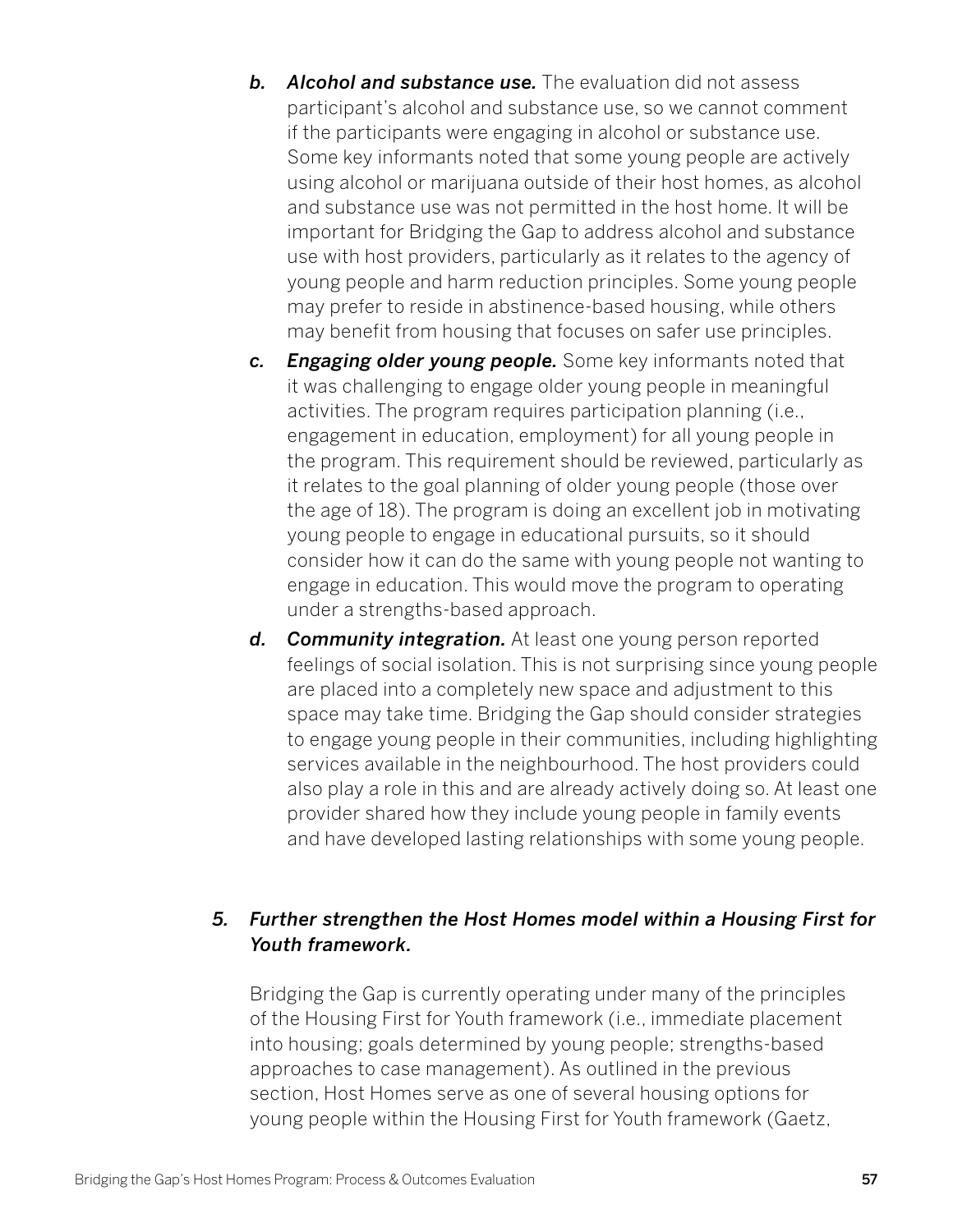2017). The framework's five guiding principles directly impact the recommendations discussed above (i.e., family and natural supports, choice, harm reduction, and community integration). Bridging the Gap's Host Homes program should consider strengthening their work in relation to youth voice, youth choice, and self-determination and community integration. One way to do this is to review current policies with young people who are currently in the program or who have had experience in the program. By reviewing policies with young people, particularly around substance use, it will move the Host Homes program to even more youth-led programming.

### 6. Ensure that culturally appropriate supports are offered to all young people.

Although the evaluation did not assess the impact of racial/cultural identity on participation in Bridging the Gap's Host Homes program, it is still important for the program to consider the provision of culturally appropriate supports to young people. If the program does not have capacity to directly offer these services, it should seek out appropriate supports in the community. Related to this, host providers should also be made aware of cultural supports available to young people residing in their home.

#### 7. Provide more peer support opportunities to host providers.

A key informant shared that it may be helpful for host providers to come together to share their experiences and learn from one another. This could take the form of bi-monthly or quarterly opportunities for host providers to come together in-person and develop a sense of camaraderie and support.

## 8. Continue to monitor the impact of the program through research and evaluation.

This evaluation has highlighted several strengths of the programs and recommendations for program growth. It will be important for Bridging the Gap to continue this work, either through internal evaluation conducted in collaboration with the Children's Aid Society or through external evaluation conducted via a third party. As there is limited evidence on the lasting impact of the Host Homes model, longitudinal follow-ups with young people may be particularly important.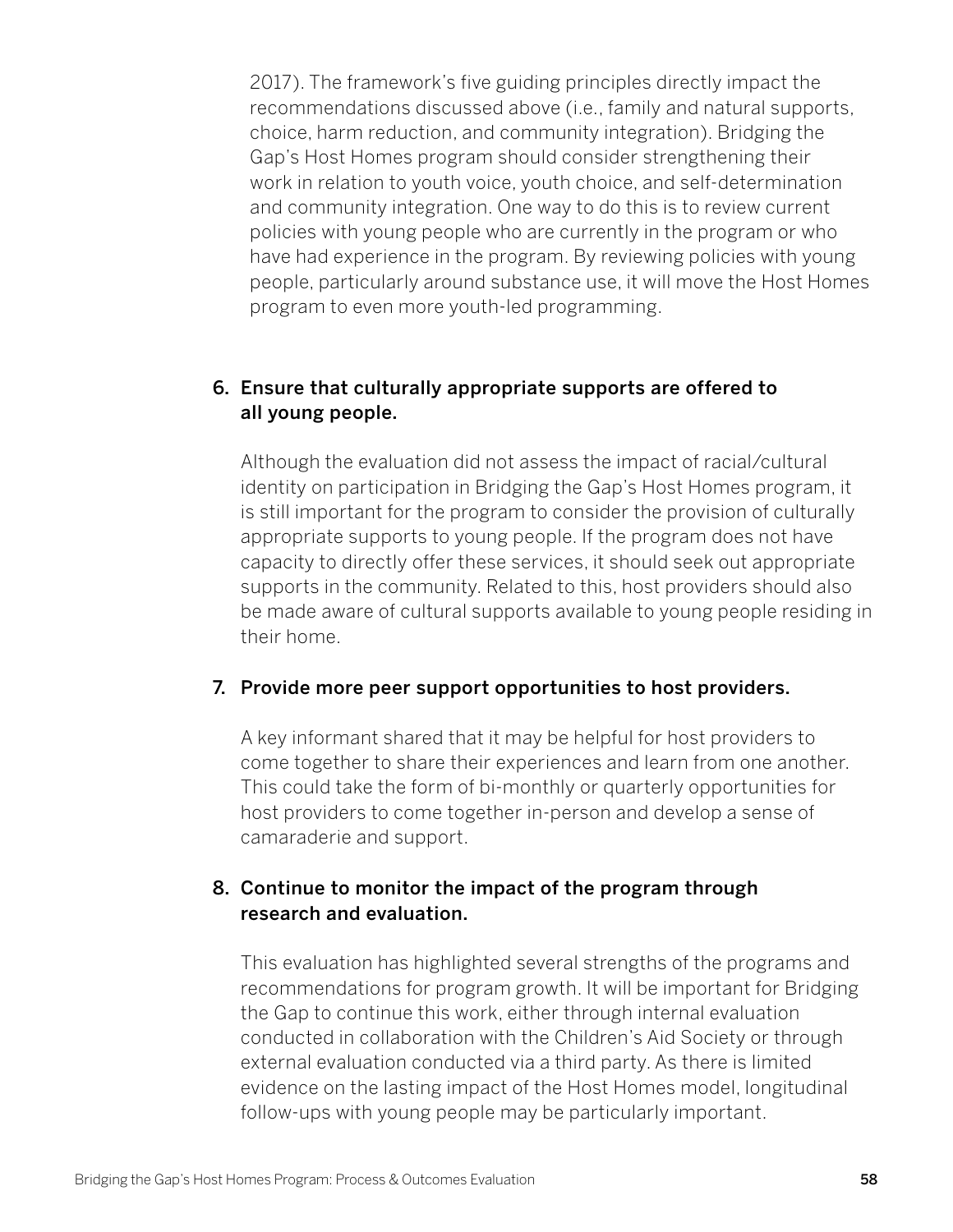# Section 10: References

Bridging the Gap (n.d.). Retrieved August 3, 2016, from [http://www.](http://www.bridgingthegaphalton.ca/hosthome.html) [bridgingthegaphalton.ca/hosthome.html.](http://www.bridgingthegaphalton.ca/hosthome.html)

Ecker, J., Aubry, T., Cherner, R., & Jetté, J. (2015). Implementation evaluation of a housing first program in a small Canadian city. *Canadian Journal of Community Mental Health*, 33(4), 23-40.

Ecker, J. (2016). Queer, young, and homeless: A review of the literature. *Child & Youth Services*, 37(4), 325-361.

Eva's Initiative. (2016). Family Reconnect Toolkit. Retrieved from: [https://www.](https://www.evas.ca/wp-content/uploads/2017/02/family.reconnect.toolkit.2016.pdf ) [evas.ca/wp-content/uploads/2017/02/family.reconnect.toolkit.2016.pdf](https://www.evas.ca/wp-content/uploads/2017/02/family.reconnect.toolkit.2016.pdf )

Evans, G.W., Wells, N.M., Chan, H.-Y.E., & Saltzman, H. (2000). Housing quality and mental health. *Journal of Consulting and Clinical Psychology*, 68(3), 526-530.

Gaetz, S. (2013). Coming of Age: Reimagining the Response to Youth Homelessness in Canada. Toronto: Homeless Hub Press. Retrieved from: [http://www.homelesshub.ca/sites/default/files/ComingOfAgeHH\\_0.pdf](http://www.homelesshub.ca/sites/default/files/ComingOfAgeHH_0.pdf)

Gaetz, S. (2017). THIS is Housing First for Youth: A Program Model Guide. Toronto: Canadian Observatory on Homelessness Press.

Gaetz, S & Dej, E. (2017). A New Direction: A Framework for Homelessness Prevention. Toronto: Canadian Observatory on Homelessness Press.

Gaetz, S., O'Grady, B., Kidd, S., & Schwan, K. (2016). Without a Home: The National Youth Homelessness Survey. Toronto: Canadian Observatory on Homelessness Press.

Mirfendereski, T., Host Homes a Cheaper Way to Help Homeless Washington Youth, King5 News, (March 2017), [http://www.king5.com/news/local/host](http://www.king5.com/news/local/host-homes-a-cheaper-way-to-helphomeless-washington-youth/415138797)[homes-a-cheaper-way-to-helphomeless-washington-youth/415138797](http://www.king5.com/news/local/host-homes-a-cheaper-way-to-helphomeless-washington-youth/415138797)